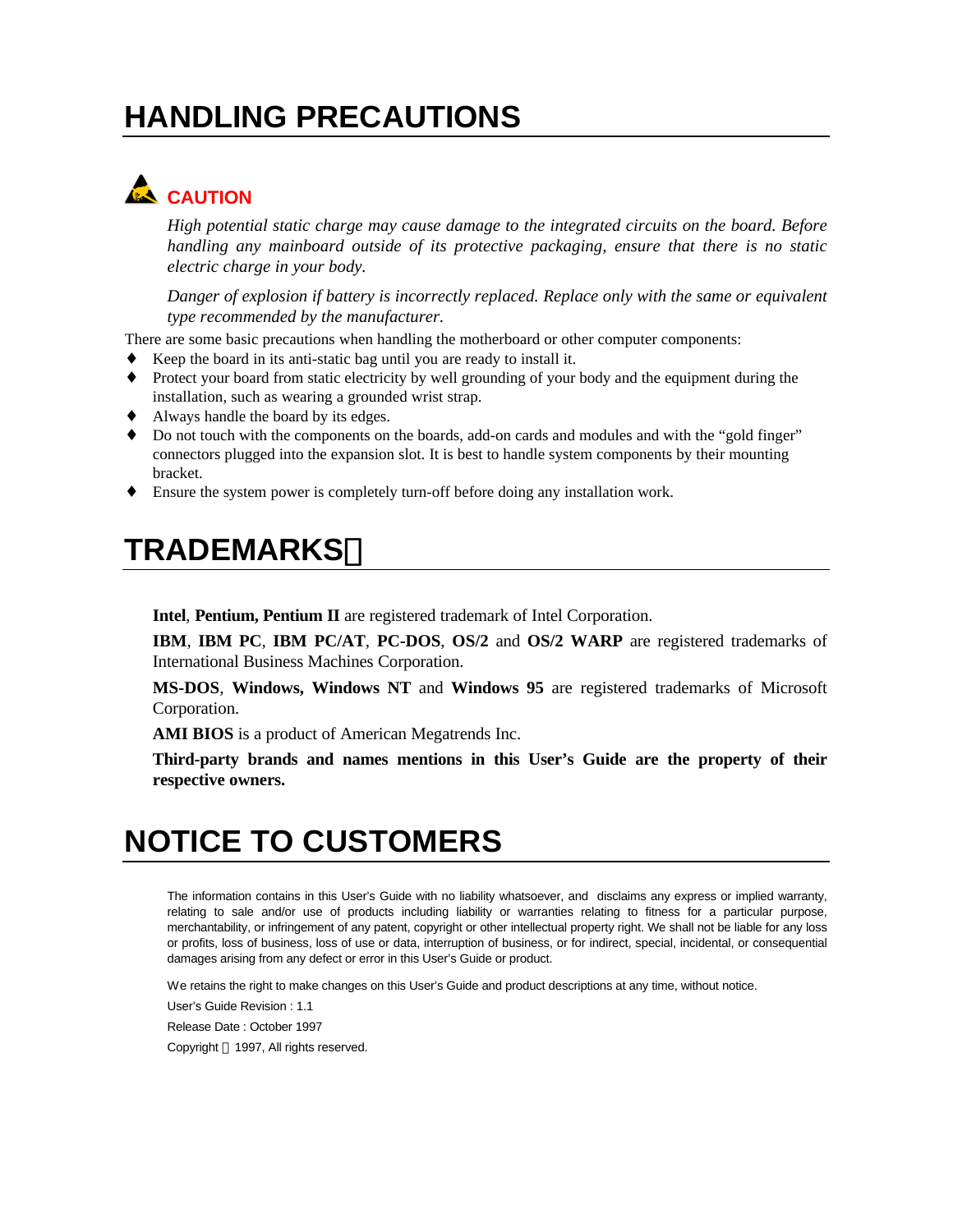# **Table of Contents**

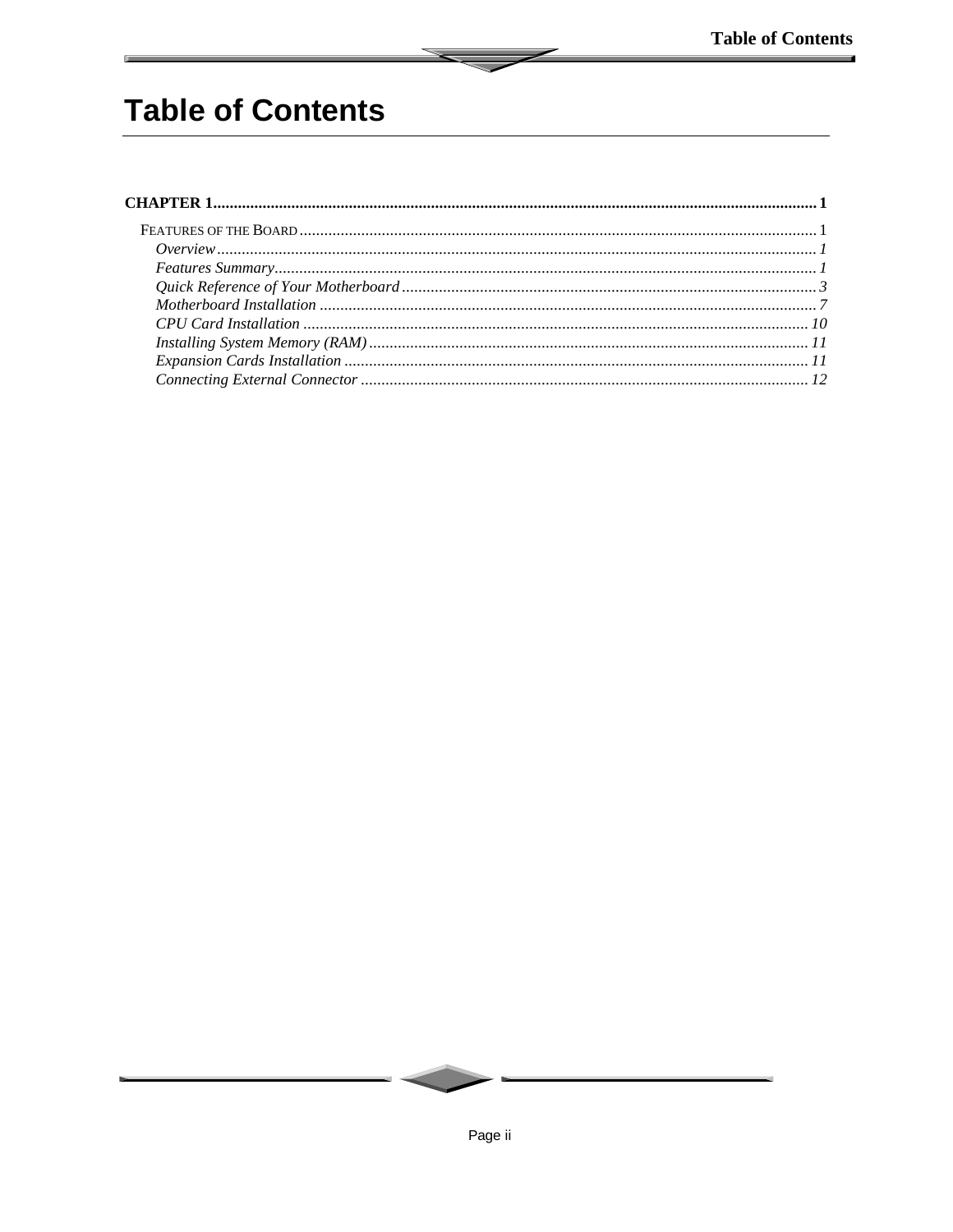# **Chapter 1**

# **Features of the Board OVERVIEW**

Congratulations on purchasing the highest performance 6MLX PENTIUM II® motherboard. With the advanced technologies available today, this motherboard is designed to optimized for Intel's PENTIUM  $II^{\circledR}$  processors at speeds of 233 MHz and 266 MHz or higher. Four unbuffered, 3.3 Volts, 168-pin DIMM sockets are included for supporting 16MB to 1GB EDO RAM or up to 512M SDRAM. A Slot 1 connector allows an easy upgrade path for the future PENTIUM  $II^{\circledR}$  processors.

This motherboard maximum utilizes Intel's 82440LX PCI chipset. The Intel 82371AB PCI/ISA IDE Xccelerator (PIIX4) provides an integrated Bus Mastering IDE controller with two high performances IDE interfaces for up to four IDE devices (such as hard drives or CD-ROM). The integrated super I/O controller integrates the standard PC I/O functions: floppy interface, two FIFO serial ports, one EPP/ECP capable parallel port, and support for an IrDA and Consumer Infra Red compatible interface.

The 6MLX is designed to support the new graphic interface standard, Accelerated Graphic Port (AGP), The AGP interface can reach a theoretical ~532Mbytes/sec transfer rate for 3D graphics data. The on-board 32-bit PCI local bus slots allows a higher bandwidth data path, which serves as a super highway, for intensive data-movement such as video or networking. The BIOS support PCI bridge user configuration, which allows for further expansion of the system with PCI peripherals. Up to three 16-bit ISA slots allow this board backward hardware compatible with the older expansion card. A total of seven expansion slots may be populated with full length add-in cards, since one PCI and ISA slot share the same chassis I/O panel.

# **FEATURES SUMMARY**

This motherboard comes with following features:

- **V** Supports Intel PENTIUM II<sup>®</sup> Processor 233/266/300 MHz with automatically voltage adjustment.
- Intel 440LX PCIset, including a 82443LX PCI/Memory controller (PMC), 82371AB PCI ISA IDE Accelerator (PIIX4).
- MI PnP BIOS with support for power management, enhanced IDE/SCSI features and desktop management interface (DMI) which allows higher level of hardware compatibility.
- Flash BIOS for a more easy upgrade path.
- Up to 4 each 168-pin DIMM sockets, supports up to 512MB SDRAM or 1GB with EDO DRAM.
- One Accelerated graphic port (AGP) for AGP card.
- ˛Three 16-bit ISA expansion slots and four 32-bit PCI expansion slots.
- Integrated two PCI bus master Ultra IDE controller with two on-board connectors supports up to four IDE devices such as Hard Disk, CD-ROM or Tape Backup drives.
- Integrated super I/O chipset featuring one floppy disk controller, two 16550 UART compatible serial ports, one high speed EPP/ECP capable parallel port, one Infra Red port.
- $\sqrt{\phantom{a}}$  ATX form factor board with size 305 x 244mm

Page 1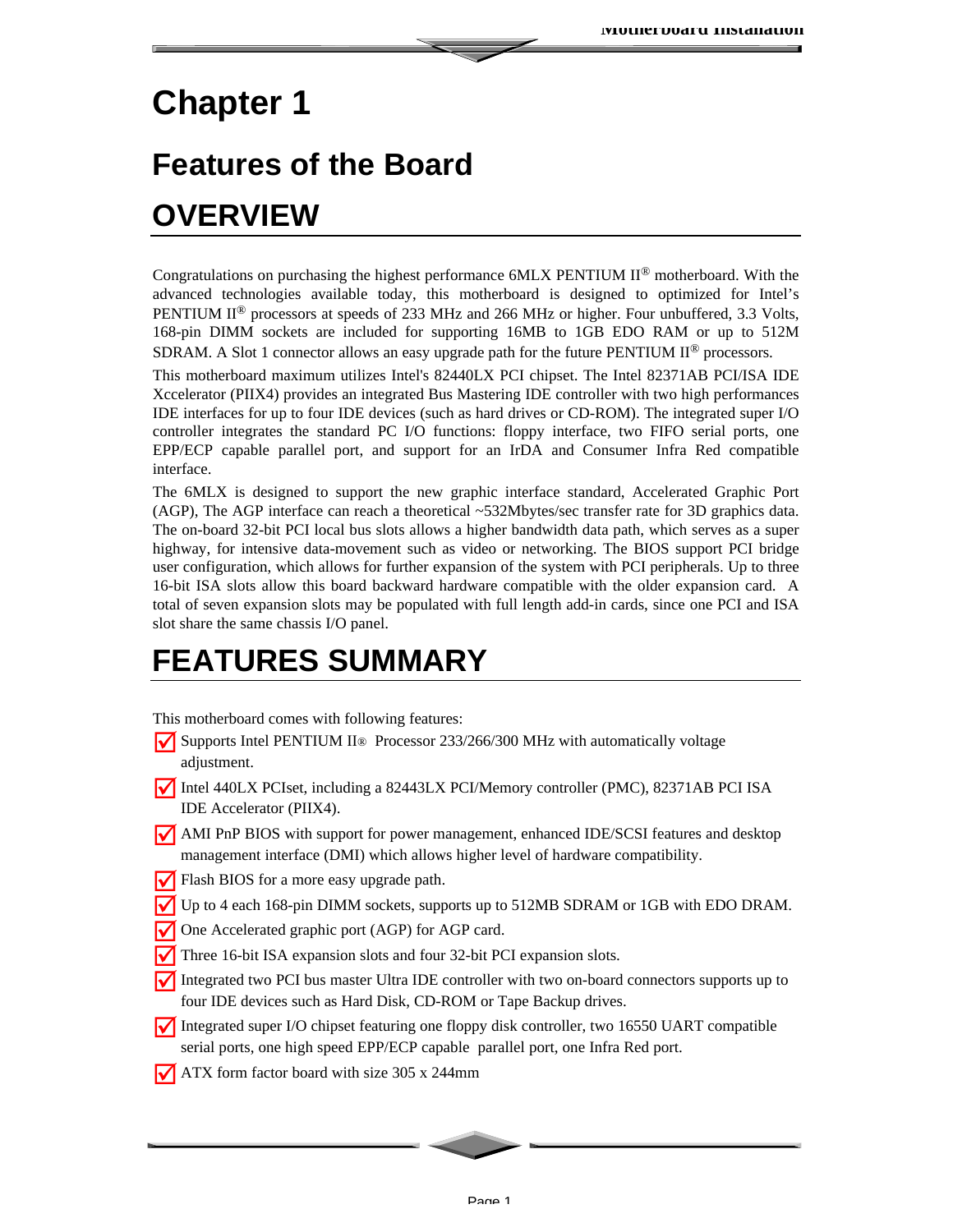

**Motherboard Installation**

Fig.1 Parts Location on the Motherboard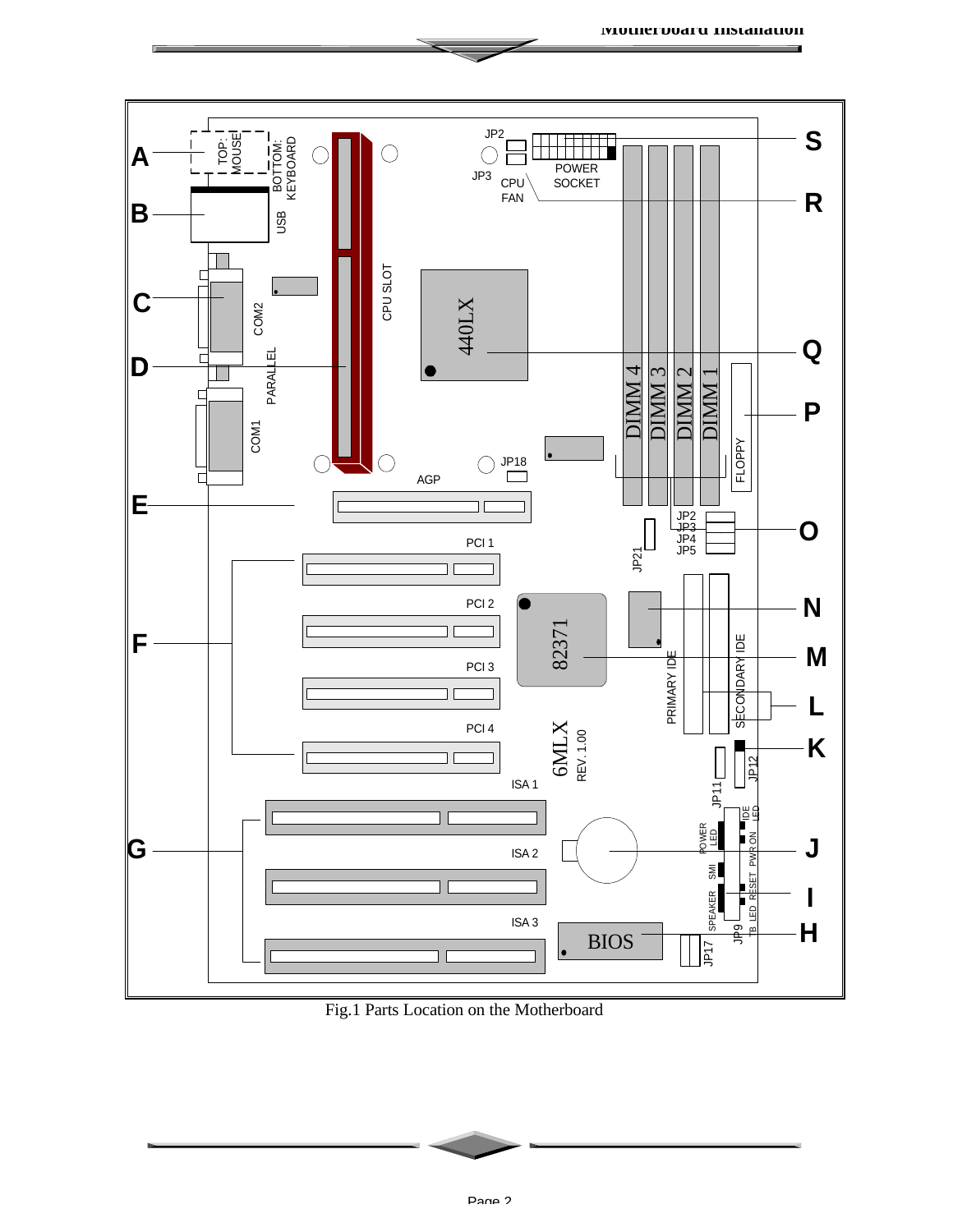### **QUICK REFERENCE OF YOUR MOTHERBOARD**

| $\mathsf{A}$ | PS/2 Keyboard / Mouse Connectors       | Κ.          | Infra-Red (IR) Connector      |
|--------------|----------------------------------------|-------------|-------------------------------|
| B            | Universal Serial Bus (USB) Connectors  |             | <b>IDE</b> device connector   |
| C.           | External I/O Connectors                | М.          | Integrated I/O Controller     |
| D            | <b>PENTIUM II CPU Card Slot</b>        | N.          | Intel SB82371AB Chipset       |
| E            | Accelerated Graphic Port (AGP)         | $O_{\odot}$ | 3.3v DIMM Sockets             |
| F            | PCI Add-in Board Connectors            | Р.          | <b>Floppy Drive Connector</b> |
| G            | <b>ISA Add-in Board Connectors</b>     | Q.          | Intel SB82443LX Chipset       |
| н            | Flash BIOS                             | R.          | <b>CPU FAN Connector</b>      |
|              | <b>Front Panel Function Connectors</b> |             | S. ATX Power Supply Connector |
|              | 3V Lithium Battery                     |             |                               |

#### **ATX Form Factor Motherboard**

ATX is an evolution of the popular Baby-AT form-factor defined to address four major areas of improvement over today's predominant form factors: enhanced ease-of-use, better support for current and future I/O and better support for current and future processor technology.

This motherboard is designed to fit into a standard ATX form factor chassis in that the outer dimensions are 12" x 9.6" (30.48 cm x 24.38 cm). The location of I/O connectors, CPU socket, PCI and ISA slots, and mounting holes are also strictly based on the ATX specification.

By simply rotating the board through 90 degrees (with respect to baby -AT form factor) within the chassis, the end-user gains a great deal in ease-of-use and improved functionality.

- With the processor relocated, all expansion slots can be full-length.
- Since the processor is not located between or under the add-in cards, a processor upgrade can now be performed without removing the installed cards.
- The SIMM connectors can be relocated away from the expansion bays and slots, increasing ease-of-use by giving easy access to the user for memory upgrades, and increasing the total number of available full length slots.
- The use of only one fan within the system reduces noise levels.
- More I/O is integrated onto the baseboard, improving reliability and reducing the number of cables.
- Disk I/O connectors are located closer to the peripheral bays, reducing cable lengths. This reduces the clutter in the chassis and allows the use of faster hard disk drives.
- With increased ease of use, and a reduction in cable complexity, the technical support burden is lowered.

Page 3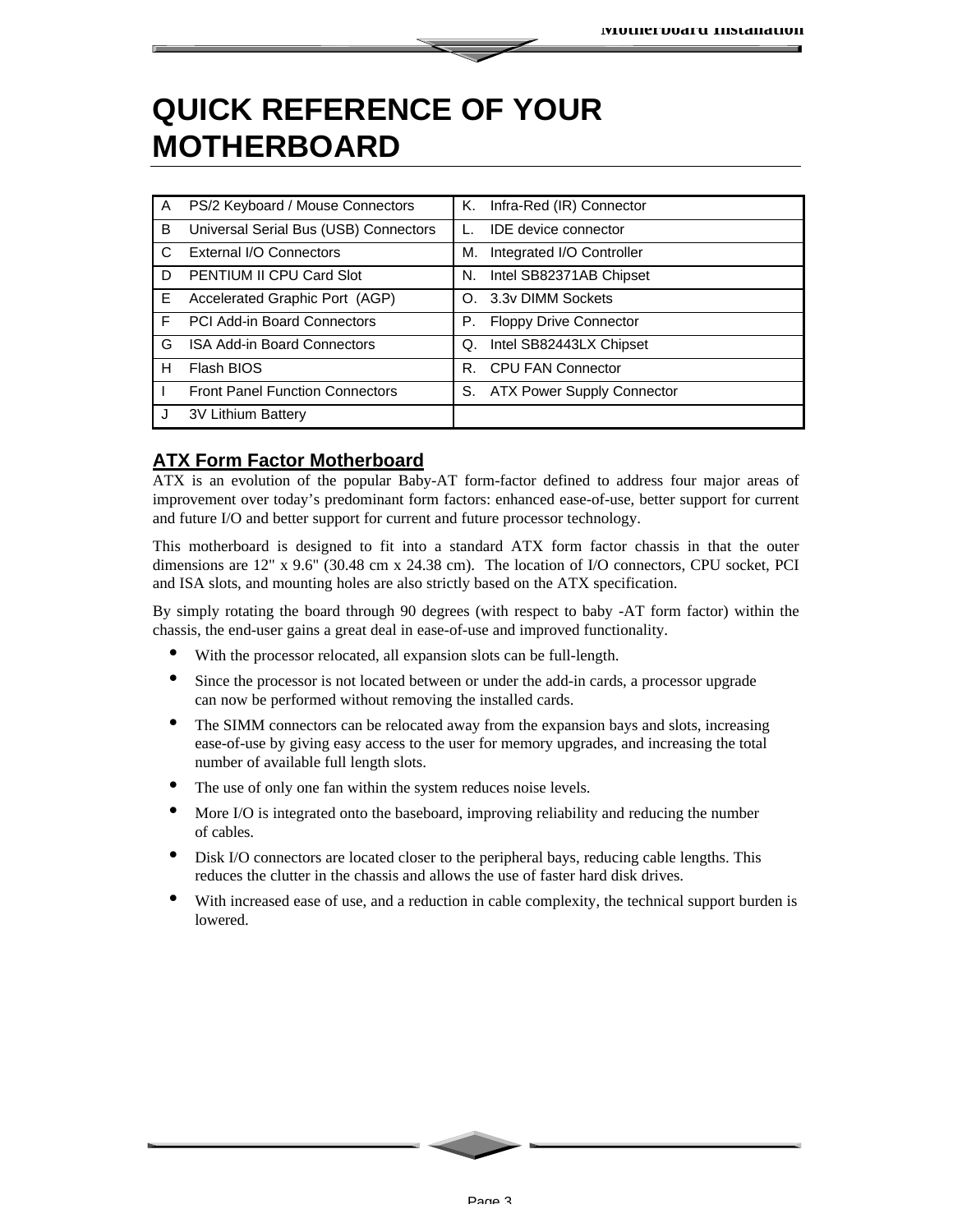#### **[A] PS/2 Keyboard / Mouse Connectors**

PS/2 device, likes some PS/2 keyboard and mouse, are all have a standard 6-pin round shape connector. The benefit of PS/2 device is one of the serial port may be free for other serial device such as writing table. On this motherboard, there are two on-board PS/2 connectors, one for keyboard and one for mouse, which saves your money to buy any optional PS/2 connector module. If you are using a PS/2 mouse or keyboard, you can simply plug into the corresponding connector without any jumper setting.

#### **[B] USB Connectors**

Universal Serial Bus (USB) is new interface standard for any I/O device "Outside the Box". USB makes your peripherals have a real plug and play (PnP) capabilities with up to 12Mb/sec data speed In the coming soon, any external device connected to your computer will be standardized into USB standard which are all have a special 4-pin rectangle shape connector. Therefore, with the Intel chipset, this motherboard builds two USB connectors on-board for you future investment.

#### **[C] External I/O Connectors**

Based on the ATX standard, two 9-pin serial ports and one 25-pin parallel port are now built on the motherboard back panel, too! This design makes your motherboard's installation more easily. The parallel port can be BIOS configured into standard (SPP) mode, Enhanced Parallel Port (EPP) mode, and a high speed Extended Capabilities Port (ECP) compatible mode. EPP Mode requires a driver provided by the peripheral manufacturer in order to operate correctly.

#### **[D] PENTIUM II® Slot 1**

The slot 1 is a 242-pin slot design for PENTIUM  $II^{\circledast}$ , single edge contact cartridge, along with a programmable voltage regulator for the CPU core. It provides users with a performance upgrade path to PENTIUM  $II^{\circledR}$  OverDrive technology. The motherboard built-in a switching voltage regulator which supports from 2.1V to 3.5V PENTIUM  $II^{\circledast}$  processors running at 233, 266 MHz. The regulator makes use of the VID capabilities to automatically adjust its voltage output to match that of the installed processor, which eliminated the traditional jumper settings.

### **PENTIUM II® PROCESSOR CARD**

*The PENTIUM II*<sup> $\hat{O}$ </sup> processor integrates second level cache and cache controller that *was previously implemented on the motherboard. The internal non-blocking L2 cache on the 233, 266 MHz processors card is 512k KB cache.*

*The PENTIUM II® processor card maintains full backward compatibility with the 8086, 80286, Intel386TM, Intel486TM and Pentium® processors. It also has a numeric coprocessor that significantly increases the speed of floating point operations, while maintaining backward compatibility with the i486DX math coprocessor and complying with ANSI/IEEE standard 754-1985.*

#### **[E] Accelerated Graphic Port (AGP)**

The AGP is compatible with the Accelerated graphics port specification. The AGP offers a much higher throughput over the PCI bus does. PCI currently only supports 33Mhz can transport 133MB/s at peak rates over its 32bit data bus. AGP is clocked with 66Mhz, which enables a peak rate of 266 MB/s at the classic so called 'X1' mode. If using the 'X2' mode, it can transport up to 532MB/s at peak rate.

#### **[F] PCI Add-in Board Connectors**

This motherboard provides four 32 bit PCI slots with up to 133MB/sec burst data transfer rate.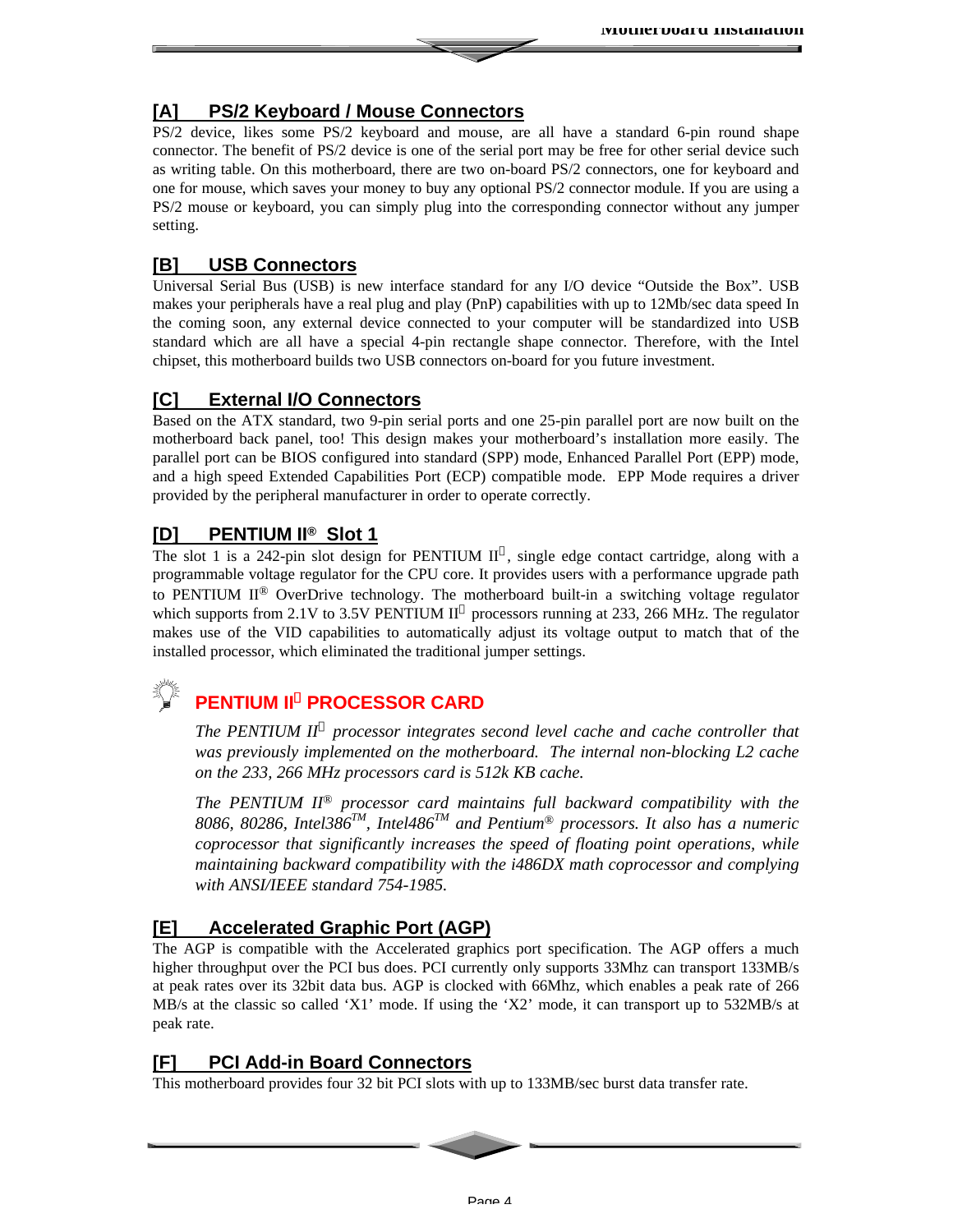#### **[G] ISA Add-in Board Connectors**

This motherboard provides three 16 bit ISA slots which allows backward hardware compatibility.

#### **[H] Flash BIOS**

The flash BIOS allows user have more flexibility to upgrade their motherboard. The flash BIOS can be programmed by software easily. For the latest BIOS upgrade information, please feel free to visit our web site: http://www.zida.com.

#### **[I] Front Panel Function Connectors**

The integrated Real Time Clock (RTC) provides a time of day clock for the system board, a 100-year calendar with alarm features, and a century register. The internal nonvolatile CMOS RAM can operate over 10 years in the absence of power. The RTC allows user to adjust the time, calendar, and alarm through the BIOS setup. For more detailed information, please refer to the Chapter of BIOS Setup.

#### **[J] 3V Lithium Battery**

An on-board battery holder is used to hold a 3 Volts CR-2032 Lithium battery which makes the battery's replacement more convenient. This battery is used to supply power for the RTC CMOS RAM in order to save your system setting and date/time counting during system power-off. In general, the battery's life-time is about 5 years. If you see a "BIOS checksum error" message happened while system turn-on, the battery low may cause it. You can try to fix it by simply replaced the battery.

#### **[K] Infra-Red (IR) Support**

A 5-pin interface on the front panel I/O connector is provided to allow connection to a Hewlett Packard HSDSL-1000 compatible Infra-red (IrDA) transmitter/receiver. Once the module is connected to the front panel I/O header, Serial port 2 can be re-directed to the IrDA module. When configured for IrDA, the user can transfer files to or from portable devices such as laptops, PDA's and printers using application software such as LapLink. The IrDA specification provides for data transfers at 115kbps from a distance of 1 meter. Support for Consumer Infra Red (ASK-IR) is also included, please refer to your IR equipment for more detailed information.

#### **[L] IDE Connectors**

This motherboard have two independent high performance bus-mastering PCI IDE interfaces capable of supporting up to Mode 4 devices. The system BIOS supports automatic detection of the IDE device data transfer rate and translation between different kinds of device mode such as Logical Block Addressing (LBA) and Extended Cylinder Sector Head (ECSH) translation modes and ATAPI (e.g., CD-ROM) devices on both IDE interfaces.

In a true multi-tasking operating systems like Windows  $\mathcal{F}$  95 and Windows  $\mathcal{F}$  NT, the IDE interface can operate as a PCI bus master capable of supporting PIO Mode 4 devices with transfer rates of up to 16 MB/sec.

#### **[M] 82371AB PCI/ISA IDE Xccelerator (PIIX4)**

The Intel 82371AB is a 392-pin BGA package IC which provides the following features:

- Interface between the PCI local bus and ISA bus.
- Supports for 2 Universal Serial Bus (USB) ports.
- Integrated fast IDE interface, which supports up to 4 devices. With separated Master/Slave mode support, it provides data transfer rate up to 33 MB/sec in Ultra-DMA mode. In addition, it also integrated a 8 x 32-bit buffer for Bus Master IDE PCI burst transfers which further enhanced the system performance.
- Ultra-DMA controller with Fast Type-F DMA
- Counters/Timers, which provides advanced power management with programmable system management interrupt (SMI).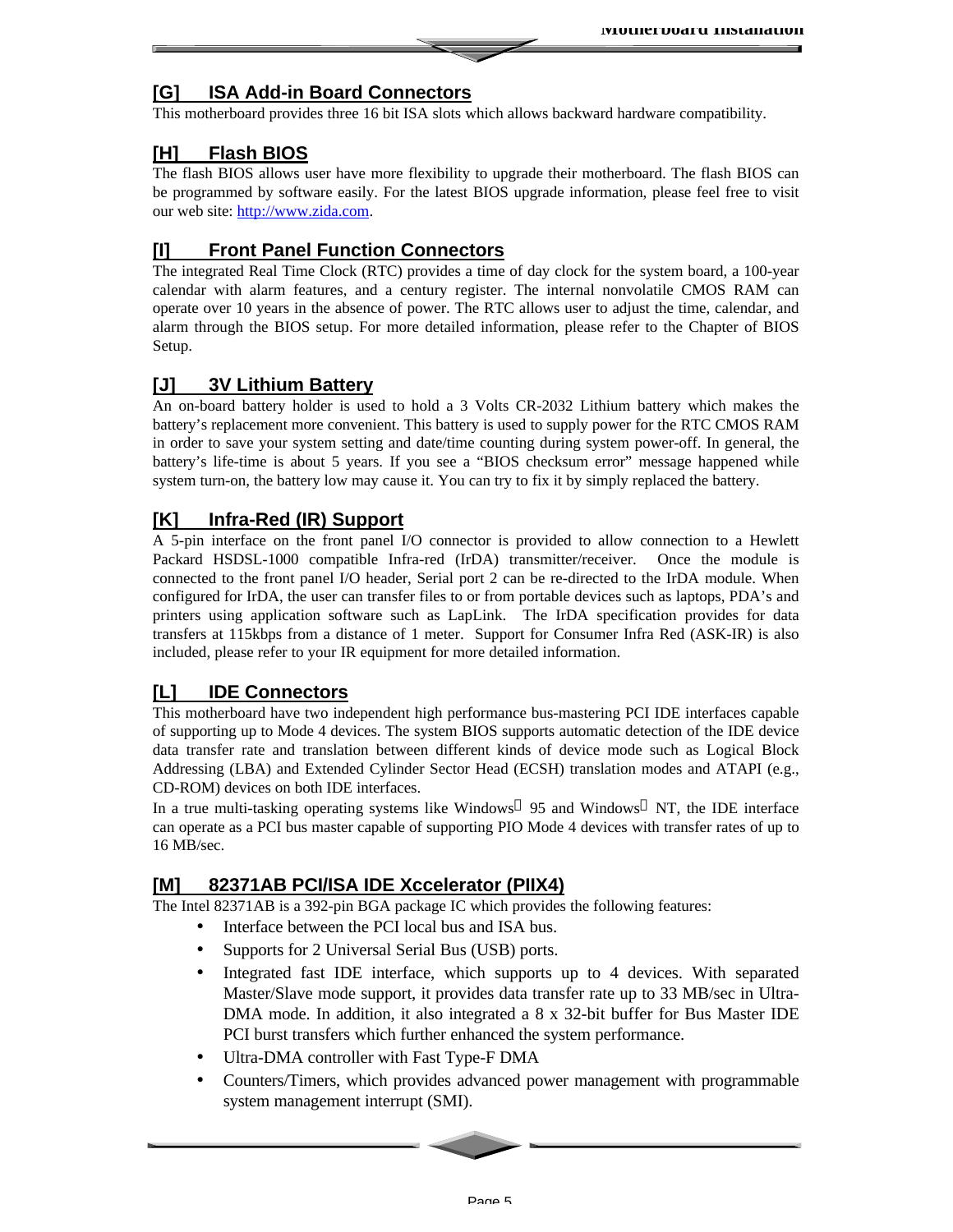#### **[N] Integrated I/O Controller**

On the motherboard, serial ports, parallel port and floppy drive is integrated into a single chip. The I/O port allows you to configure through the BIOS setup. This integrated I/O chip provides:

- Plug-and-Play, Version 1.0a compatible.
- Built In RTC devices
- Supports two 360K, 720K, 1.2M, 1.44, 2.88M floppy disk drives
- One multi-mode parallel port, which can be configured as standard (SPP) mode, enhanced (EPP) mode, high speed (ECP) mode.
- Supports two 16C550 compatible enhanced serial ports.

Supports IrDA or ASKIR infra-red interface.

#### **[O] DIMM Sockets**

Four 168 pins standard DIMM socket allows your system using either for 3.3V unbuffered SDRAM or 3.3V EDO RAM. However, you can choose only one type of memory for your system use.

#### **[P] Floppy Drive Connector**

A 34-pin connector on-board allows connection to two 360K, 720K, 1.2M, 1.44, 2.88M floppy disk drives.

#### **[Q] 82443LX PCI Bridge, AGP and Memory Controller (PAC)**

The 82443LX comes in a 492 pin BGA package and provides the following features:

- CPU interface control up to 66MHz with true 32-bit addressing.
- Integrated 64/72-bit DRAM controller, supporting from 8 MB to 256MB main memory.
- Fully synchronous PCI bus interface with 25/30/33 MHz bandwidth.
- Write data Buffering and supports PENTIUM II -to-PCI burst writes.

#### **[R] CPU FAN Connector**

The CPU FAN connector allows you attach your CPU card fan here.

#### **[S] ATX Power Supply Connector**

Based on the ATX specification, one 20-pin power connector covers all the required power sources, ±5V, ±12V and ±3.3V, with soft-touch button power on/off features. This connector reduces the installation time and minimizes the chance of defects caused by incorrect connection

Page 6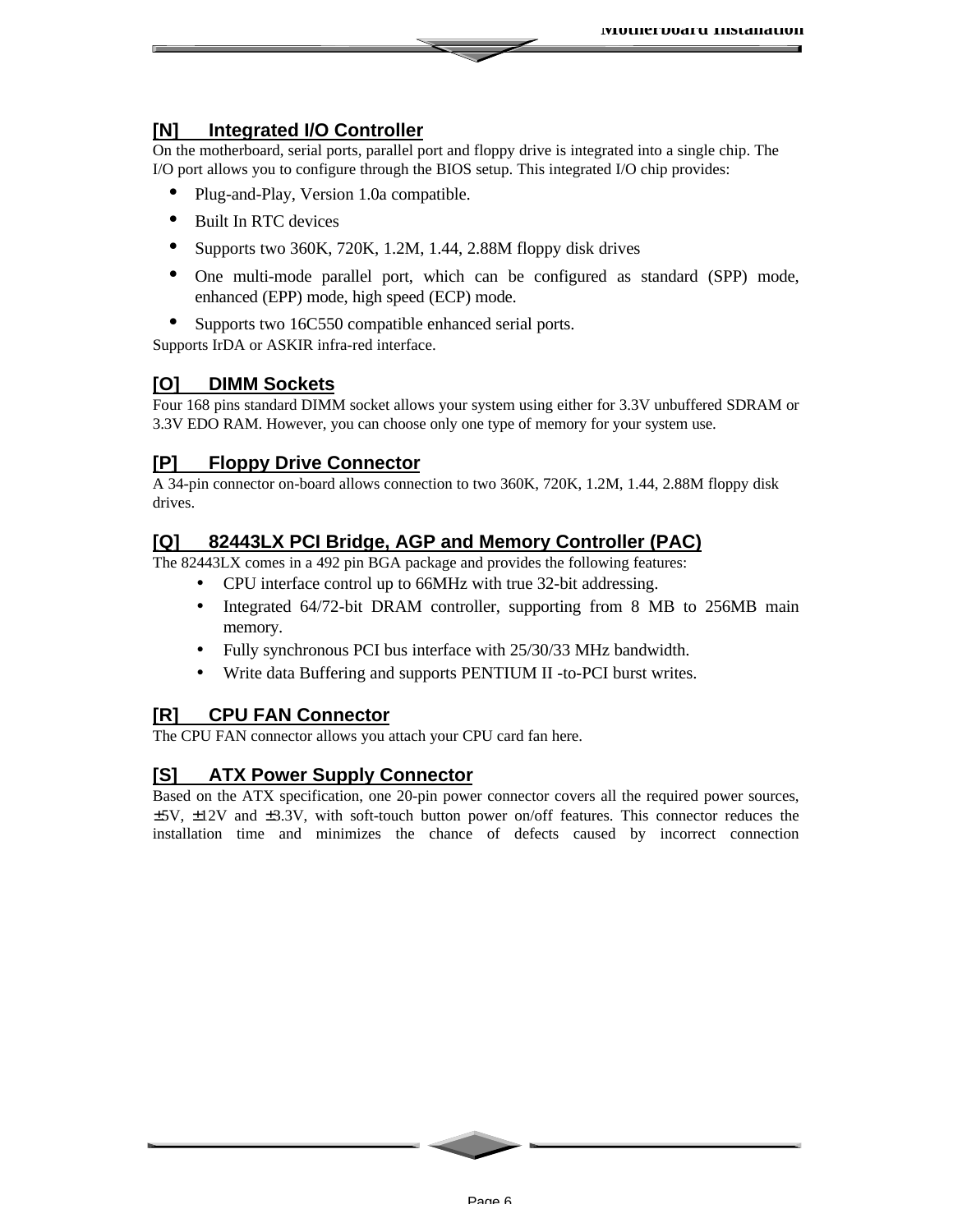# **MOTHERBOARD INSTALLATION**

#### **Installation Precautions**

During installation and initial test, use caution to avoid personal injury and damage to wiring due to sharp pins on connectors and printed circuit assemblies, rough chassis edges and corners, and hot components. Adhere to warnings and limitations regarding accessibility into areas designated only for authorized technical personnel.

#### **A Quick Introduction**

To Install and operate your the new motherboard, you must follow the steps below:

- 1. Set Jumpers on the motherboard
- 2. Install the CPU with cooling fan
- 3. Install RAM modules
- 4. Connect cables, wires and power connector
- 5. Install expansion cards

#### **Jumpers Setting**

There are several user-adjustable jumpers on the board, which allow you to configure your system to match your requirements. This chapter contains the information on the various jumpers settings and connector on your motherboard.

#### **Jumpers**

Jumpers are used to make several hardware settings on the motherboard. From the "Map of the Motherboard" shown above, you can identify the location of the jumpers. There are two kinds of jumper on-board, 2-pin jumper and 3-pin jumper. On the symbol of jumper likes " $\Box$ ", " $\Box$ " inside stands for pin 1. To set a jumper, a black cap containing metal contacts is placed across the jumper pin/s according to your required configuration. The jumper settings will also be described numerically such as [open] for open, [short] for short,  $[1-2]$  for connect pins  $1\&2$ ,  $[2-3]$  for connects pins 2&3 respectively.



### **CAUTION**

*Users are not recommended to change any jumpers in it's default setting listed on this User's Guide. Changing the jumper settings improperly may affect the system performance.*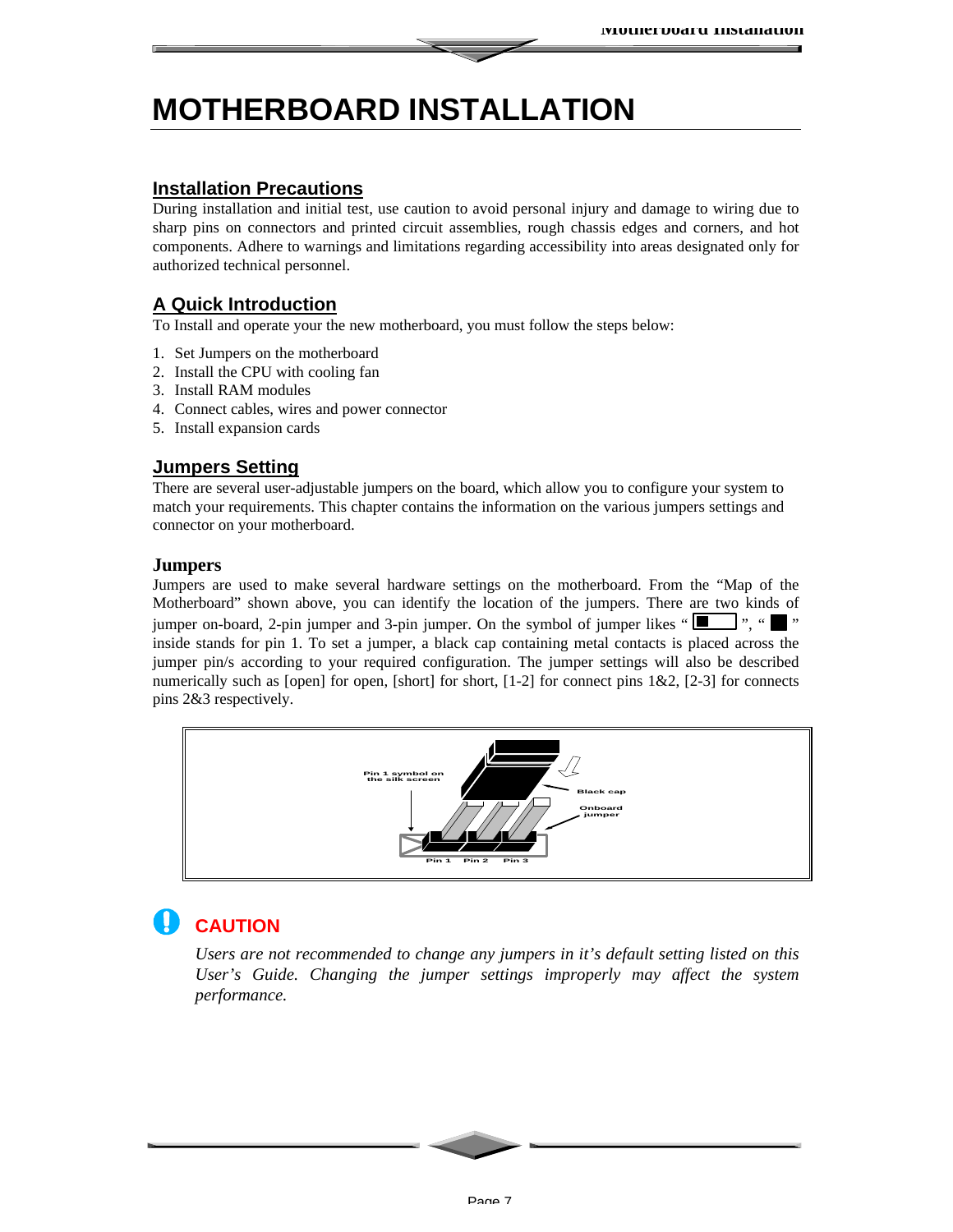

**Fig.2 Map of the Onboard Jumpers**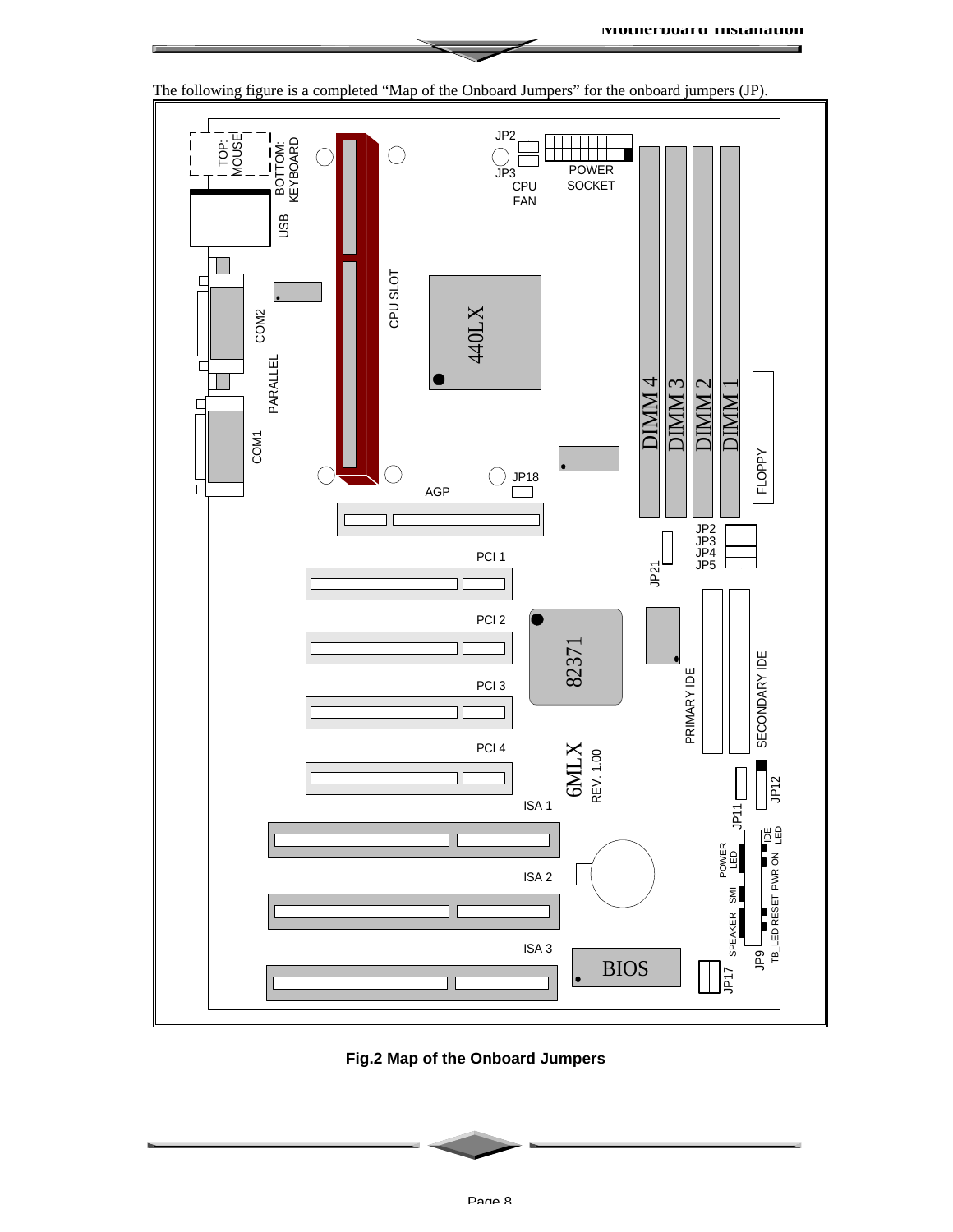#### **CPU Speed Selection**

• JP2-JP5 for frequency ratio setting

The table below shows the jumper setting for the CPU based on its internal clock speed.

| <b>Internal</b><br><b>CPU</b> speed<br>(MHz) | <b>External</b><br><b>Bus</b> | JP2     | JP3     | JP4     | JPS     | Frequency<br><b>Ratio</b> |
|----------------------------------------------|-------------------------------|---------|---------|---------|---------|---------------------------|
| 233                                          | 66MHz                         | [open]  | [open]  | [close] | [close] | 3.5x                      |
| 266                                          | 66MHz                         | [close] | [close] | [open]  | [close] | 4x                        |
| 300                                          | 66MHz                         | [open]  | [close] | [open]  | [close] | 4.5x                      |
| 333                                          | 66MHz                         | [close] | [open]  | [open]  | [close] | 5x                        |

#### **Voltage Regulator Output Selection**

As mentioned before, the on-board regulator makes use of the VID capabilities to automatically adjust its voltage output to match that of the installed processor. Therefore, jumper setting is no longer required for this item on PENTIUM II CPU.

#### **CMOS Reset**

If you want to reset the CMOS data, you need to turn off the main power switch of the system power supply and remove the jumper and reinstall it. After the CMOS reset, all the system BIOS configuration will lose at all and please re-enter the CMOS setup screen to setup the system again.

| <b>Jumper</b> | JP11.   |
|---------------|---------|
| Normal        | $1 - 2$ |
| Reset         |         |

#### **Other Jumpers**

JP16 and JP17 are for Flash BIOS type select. The normal setting for all Flash ROM is 1-2.

| Jumper            | <b>Default Setting</b>   |
|-------------------|--------------------------|
| <b>JP16, JP17</b> | $\overline{\phantom{0}}$ |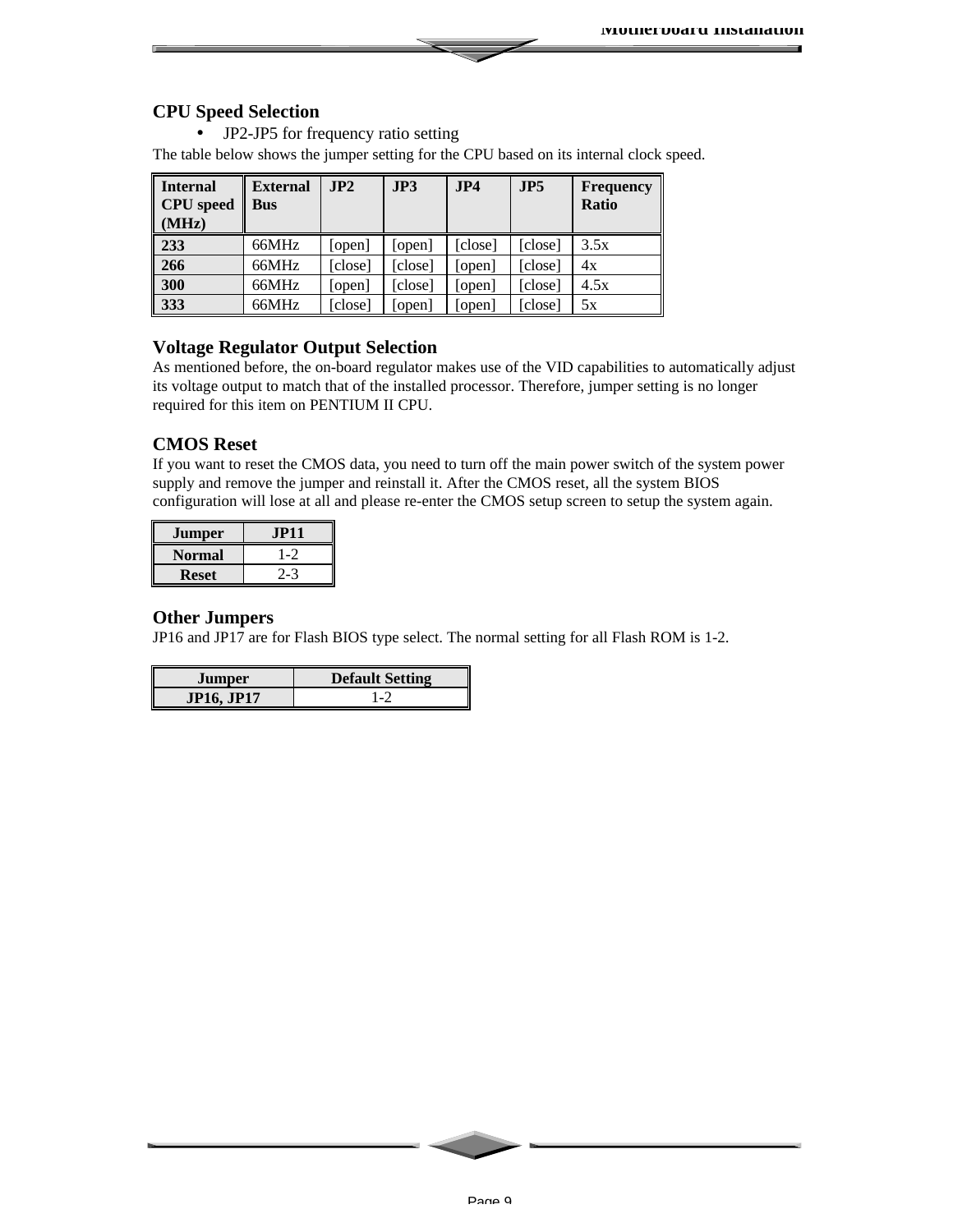# **CPU CARD INSTALLATION**

The motherboard provides a 242-pin CPU card slot. The CPU card should have a fan attached to it to prevent overheating. If this is not the case then purchase a fan before you turn-on the system. There are two CPU fan power connector, JP2 and JP3, on-board.



**Fig. 3 CPU Cooling Fan Installation Diagram**

#### **CAUTION** W

*Without an effective cooling fan, the CPU can overheat and cause damage to both the CPU and the motherboard.*

#### **CPU Cooling fan Connector**

J2 and J3 provide the +12 Volts d.c. for your CPU cooling fan

| J2 and J3 Pin | <b>Signal Name</b> |
|---------------|--------------------|
|               | Ground             |
|               |                    |
|               | Ground             |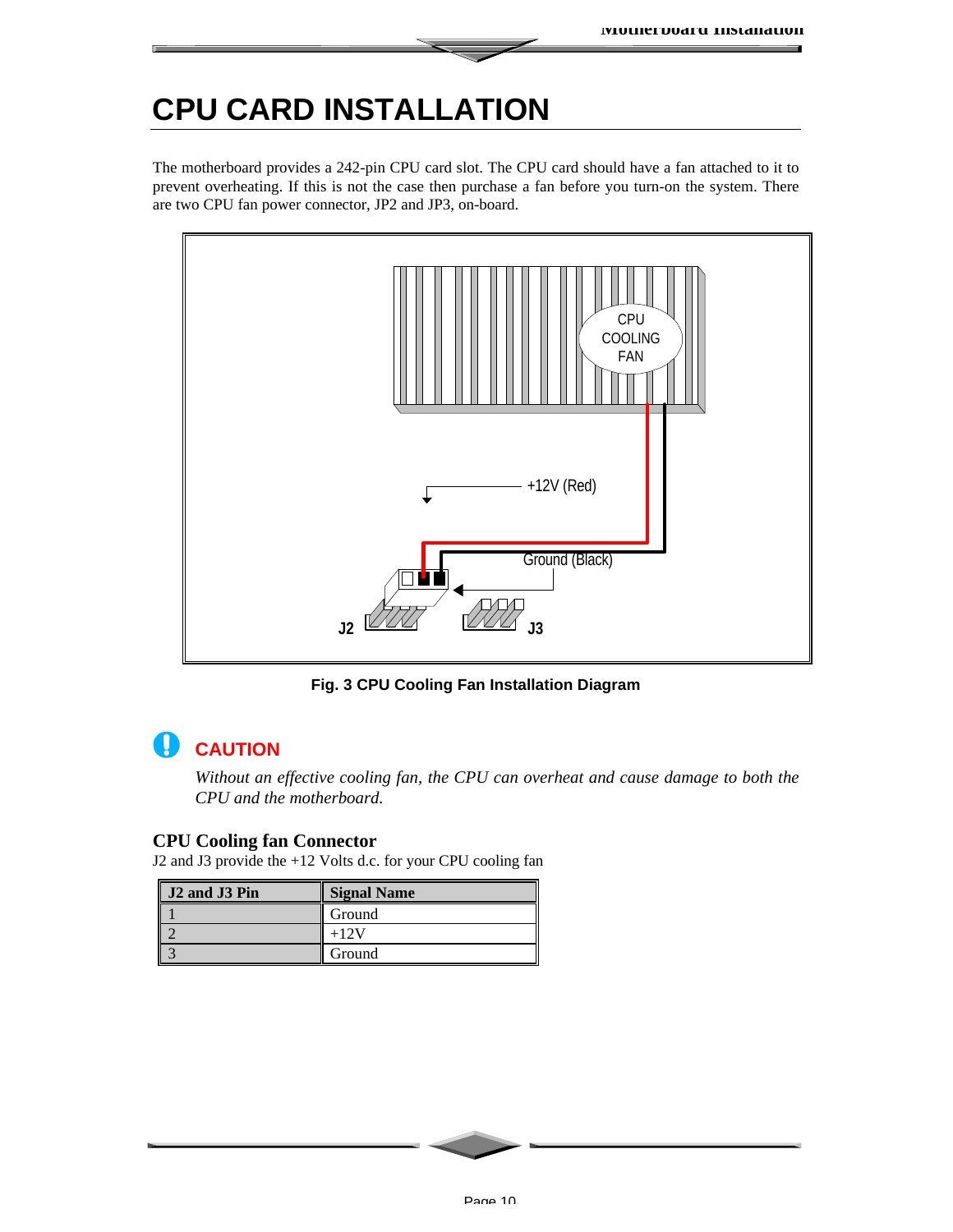## **INSTALLING SYSTEM MEMORY (RAM)**

The motherboard supports four 168-pin DIMM. The four 168-pin DIMM sockets are divided into four banks and each bank can accept either 3.3v EDO DRAM or SDRAM module but you can only choose one type of DRAM use on your system.



**Fig. 4 168-Pin DIMM Module Installation Diagram**

# **Expansion Cards Installation**

At the most of beginning, you must read your expansion card documentation on any hardware and software settings that may be required. The installation procedures are summarized as below:

- 1. Read the User's Guide/Manual of your expansion card.
- 2. If necessary, set any jumpers on your expansion card.
- 3. Power-off the system and then disconnected the power cord.
- 4. Remove your computer's cover.
- 5. Remove the metal bracket from one of the empty slot, ISA or PCI, corresponding to the type of expansion card.
- 6. Carefully align the card's connectors and press firmly, make sure at the connection is good.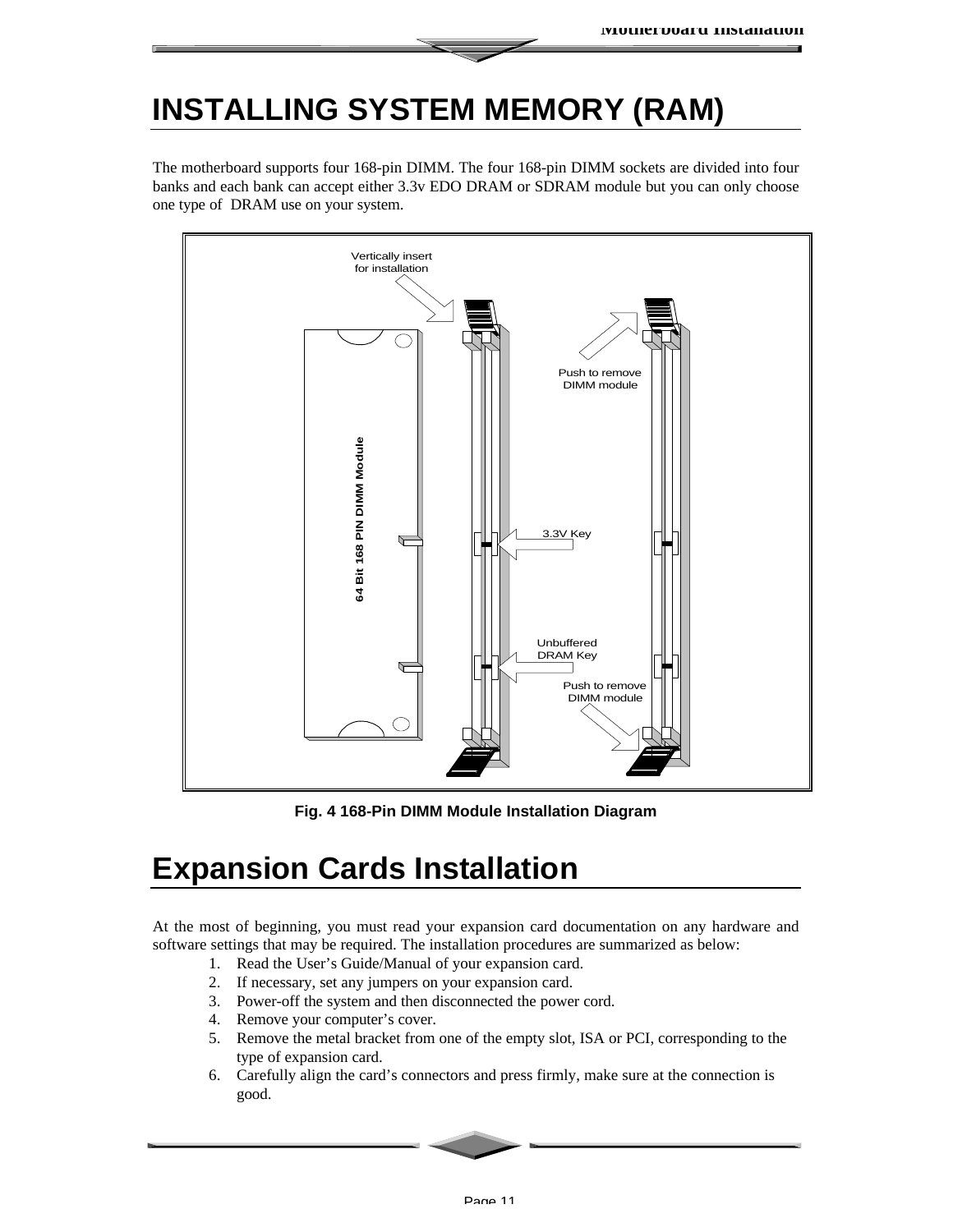- 7. Secure the card on the slot.
- 8. Replace the computer's cover.
- 9. Setup the BIOS configuration if necessary.
- 10. Install the required software drivers for your expansion card.

### **CAUTION**

*Before adding or removing any expansion card or other system components, make sure that you unplug your system power supply. Failure to do so may cause damage of your motherboard and expansion cards.*

### **Connecting External Connector**

#### **Power Connector**

PW1, single 20-pin connector incorporates standard ±5V and ±12V, optional 3.3V and soft-power signals. With a power supply, supports remote power on/off, the motherboard can turn off the system power through software control, such as the shutdown in Windows 95 Start menu. The system BIOS will turn the system power off when it receives the proper APM command from the OS. APM must be enabled in the system BIOS and OS in order for the soft-off feature to work correctly.

| Pin            | <b>Signal Name</b> | Pin | <b>Signal Name</b> |
|----------------|--------------------|-----|--------------------|
|                | $+3.3V$            | 11  | $+3.3V$            |
|                | $+3.3V$            | 12  | $-12V$             |
|                | Ground             | 13  | Ground             |
|                | $+5V$              | 14  | PW_ON              |
|                | Ground             | 15  | Ground             |
| $\mathbf{b}$   | $+5V$              | 16  | Ground             |
|                | Ground             | 17  | Ground             |
| 8              | <b>PWRGOOD</b>     | 18  | $-5V$              |
|                | $+5VSB$            | 19  | $+5V$              |
| $\frac{9}{10}$ | $+12V$             | 20  | $+5V$              |



**Fig.5 ATX Power Connector Installation**

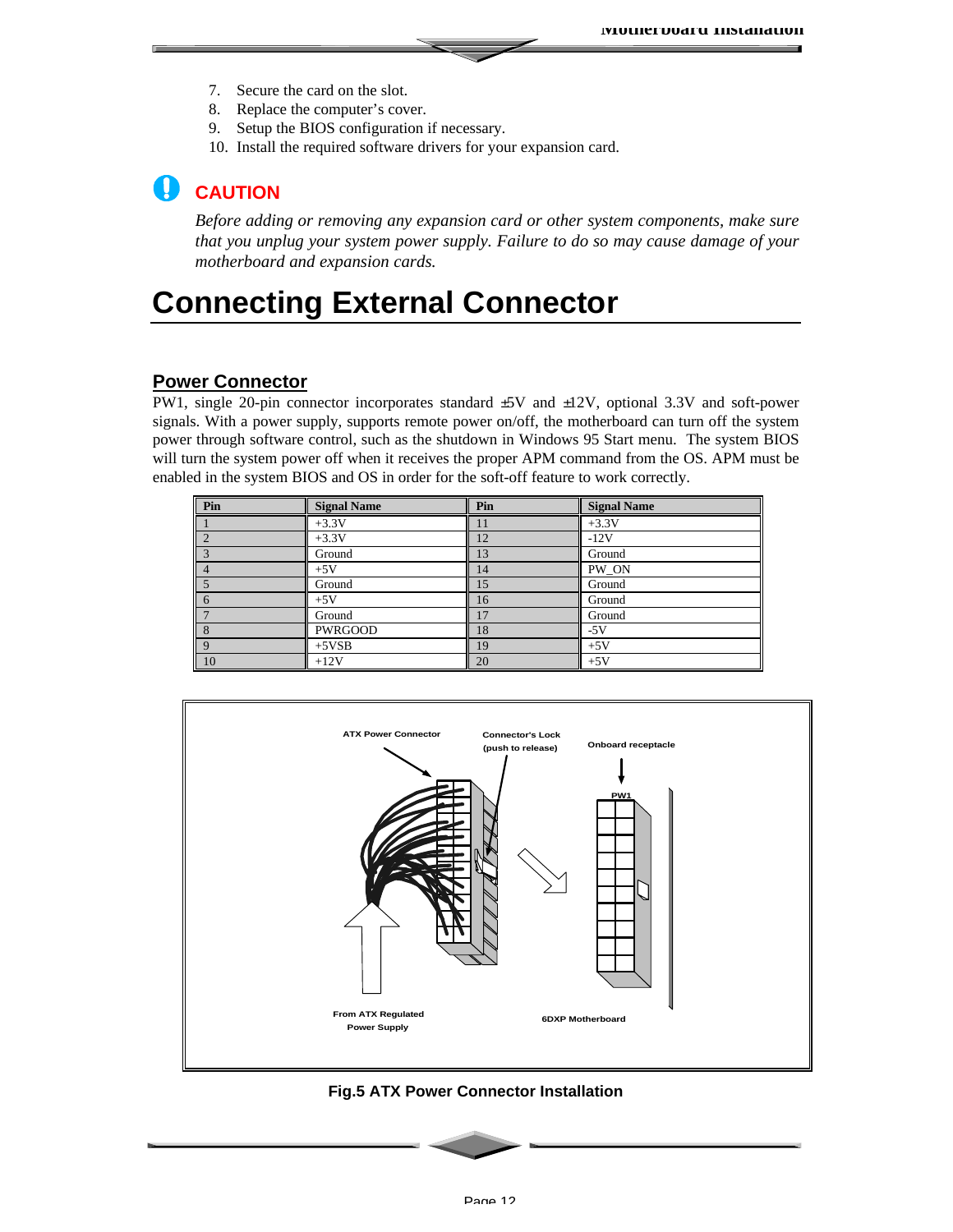#### **Floppy Drive Connector**

This 34-pin connector supports the provided floppy drive ribbon cable. After connecting the single end to the on-board "FLOPPY" connector, connect the remaining plugs on the other end to the floppy drives correspondingly.

#### **IDE Connector**

The two on-board IDE connectors supports the provided 40-pin IDE hard disk ribbon cable. After connecting the single end to the board, connect the two remaining plugs at the other end of your hard disk(s). If you install two hard disks, you must configure the two drives by setting its jumpers according to the documentation of your hard disk. Also, you may connect the two hard disks to be both Masters using one ribbon cable on the primary IDE connector and one on the secondary IDE connector.

#### U **NOTICE**

*For the flat ribbon cable connection, please make sure that the pin 1 of the ribbon cable (the red wire side of the cable) is correctly connected to the on-board connector's pin 1 as shown on the "Map of the Motherboard".*

#### **Front Panel Function Connector**

All the front panel indicator, speaker, and switch functions are grouped into a on-board 26-pin connector, JP20. Front panel features supported include:

- System Reset, RESET
- Power LED, form KEYLOCK
- Hard Drive activity LED, IDE LED
- System Speaker, SPEAKER
- Soft-touch button power on/off, SW ON
- Turbo LED, TBLED
- External power saving control, EXTSMI (optional)

The connector pin out are described as the figure below:



#### **Fig.6 The Onboard Function Connector Pin Out**

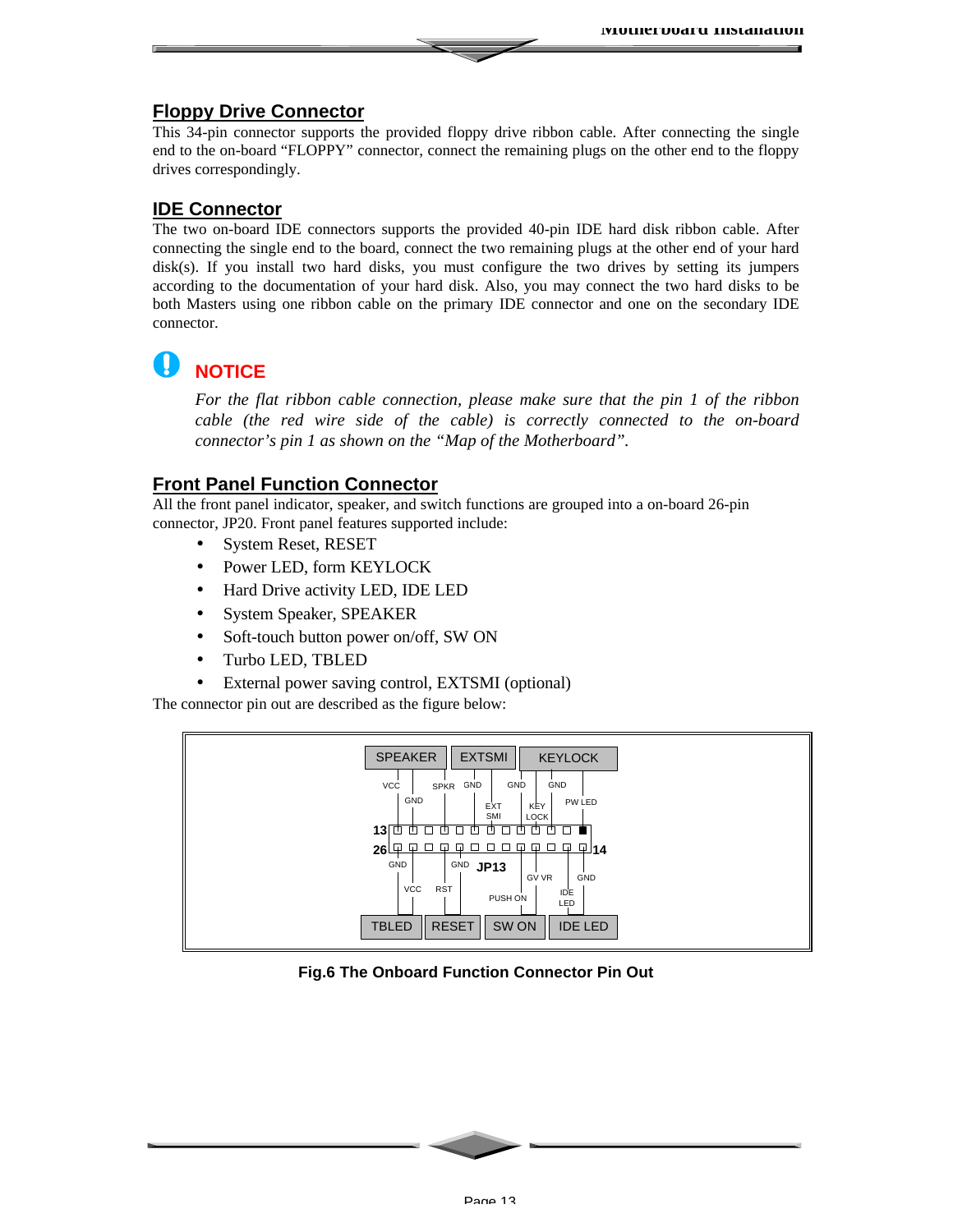#### **About Soft Touch Power Button**

For the ATX system case, the new soft touch power button replaces the main power switch to switch ON / OFF your system. You can switch the system ON by pressing the button. If you want to switch OFF your system, press the button and hold it for 4 seconds. You can also change the functions of the power button in the CMOS setup at power management section.

#### **Infra-Red connector**

Serial port 2 can be configured to support an IrDA module via a 5-pin header connector. Once configured for IrDA, the user can transfer files to or from portable devices such as laptops, PDA's and printers using application software such as LapLink. The IrDA specification provides for data transfers at 115 Kbps from a distance of 1 meter. Consumer IR is also supported by the same connector.

| J15 Pin | <b>Signal Name</b>       |
|---------|--------------------------|
|         | VCC, power source        |
|         | N/C                      |
|         | IRRX, infra-red receive  |
|         | N/C                      |
|         | IRTX, infra-red transmit |

#### **I/O Back Panel Connectors**

The I/O back panel allows external access to PS/2 keyboard and mouse connectors as well as two serial ports, and one parallel port, which are integrated on the motherboard. The following figure showed the location of the I/O connectors.



**Fig.7 I/O Back Panel Connector Installation Diagram for PS/2 and USB**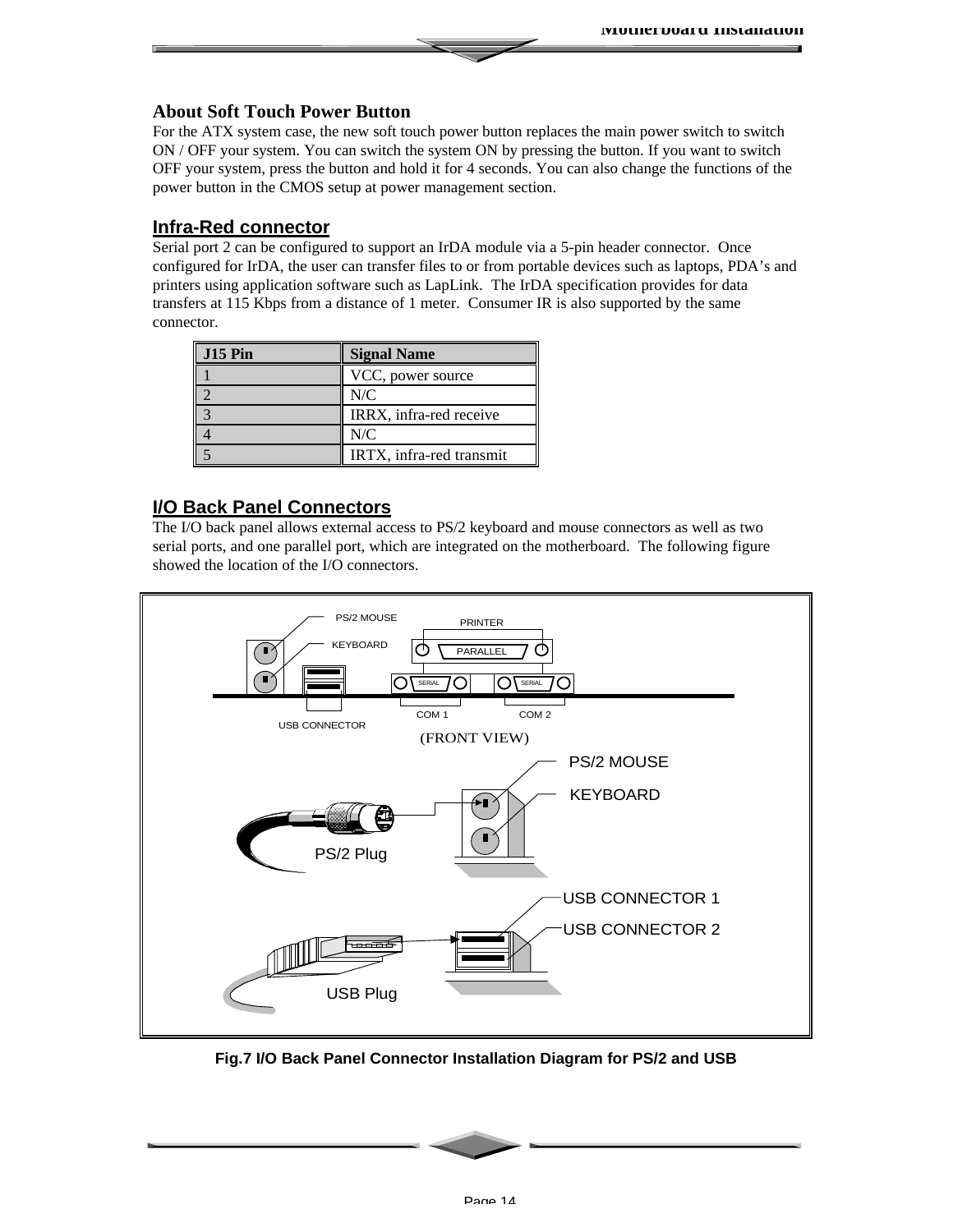

**Fig. 8 I/O Back Panel Connector Installation Diagram for Serial and Parallel Ports**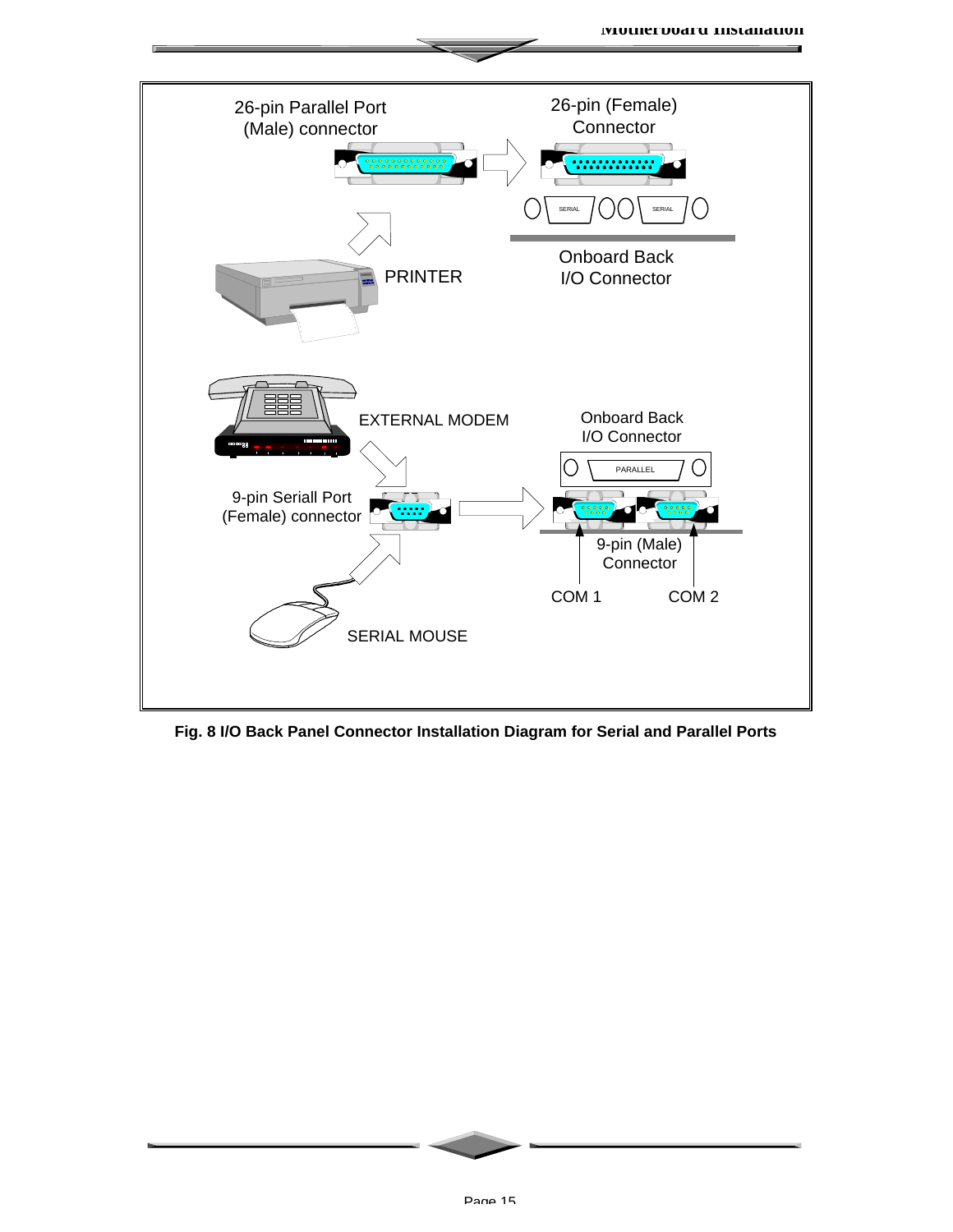# **Chapter 2**

# **AMIBIOS Setup**

AMIBIOS Setup is a setup program to access the system information stored in CMOS RAM.

#### **Starting AMIBIOS Setup**

As POST executes, the following appears:

Hit <DEL> if you want to run SETUP

Press <Del> to run AMIBIOS Setup.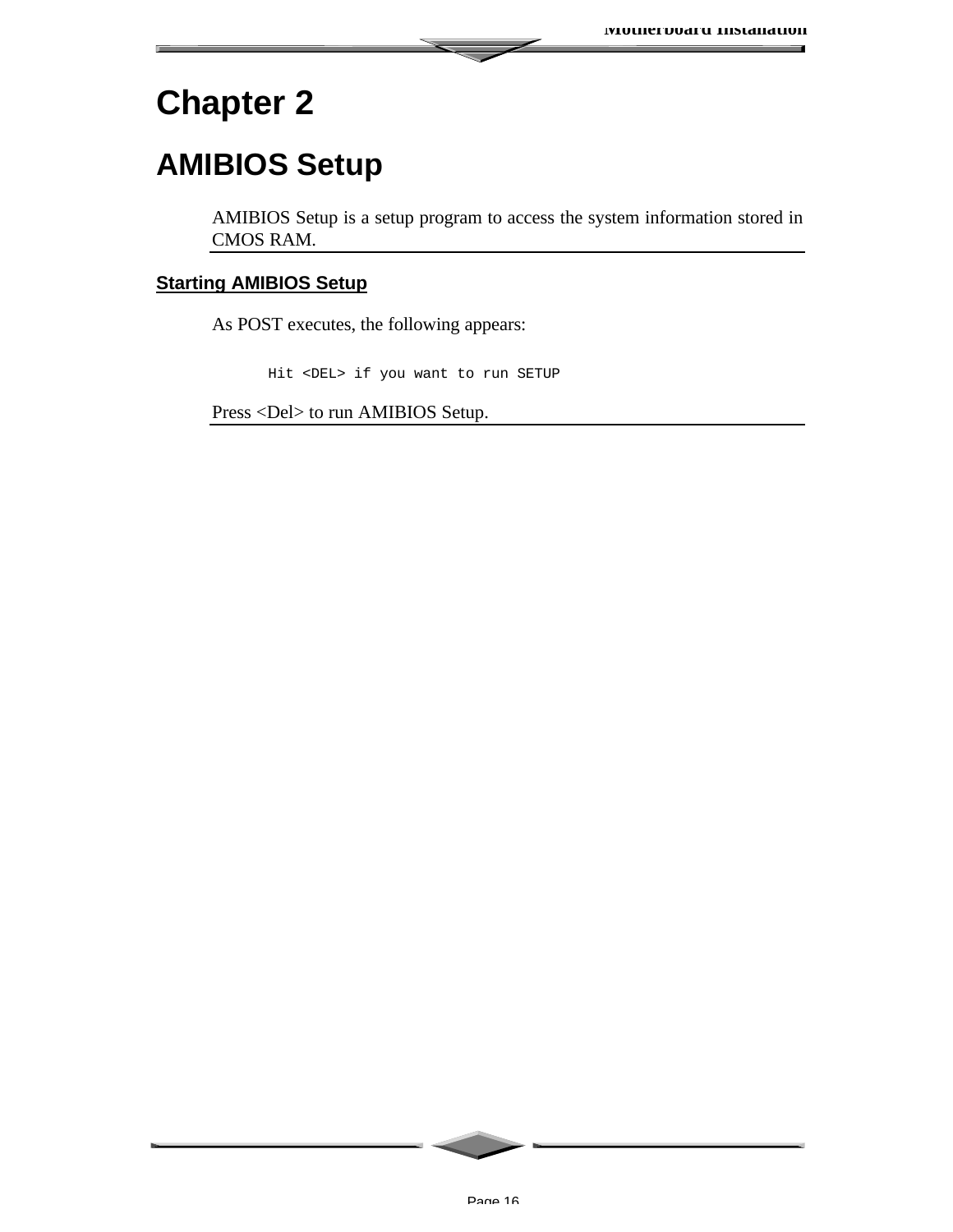### **SECTION 1**

# *SETUP*

### **STANDARD SETUP**

The Standard Setup options described in this section are selected by choosing the **Standard** icon from the Setup menu selection screen. The selection window is shown below.

#### **Date / Time**

Select the Standard option. Select the Date and Time icon. The current values for each category are displayed. Enter new values through the keyboard.

#### **Floppy A Floppy B**

Move the cursor to these fields via  $\hat{\tau}$  and  $\hat{\tau}$  and select the floppy type. The settings are *360KB/inch, 1.2MB/inch, 720KB/inch, or 1.44MB/inch.*

#### **Pri Master/Slave Sec Master/Slave**

Choose these icons to configure the hard disk drive named in the option. When you click on an icon, the following parameters are listed: Type, LBA/Large Mode, Block Mode, 32Bit Mode, and PIO Mode.

#### **Configuring an MFM Drive**

If configuring an old MFM hard disk drive, you must know the drive parameters Choose **Type** and choose the appropriate hard disk drive type (1 - 46).

#### **User-Defined Drive**

If you are configuring a SCSI drive or an MFM, RLL, ARLL, or ESDI drive with drive parameters that do not match drive types 1-46, you must select *User* in the Type field. You must then enter the drive parameters on the screen that appears. The drive parameters include:

#### **Configuring IDE Drives**

If the hard disk drive to be configured is an IDE drive, select the appropriate drive icon (Pri Master, Pri Slave, Sec Master, or Sec Slave). Choose the **Type**

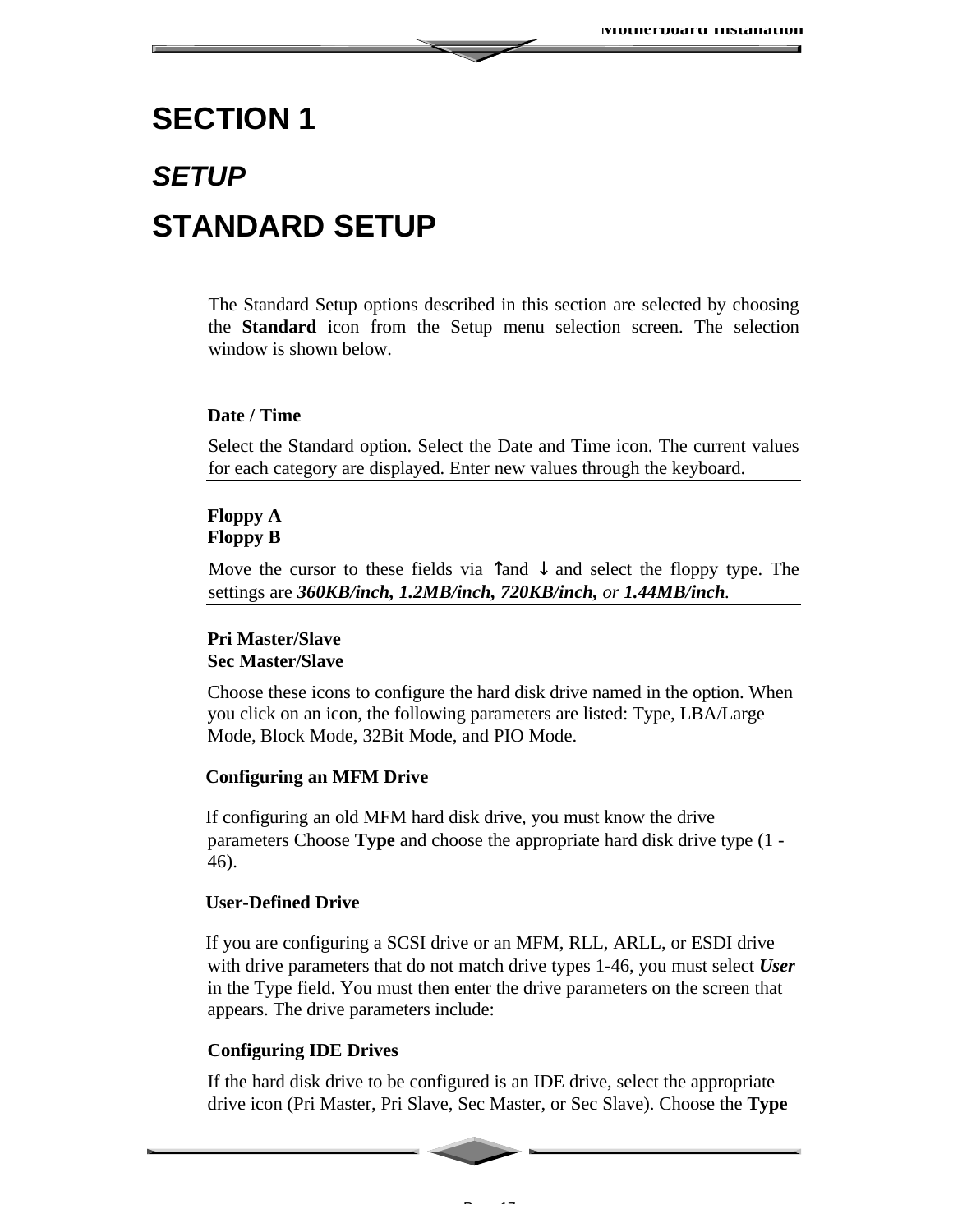parameter and select **Auto**.

AMIBIOS automatically detects the IDE drive parameters and displays them. Click on the OK button to accept these parameters.

Click on **LBA/Large Mode** and choose *On* to enable support for IDE drives with capacities greater than 528 MB.

Click on **Block Mode** and choose *On* to support IDE drives that use Block Mode.

Click on **32Bit Mode** and click *On* to support IDE drives that permit 32-bit accesses.

Click on **PIO Mode** to select the IDE Programmed I/O mode. The settings are *Auto, 0, 1, 2, 3, 4,* or *5.* Click on *Auto* to allow AMIBIOS to automatically choose the PIO mode that the IDE drive being configured uses. If you select *0- 5* you must make absolutely certain that you are selecting the PIO mode supported by the IDE drive being configured.

#### **Configuring a CD-ROM Drive**

Select the appropriate drive icon (Pri Master, Pri Slave, Sec Master, or Sec Slave). Choose the **Type** parameter and select **CDROM**. You can boot the computer from a CD-ROM drive.

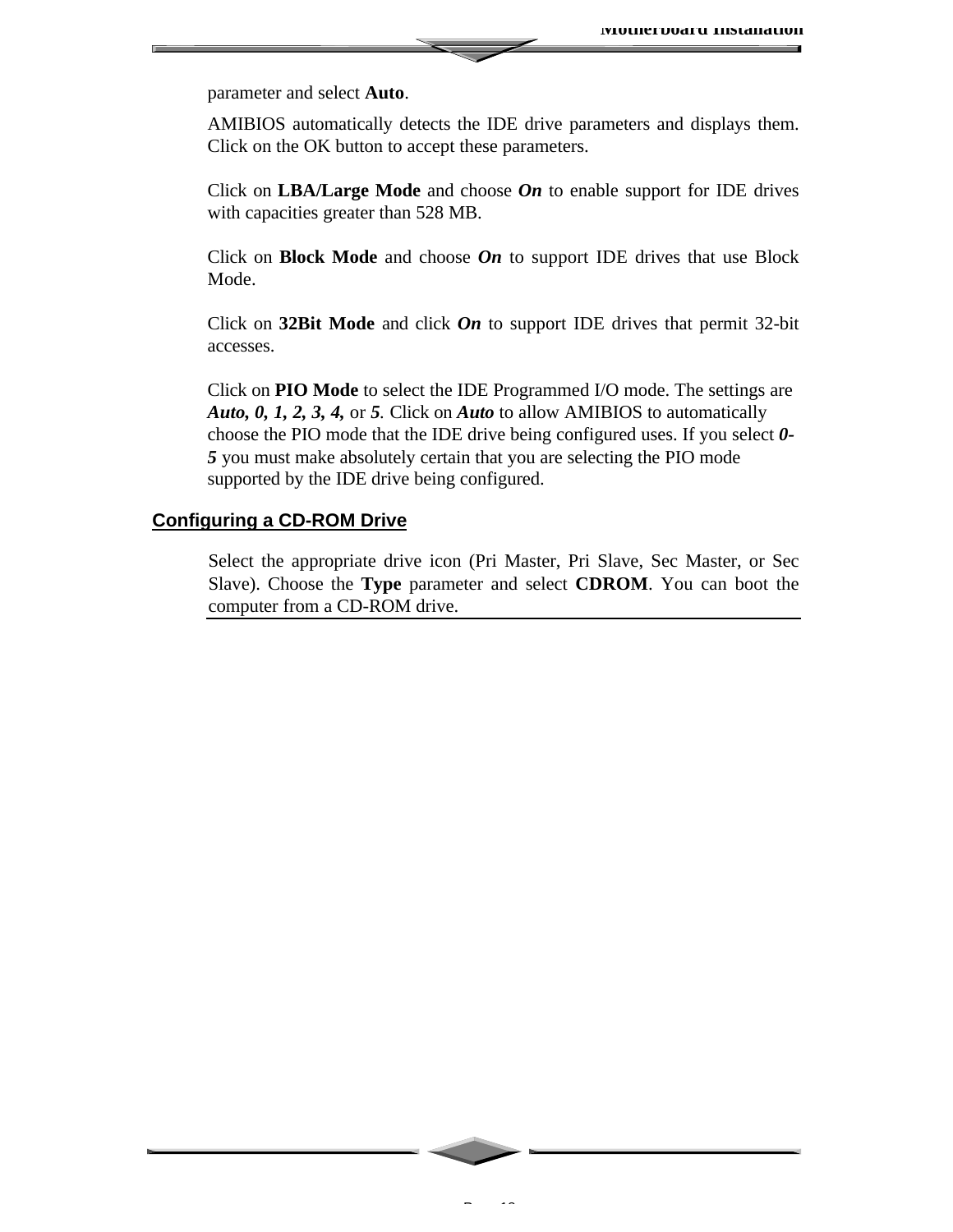### **ADVANCED SETUP**

The Advance Setup options described in this section are selected by choosing the **Advance** from the Setup menu.

#### **Quick Boot**

When this option is enabled, the memory test is done only on the first 1MB of system memory. When this option is disabled, the WinBIOS memory test is performed on all system memory. The settings are *Enabled* or *Disabled*.

#### **1 ST Boot Device**

This option sets the type of device for the first boot drives that the AMIBIOS attempts to boot from after AMIBIOS POST completes. The settings are *Disabled, Network, Floptical, SCSI, CDROM, IDE-0, IDE-1, IDE-2,* or *IDE-3.* The Optimal and Fail-Safe default settings are *IDE-0.*

#### **2 nd ,3rd and 4th Boot Device**

This option sets the type of device for the second boot drives that the AMIBIOS attempts to boot from after AMIBIOS POST completes. The settings are *Disabled, Floppy,* or *IDE-0.* The Optimal and Fail-Safe default settings are.

#### **Try Other Boot Devices**

Set this option to *Yes* to instruct AMIBIOS to attempt to boot from any other drive in the system if it cannot find a boot drive among the drives specified in the **1 st Boot Device, 2nd Boot Device, 3rd Boot Device**, and **4 th Boot Device** options*.*

#### **Initial Display Mode**

This option specifies the initial display mode when the system boots. The settings are:

| <b>Setting</b> | <b>Description</b>                       |
|----------------|------------------------------------------|
| <b>BIOS</b>    | The messages that AMIBIOS displays       |
|                | before booting the system will appear on |
|                | the system monitor.                      |
| <b>Silent</b>  | The messages that AMIBIOS displays will  |
|                | not appear on the system monitor.        |

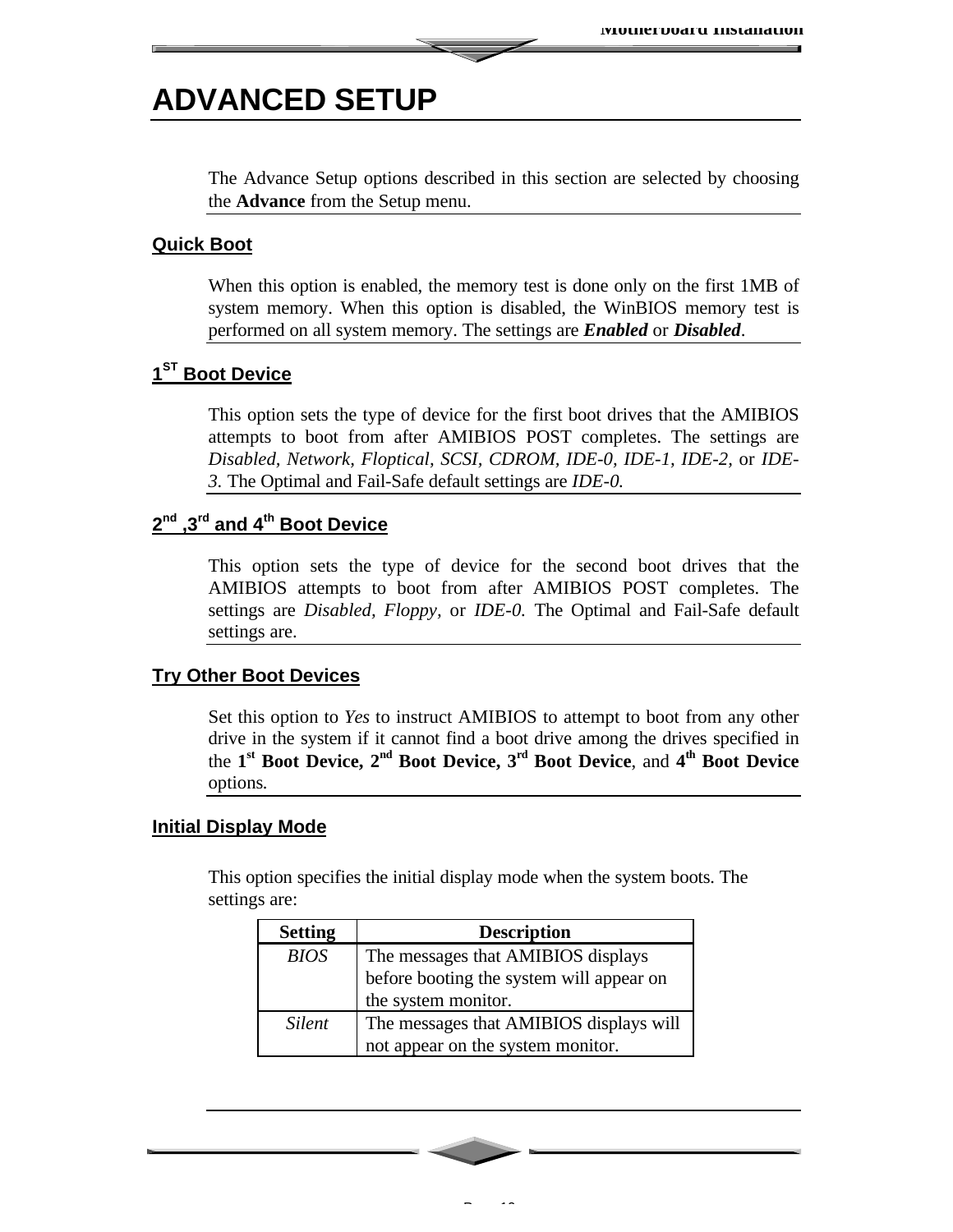#### **Display Mode At Add-On ROM Init**

This option specifies the system display mode that is set at the time that AMIBIOS POST initializes an optional option ROM. The settings are:

| <b>Setting</b> | <b>Description</b>                       |
|----------------|------------------------------------------|
| Force          | The display mode currently being used by |
| <b>BIOS</b>    | AMIBIOS is used.                         |
| Keep           | The current display mode is used.        |
| Current        |                                          |

#### **Floppy Access Control**

This option specifies the read/write access that is set when booting from a floppy drive. The settings are *Read/Write* or *Read-Only.* The Optimal and Fail-Safe default settings are *Read/Write.*

#### **Hard Disk Access Control**

This option specifies the read/write access that is set when booting from a hard disk drive. The settings are *Read/Write* or *Read-Only.* The Optimal and Fail-Safe default settings are *Read/Write.*

#### **S.M.A.R.T. For Hard Disks**

Set this option to *Enabled* to permit AMIBIOS to use the SMART (System Management System Management and Reporting Technologies) protocol for reporting server system information over a network. The settings are *Enabled* or *Disabled.* The Optimal and Fail-Safe default settings are *Disabled.*

#### **Typematic Rate (Chars/Sec)**

Typematic Rate sets the rate at which characters on the screen repeat when a key is pressed and held down. The settings are *Fast* or *Slow*.

#### **Boot Up CPU Speed**

This option lets you specify the CPU speed at system boot. The settings are *Low* or *High.* The Optimal and Fail-Safe default settings are *High.*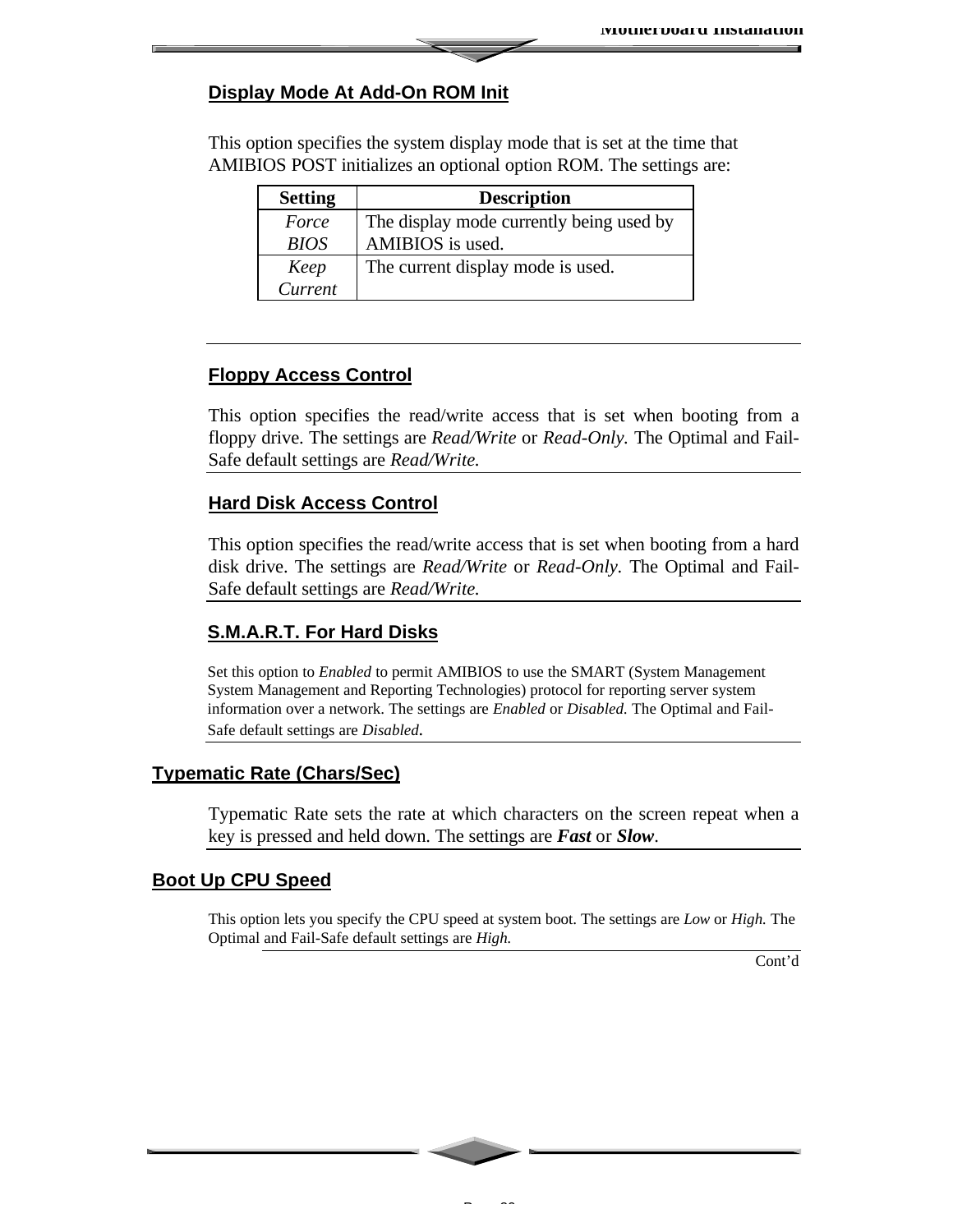- **Boot Up Num Lock** Set this option to *Off* to turn the Num Lock key off when the computer is booted so you can use the arrow keys on both the numeric keypad and the keyboard. The settings are *On* or *Off.* The default settings are *On.*
- **Turbo Switch** Set this option to *Enabled* to permit AMIBIOS to control the hardware turbo (speed) switch. The settings are *Disabled* or *Enabled*. The Optimal and Fail-Safe default settings are *Disabled.*
- **Floppy Drive Swap** Set this option to *Enabled* to permit drives A: and B: to be swapped. The settings are *Enabled* or *Disabled.* The default settings are *Disabled.*
- **Floppy Drive Seek** Set this option to *Enabled* to specify that floppy drive A: will perform a Seek operation at system boot. The settings are *Disabled* or *Enabled.* The Optimal and Fail-Safe default settings are *Disabled*.
- **PS/2 Mouse Support** Set this option to *Enabled* to enable AMIBIOS support for a PS/2-type mouse. Pins 2-3 of the PS/2 Mouse Selector jumper on the motherboard must be shorted together to enable PS/2 mouse support. The settings are *Enabled* or *Disabled.* The Optimal and Fail-Safe default settings are *Enabled.*
- **Typematic Rate** This option sets the rate at which characters on the screen repeat when a key is pressed and held down. The settings are *Slow or Fast.* The Optimal and Fail-Safe default settings are *Fast.*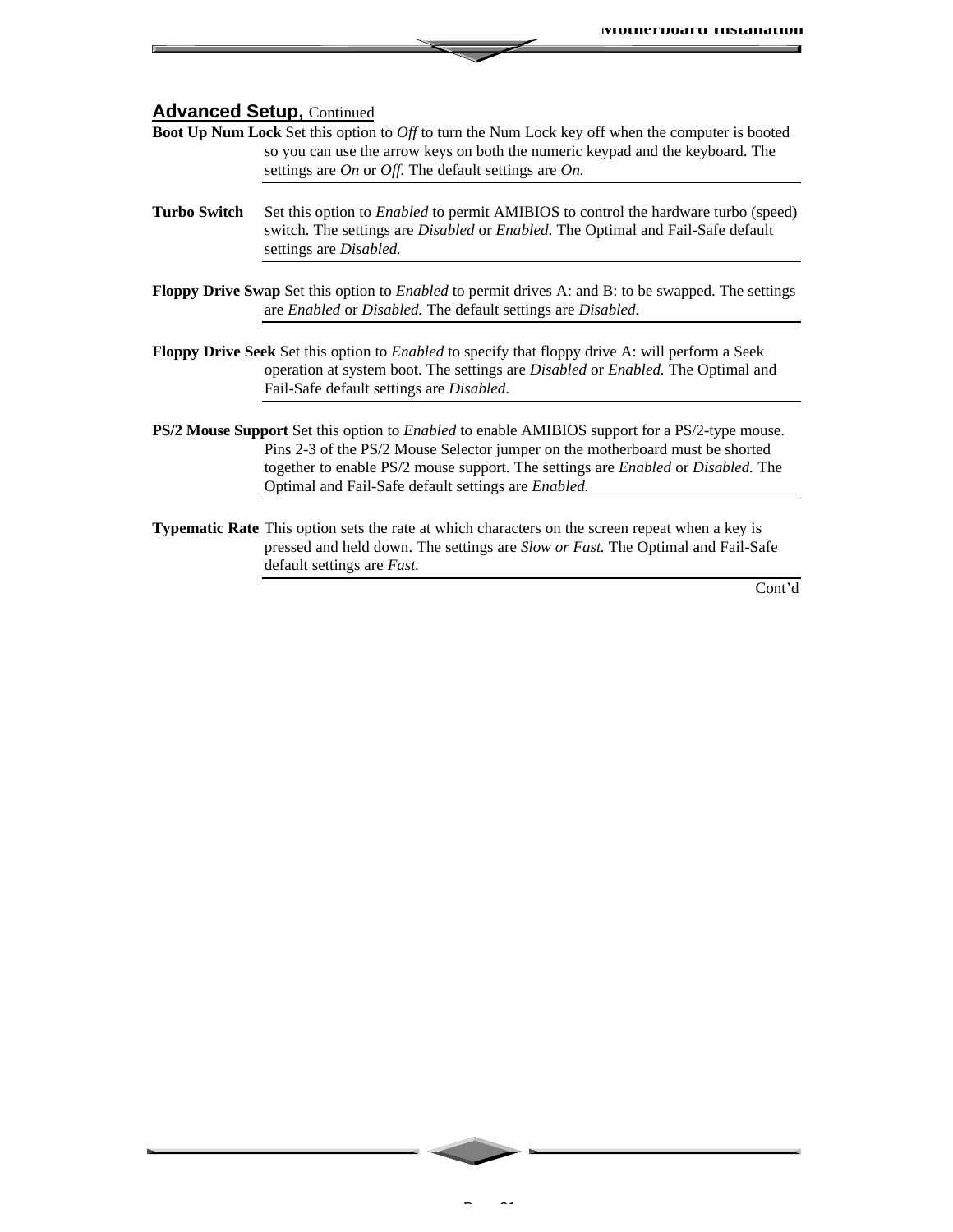- **System Keyboard** This option does not specify if a keyboard is attached to the computer. Rather, it specifies if error messages are displayed if a keyboard is not attached. This option permits you to configure workstations with no keyboards. The settings are *Absent* or *Present.* The Optimal and Fail-Safe default settings are *Present.*
- **Primary Display** This option configures the type of monitor attached to the computer. The settings are *Mono, CGA40x25, CGA80x25, VGA/EGA,* or *Absent*. The Optimal and Fail-Safe default settings are *VGA/EGA.*
- **Password Check** This option enables password checking every time the system boots or when you run AMIBIOS Setup. If *Always* is chosen, a user password prompt appears every time the computer is turned on. If *Setup* is chosen, the password prompt appears if AMIBIOS is executed. See the Advanced Setup chapter for instructions on changing a password. The Optimal and Fail-Safe defaults are *Setup.*
- **Parity Check** Set this option to *Enabled* to check the parity of all system memory. The settings are *Disabled* or *Enabled*. The Optimal and Fail-Safe default settings are *Disabled*.
- **Boot To OS/2** Set this option to *Enabled* if running OS/2 operating system and using more than 64 MB of system memory on the motherboard. The settings are *Enabled* or *Disabled*. The Optimal and Fail-Safe default settings are *Disabled.*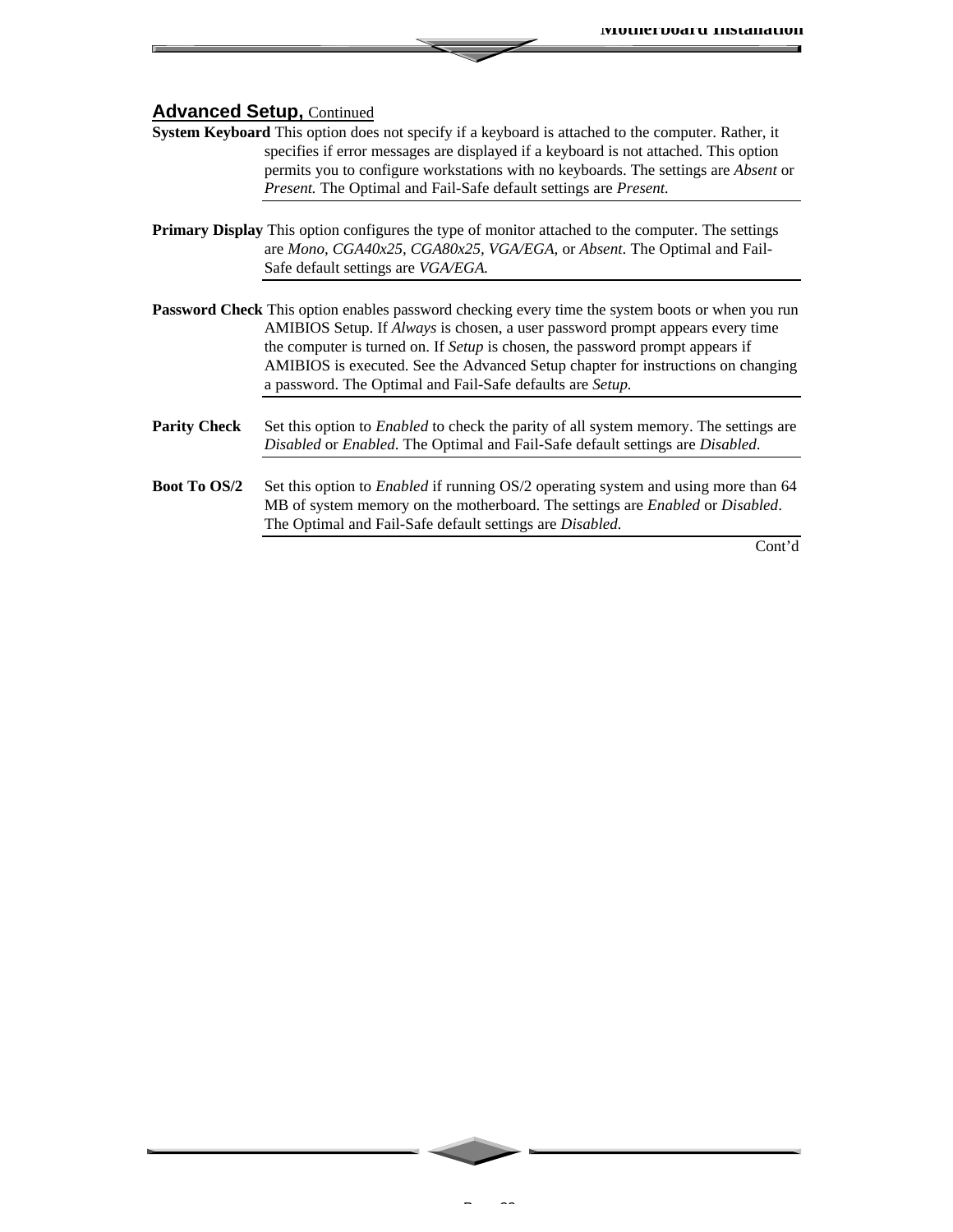Wait for <F1> If Error AMIBIOS POST runs system diagnostic tests that can generate a message followed by:

Press <F1> to continue

If this option is set to *Enabled,* AMIBIOS waits for the end user to press <F1> before continuing. If this option is set to *Disabled,* AMIBIOS continues the boot process without waiting for <F1> to be pressed. The settings are *Enabled* or *Disabled.* The Optimal and Fail-Safe default settings are *Enabled.*

**Hit <DEL> Message Display** Set this option to *Disabled* to prevent

Hit <DEL> if you want to run Setup

from appearing when the system boots. The settings are *Enabled* or *Disabled.* The Optimal and Fail-Safe default settings are *Enabled.*

- **CPU Selection** This option selects the type of CPU install in the motherboard. The settings are *Auto* (AMIBIOS automatically determines the CPU type) or *Intel.* The Optimal and Fail-Safe default settings are *Auto.*
- **CPU Microcode Update** Set this option to *Enabled* to permit the CPU to be updated online at any time. The settings are *Enabled* or *Disabled.* The Optimal and Fail-Safe default settings are *Enabled.*
- **Internal Cache** This option sets the type of caching algorithm used by the L1 internal cache memory on the CPU. The settings are *WriteBack, WriteThru,* or *Disabled.* The Optimal and Fail-Safe default settings are *Disabled.*
- **External Cache** This option sets the type of caching algorithm used for the L2 secondary (external) cache memory. The settings are *WriteBack, WriteThru,* or *Disabled.* The Optimal default setting is Disabled. The Fail-Safe default setting is *Disabled.*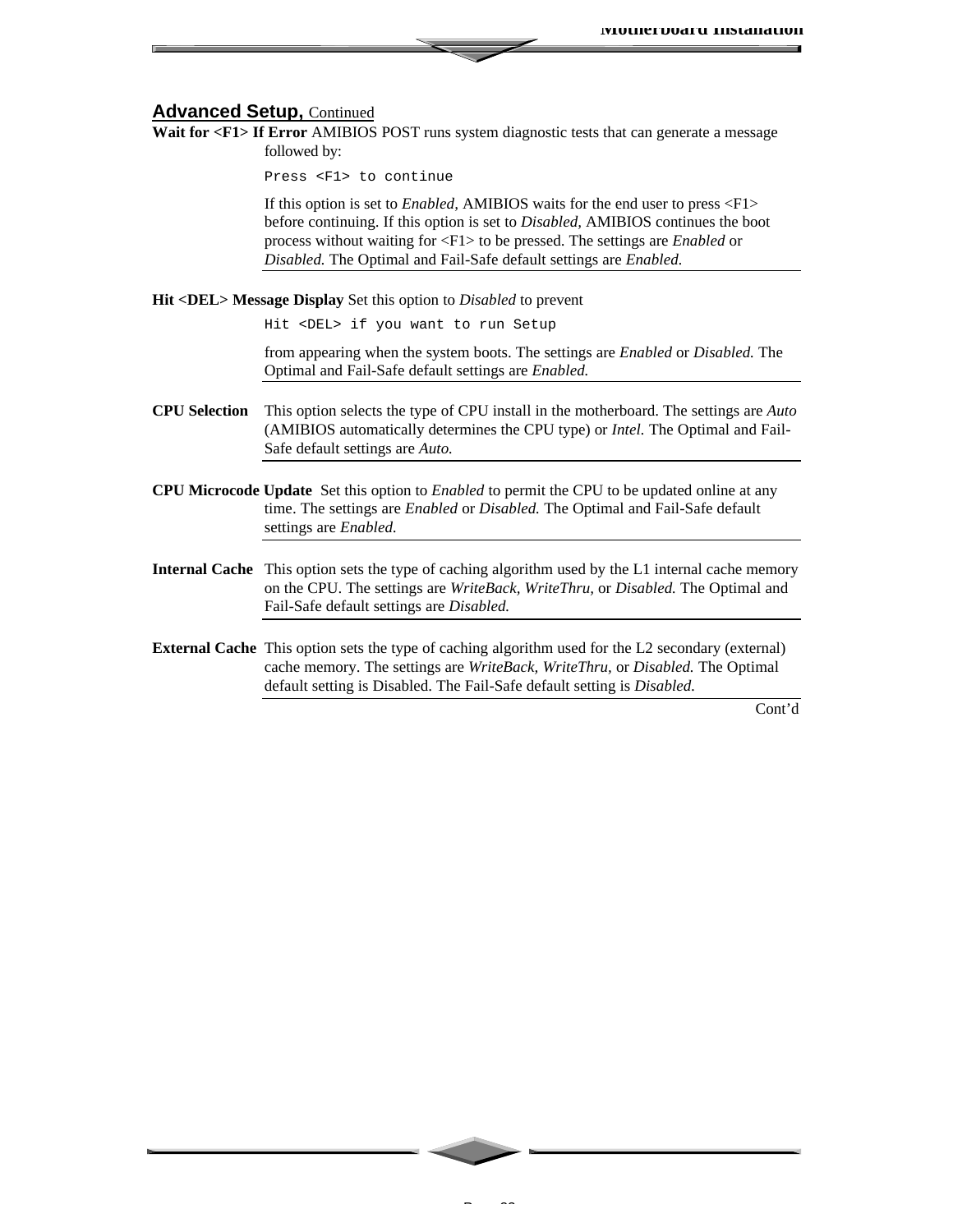**System BIOS Cacheable** When set to *Enabled,* the contents of the F0000h system memory segment can be read from or written to cache memory. The contents of this memory segment are always copied from the BIOS ROM to system RAM for faster execution. The settings are *Enabled* or *Disabled.* The Optimal default setting is *Enabled*. The Fail-Safe default setting is *Disabled.*

#### **C000,16K Shadow**

**C400,16K Shadow** These options specify how the 32 KB of video ROM at C0000h is treated. The settings are:

| <b>Setting</b>  | <b>Description</b>                                                                                                                        |
|-----------------|-------------------------------------------------------------------------------------------------------------------------------------------|
| <b>Disabled</b> | The contents of the video ROM are not copied to RAM.                                                                                      |
| Enabled         | The contents of the video ROM area from C0000h - C7FFFh<br>are copied (shadowed) from ROM to RAM for faster<br>execution.                 |
| Cached          | The contents of the video ROM area from C0000h - C7FFFh<br>are copied from ROM to RAM and can be written to or read<br>from cache memory. |

The Optimal and Fail-Safe default settings are *Cached.*

#### **C800,16K Shadow CC00,16K Shadow D000,16K Shadow D400,16K Shadow D800, 16K Shadow**

**DC00,16K Shadow** These options enable shadowing of the contents of the ROM area named in the option. The ROM area not used by ISA adapter cards is allocated to PCI adapter cards. The settings are:

| <b>Setting</b>  | <b>Description</b>                                                                                                                        |
|-----------------|-------------------------------------------------------------------------------------------------------------------------------------------|
| <b>Disabled</b> | The contents of the video ROM are not copied to RAM.                                                                                      |
| Cached          | The contents of the video ROM area from C0000h - C7FFFh<br>are copied from ROM to RAM and can be written to or read<br>from cache memory. |
| Enabled         | The contents of the video ROM area from C0000h - C7FFFh<br>are copied (shadowed) from ROM to RAM for faster<br>execution.                 |

The Optimal and Fail-Safe default settings are *Cached.*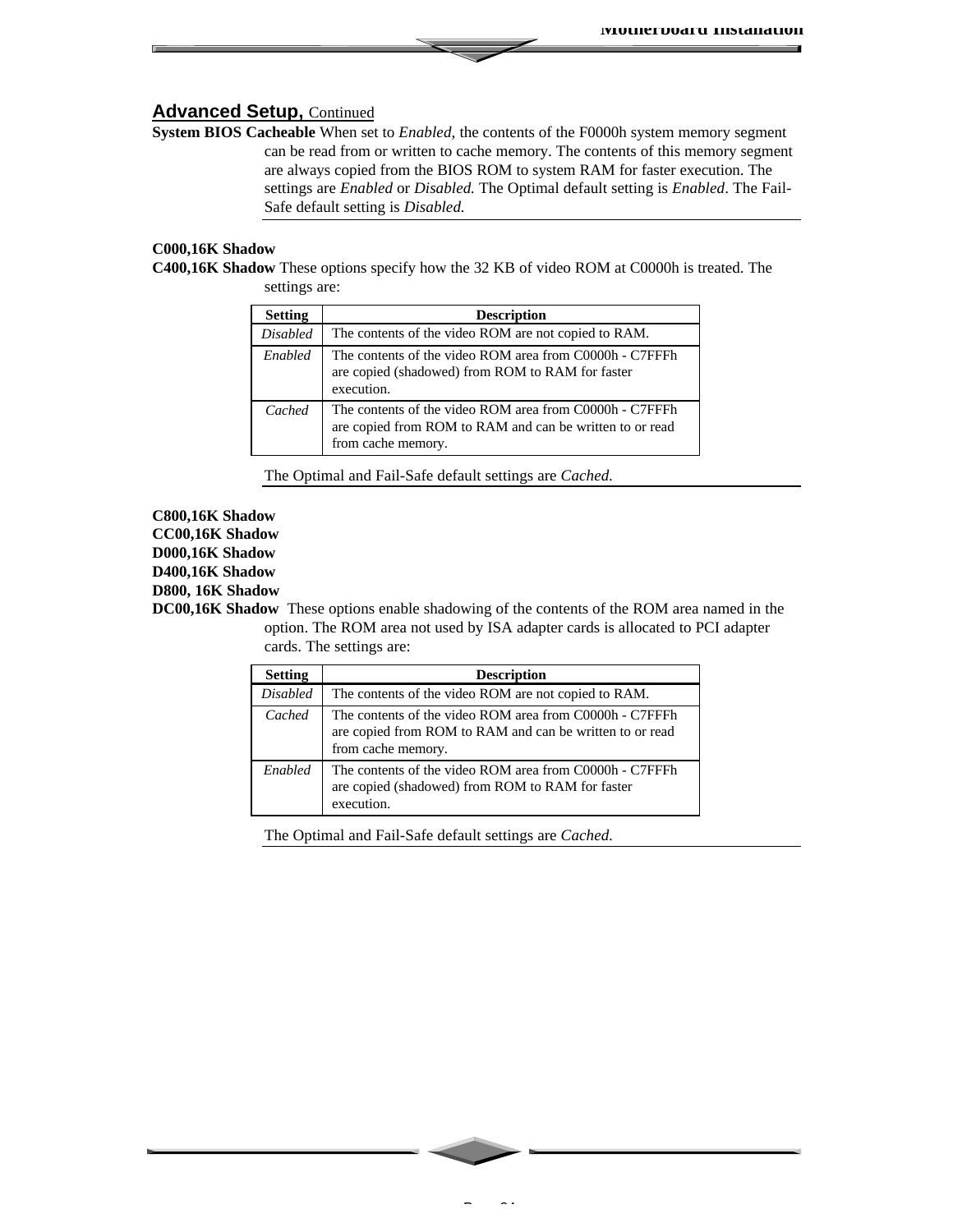#### **System Keyboard**

This option specifies the error messages are displayed or not displayed if a keyboard is not attached. This option permits you to configure workstations with no keyboard. The settings are *Absent* or *Present*.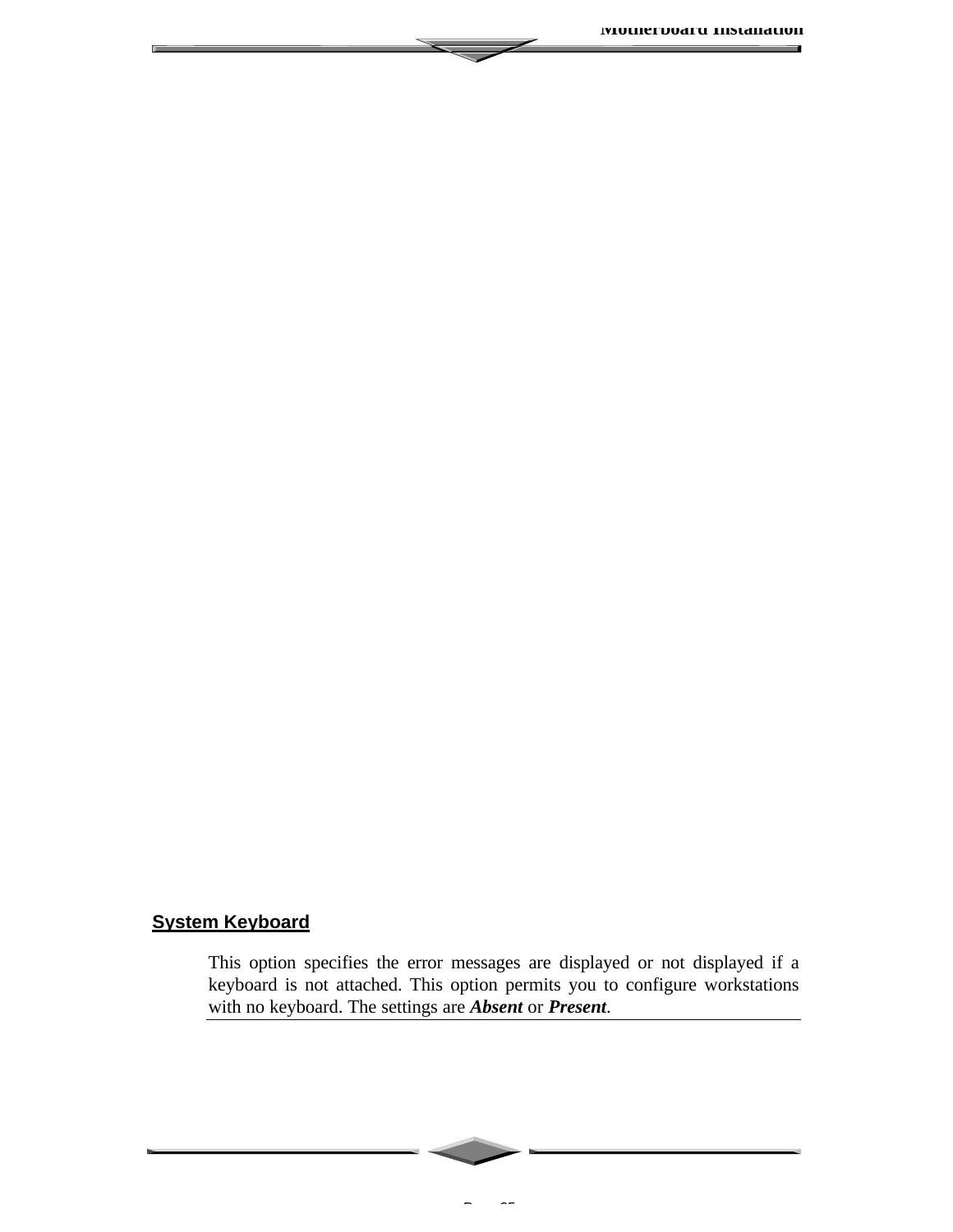#### **Primary Display**

Select this icon to configure the type of monitor attached to the computer. The settings are *Absent, Monochrome, Color 40x25, Color 80x25 or VGA/EGA*.

#### **Password Checking**

This option enables the password check option every time, the system boots up or the user runs Setup. If Always is chosen, a user password promptly appears every time the computer is turned on. If Setup is chosen, the password promptly appears if WinBIOS is executed.

#### **OS/2 Compatible Memory Mode**

Some the OS/2 application access the memory in different mode. Enable this option to allow the system use another mode to access the main memory for OS/2 applications.

#### **Internal Cache**

This option enables the internal (L1) cache memory of the CPU. The settings are **Writeback** or **Disabled**.

#### **External Cache**

This option enables the internal and external cache memory. You can either *Enable* or *Disable* External cache.

#### **System BIOS Cacheable**

This option enables the cache features on system BIOS.

#### **Video ROM Shadow or Cached**

#### **Adapter ROM C000, 16K**

**Adapter ROM C400, 16K Adapter ROM C800, 16K Adapter ROM CC00, 16K Adapter ROM D000, 16K Adapter ROM D400, 16K Adapter ROM D800, 16K Adapter ROM DC00, 16K**

The video and adapter ROMs present on the system may either execute out of its ROM (disabled), or execute out of shadow RAM (shadow), or execute out of shadow and be cached (cache). The settings are *Enabled, Shadow or Cache.*

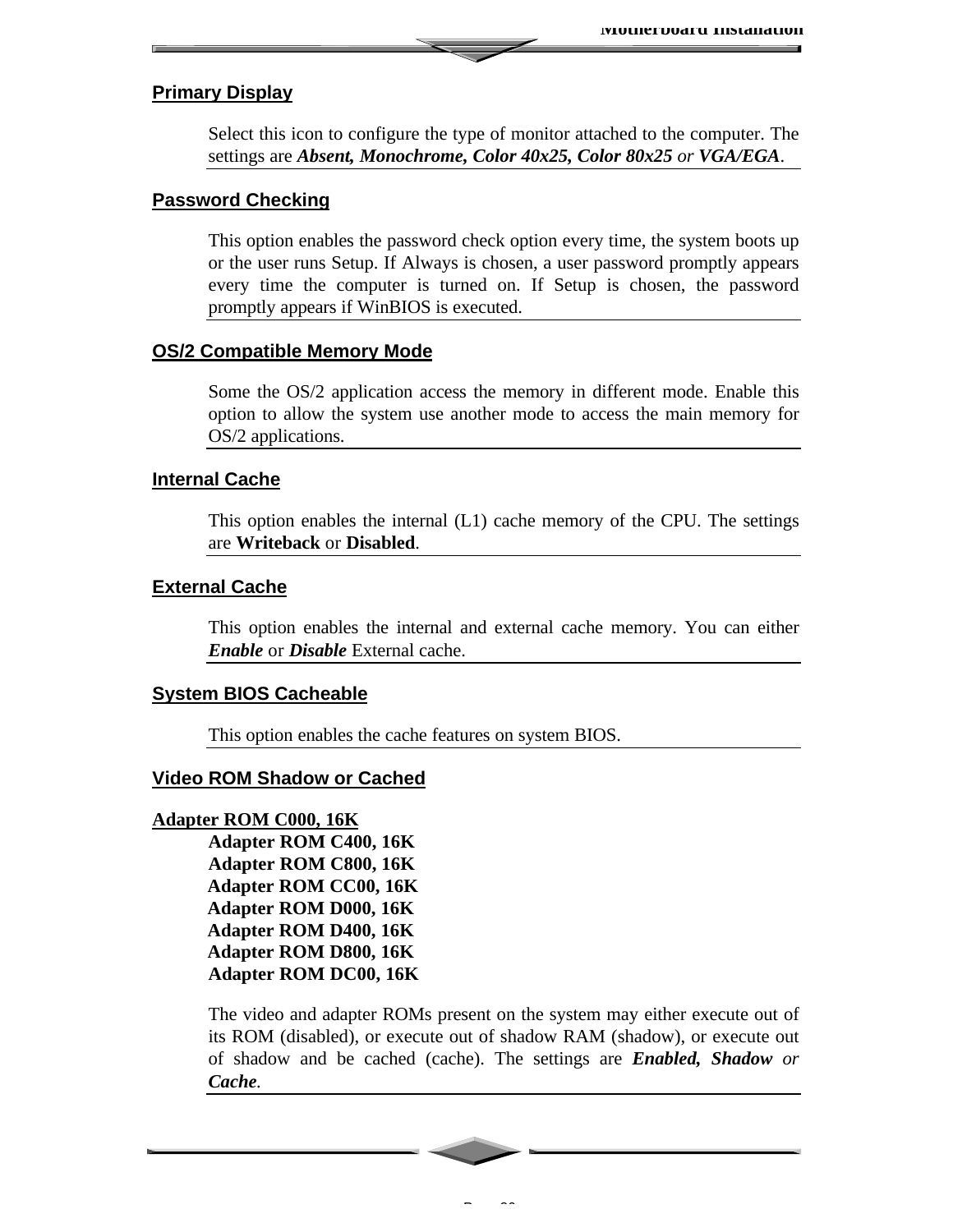### **CHIPSET SETUP**

The Chipset Setup options described in this section are selected by choosing the **Chipset** icon from the Setup menu.

This section allows you to configure the system based on the specific features of the installed chipset. This chipset manages bus speeds and access to system memory resources, such as DRAM and the external cache.

**USB Function** Set this option to *Enabled* to enable USB (Universal Serial Bus) support. The settings are *Enabled* or *Disabled.* The Optimal and Fail-Safe default settings are *Enabled.*

- **USB Keyboard/Mouse Legacy Support** Set this option to *Enabled* to enable support for older keyboards and mouse devices if the **USB Function** option is set to *Enabled.* The settings are *Enabled* or *Disabled.* The Optimal and Fail-Safe default settings are *Disabled.*
- **EDO DRAM Speed (ns)** This option specifies the RAS Access Time in nanoseconds for the EDO DRAM system memory installed in this computer. The settings are *Auto* (AMIBIOS automatically determines the RAS access Time parameter), *Manual, 50, 60,* or *70.* The Optimal and Fail-Safe default settings are *Auto.*
- **EDO Read Burst Timing** This option specifies the timings for EDO DRAM system memory for Read operations in burst mode. The settings are *x222* or *x333*. The Optimal and Fail-Safe default settings are *x333.*
- **EDO Write Burst Timing** This option specifies the timings for EDO DRAM system memory for Write operations in burst mode. The settings are *x222* or *x333*. The Optimal and Fail-Safe default settings are *x333.*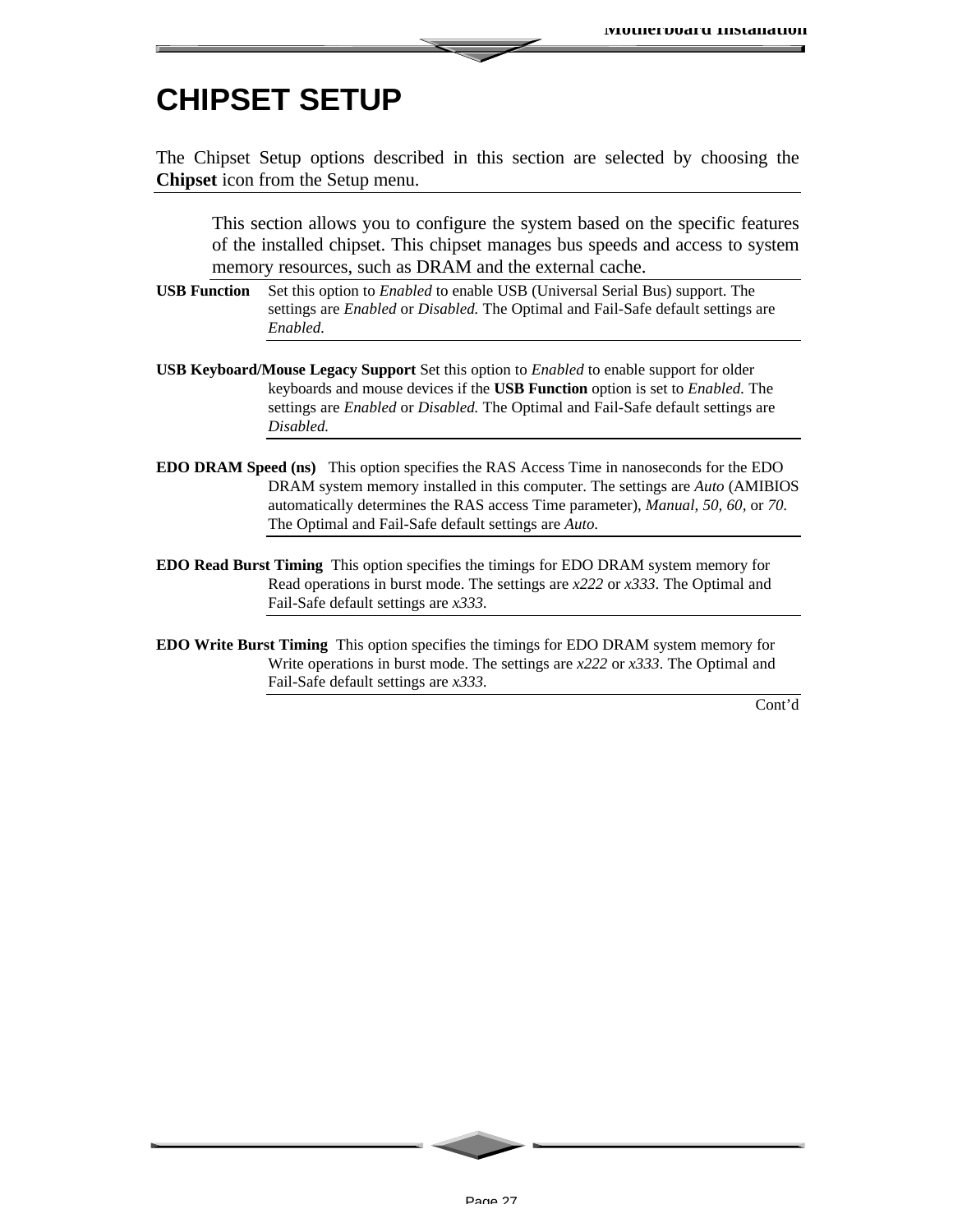- **EDO RAS Precharge** This option specifies the length of the RAS precharge part of the DRAM system memory access cycle when EDO DRAM system memory is installed in this computer. The settings are *3 CLKs* or *4 CLKs.* The Optimal and Fail-Safe default settings are *4 CLKs.*
- **EDO RAS To CAS** This option specifies the length of the delay inserted between the RAS and CAS signals of the DRAM system memory access cycle when EDO DRAM system memory is installed in this computer. The settings are *2 CLKs* or *3 CLKs.* The Optimal and Fail-Safe default settings are *3 CLKs.*
- **MA Wait State** This option specifies the length of the delay inserted between MA signals. The settings are *Slow* or *Fast.* The Optimal and Fail-Safe default settings are *Slow.*
- **SDRAM Timing Latency** This option specifies the latency for the Synchronous DRAM system memory signals. The settings are *Auto* (AMIBIOS automatically determines the optimal delay) or *Manual*. The Optimal and Fail-Safe default settings are *Auto.*
- **RAS To CAS** This option specifies the length of the delay inserted between the RAS and CAS signals of the DRAM system memory access cycle. The settings are *2 CLKs* or *3 CLKs.* The Optimal and Fail-Safe default settings are *3 CLKs.*
- **CAS Lat.**. This option sets the latency period for the CAS signal. The settings are *2 CLKs or 3 CLKs*. The Optimal and Fail-Safe default settings are *3 CLKs.*
- **RAS Precharge** This option specifies the length of the RAS precharge part of the DRAM system memory access cycle when EDO DRAM system memory is installed in this computer. The settings are *3 CLKs* or *4 CLKs.* The Optimal and Fail-Safe default settings are *4 CLKs.*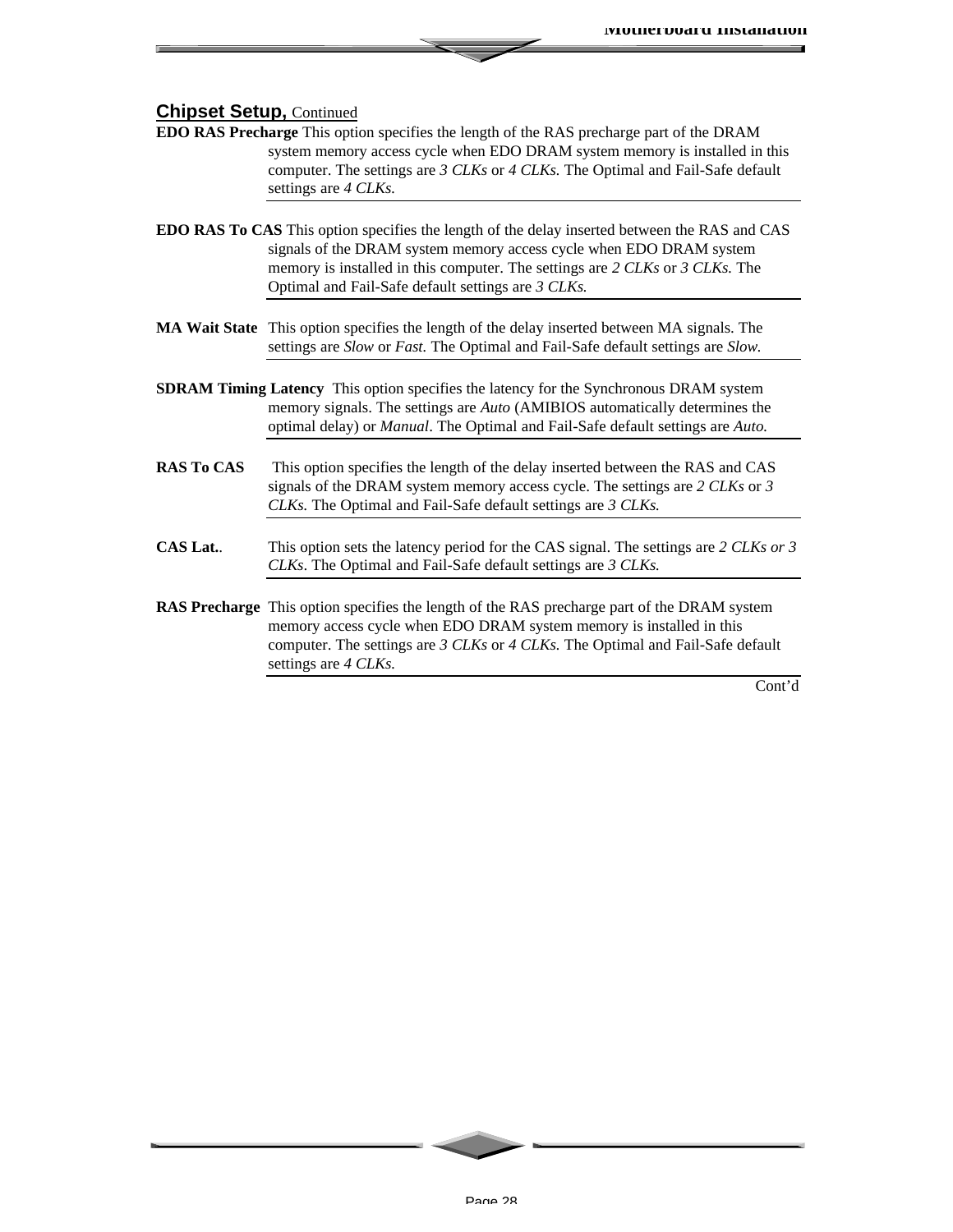- **VGA Frame Buffer USWC** Set this option to Enabled to enable the VGA video frame buffer using USWC (Uncacheable, Speculatable, Write-Combined) memory. The settings are Enabled or Disabled. Older ISA VGA card drivers may not behave correctly if this option is not set to *Disabled.* The Optimal and Fail-Safe default settings are *Disabled.*
- **PCI Frame Buffer USWC** Set this option to *Enabled* to enable the USWC memory attribute and improve video performance when a PCI video adapter is installed. However, VGA card drivers may not behave correctly when this option is set to *Enabled.* The settings are *Disabled* or *Enabled.* The Optimal and Fail-Safe defaults are *Disabled.*

**DRAM Integrity Mode** This option sets the type of system memory checking. The settings are:

| <b>Setting</b> | <b>Description</b>                                                                                                                                                                                                                                                                                                                                                                                                                                                                                                                                                                                                                                                                                                                                                                                                                                                                                                                                                                                                                               |  |
|----------------|--------------------------------------------------------------------------------------------------------------------------------------------------------------------------------------------------------------------------------------------------------------------------------------------------------------------------------------------------------------------------------------------------------------------------------------------------------------------------------------------------------------------------------------------------------------------------------------------------------------------------------------------------------------------------------------------------------------------------------------------------------------------------------------------------------------------------------------------------------------------------------------------------------------------------------------------------------------------------------------------------------------------------------------------------|--|
| Non ECC        | No error checking or error reporting is done.                                                                                                                                                                                                                                                                                                                                                                                                                                                                                                                                                                                                                                                                                                                                                                                                                                                                                                                                                                                                    |  |
| ECC Only       | Multibit errors are detected and reported as parity errors. Single-bit<br>errors are corrected by the chipset. Corrected bits of data from memory<br>are not written back to DRAM system memory. If Level I is selected, the<br>J25 External SMI software jumper on the Series 745 board is disabled.                                                                                                                                                                                                                                                                                                                                                                                                                                                                                                                                                                                                                                                                                                                                            |  |
| ECC            | Multibit errors are detected and reported as parity errors. Single-bit<br>errors are corrected by the chipset and are written back to DRAM<br>system memory.<br>If a soft (correctable) memory error occurs, writing the fixed data back<br>to DRAM system memory will resolve the problem. Most DRAM errors<br>are soft errors. If a hard (uncorrectable) error occurs, writing the fixed<br>data back to DRAM system memory does not solve the problem. In this<br>case, the second time the error occurs in the same location, a Parity Error<br>is reported, indicating an uncorrectable error. If <i>ECCI</i> is selected,<br>AMIBIOS automatically enables the System Management Interface<br>(SMI) is enabled. If you do not want to enable power management, set<br>the Power Management/APM option to Disabled and set all Power<br>Management Setup timeout options to <i>Disabled</i> . To enable power<br>management, set <b>Power Management</b> /APM to <i>Enabled</i> and set the<br>power management timeout options as desired. |  |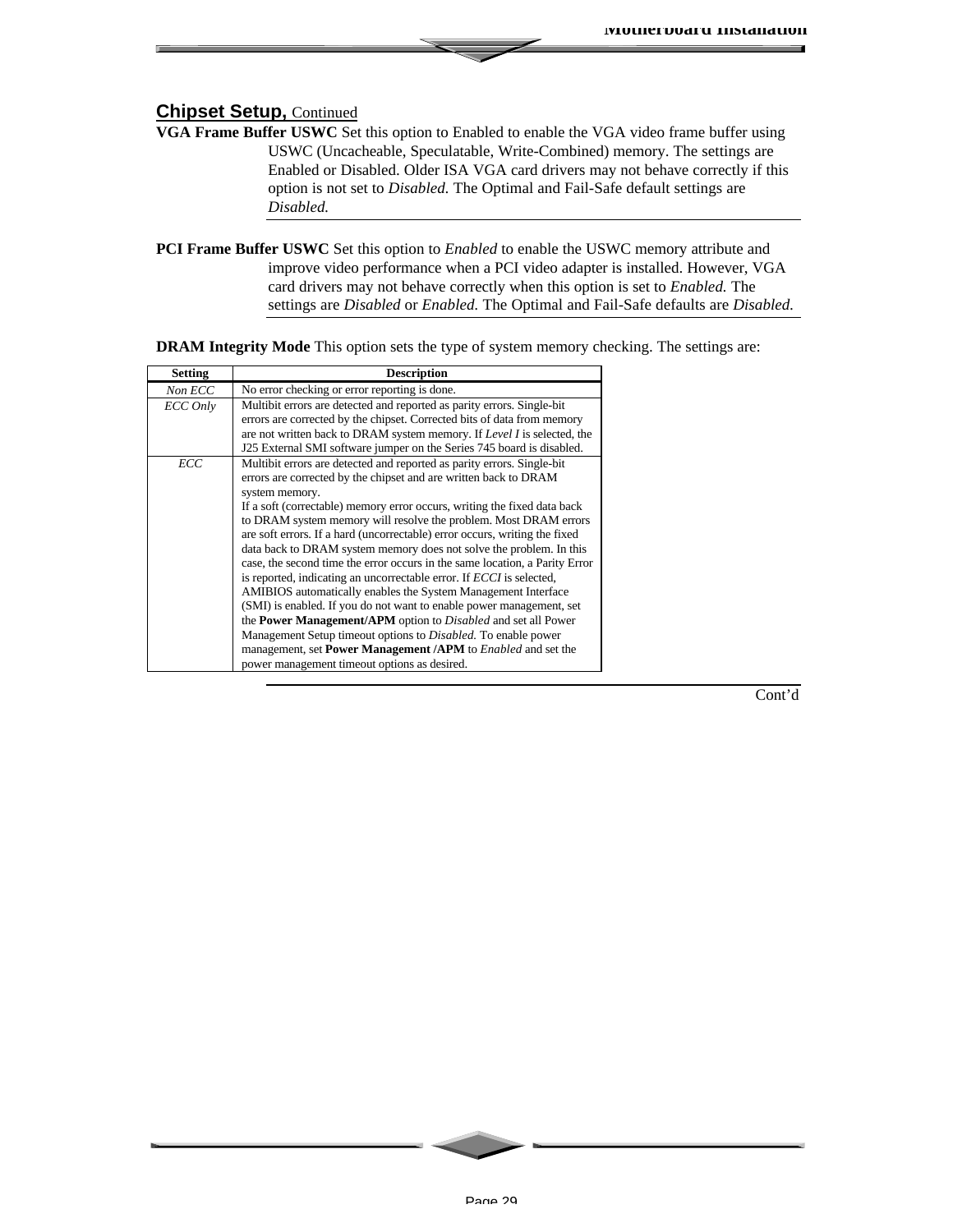**Fixed Memory Hole** This option specifies the location of an area of memory that cannot be addressed on the ISA bus. The settings are *Disabled, 15 MB-16 MB,* or *512KB-640KB.* The Optimal and Fail-Safe default settings are *Disabled.*

#### **TypeF DMA BufferControl1**

**TypeF DMA Buffer Control2** These options specify the DMA channel where TypeF buffer control is implemented. The settings are *Disabled, Channel-0, Channel-1, Channel-2, Channel-3, Channel-5, Channel-6,* or *Channel-7.* The Optimal and Fail-Safe default settings are *Disabled.*

| <b>DMA-0 Type</b>                      |                                                                                                                                                                                                            |  |  |
|----------------------------------------|------------------------------------------------------------------------------------------------------------------------------------------------------------------------------------------------------------|--|--|
| <b>DMA-1 Type</b><br><b>DMA-2 Type</b> |                                                                                                                                                                                                            |  |  |
| <b>DMA-3 Type</b>                      |                                                                                                                                                                                                            |  |  |
| <b>DMA-5 Type</b>                      |                                                                                                                                                                                                            |  |  |
| <b>DMA-6 Type</b>                      |                                                                                                                                                                                                            |  |  |
| <b>DMA-7 Type</b>                      | These options specify the bus that the specified DMA channel can be used on. The<br>settings are PC/PCI, Distributed, or Normal ISA. The Optimal and Fail-Safe<br>default settings are <i>Normal ISA</i> . |  |  |
|                                        | <b>AGP Aperture Size</b> This option specifies the amount of system memory that can be used by the<br>Accelerated Graphics Port (AGP). The settings are 4 MB, 8 MB, 16 MB, 32 MB, 64                       |  |  |
| <b>System Type</b>                     | MB, 128 MB, or 256 MB. The Optimal and Fail-Safe default settings are 256 MB.<br>This option sets the system type. The settings are <i>Auto</i> (AMIRIOS automatically                                     |  |  |

**System Type** This option sets the system type. The settings are *Auto* (AMIBIOS automatically determines the system type), *DP,* or *UP.* The Optimal and Fail-Safe default settings are *Auto.*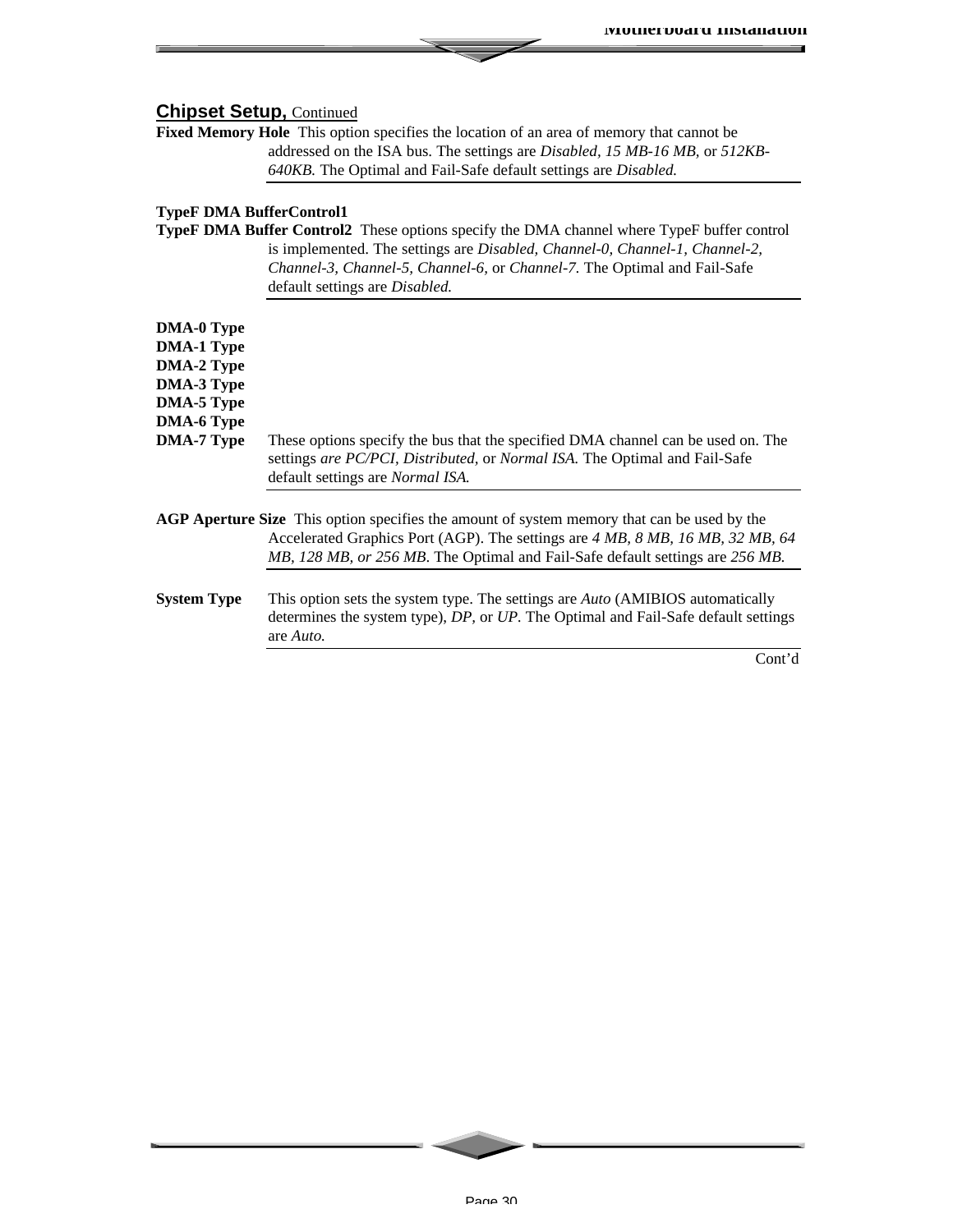**USWC Write I/O Post** This option sets the status of USWC posted writes to I/O. The settings are:

| <b>Settings</b> | <b>Description</b>                                         |  |
|-----------------|------------------------------------------------------------|--|
| Enabled         | USWC posted writes to I/O are enabled.                     |  |
| <i>Disabled</i> | USWC posted writes to I/O are disabled.                    |  |
| Auto            | AMIBIOS automatically determines if USWC posted writes     |  |
|                 | to I/O should be enabled and sets this option accordingly. |  |

The Optimal and Fail-Safe default settings are *Auto.*

- **MECC Buf. Strength** This option sets the strength of the signal for the MECC buffer. The settings are *Auto* (AMIBIOS automatically determines the correct setting), *42mA, 38mA,* or *33mA.* The Optimal and Fail-Safe default settings are *Auto.*
- **MD Buf. Strength** This option sets the strength of the signal for the MD buffer. The settings are *Auto* (AMIBIOS automatically determines the correct setting), *42mA, 38mA,* or *33mA.* The Optimal and Fail-Safe default settings are *Auto.*
- **WE Buf. Strength** This option sets the strength of the signal for the WE buffer. The settings are *Auto* (AMIBIOS automatically determines the correct setting), *42mA, 38mA,* or *33mA.* The Optimal and Fail-Safe default settings are *Auto.*
- **MAX Buf. Strength** This option sets the strength of the signal for the MAX buffer. The settings are *Auto* (AMIBIOS automatically determines the correct setting), *42mA, 38mA,* or *33mA.* The Optimal and Fail-Safe default settings are *Auto.*
- **MA Buf. Strength** This option sets the strength of the signal for the MA buffer. The settings are *Auto* (AMIBIOS automatically determines the correct setting), *48mA, 42mA,* or *22mA.* The Optimal and Fail-Safe default settings are *Auto.*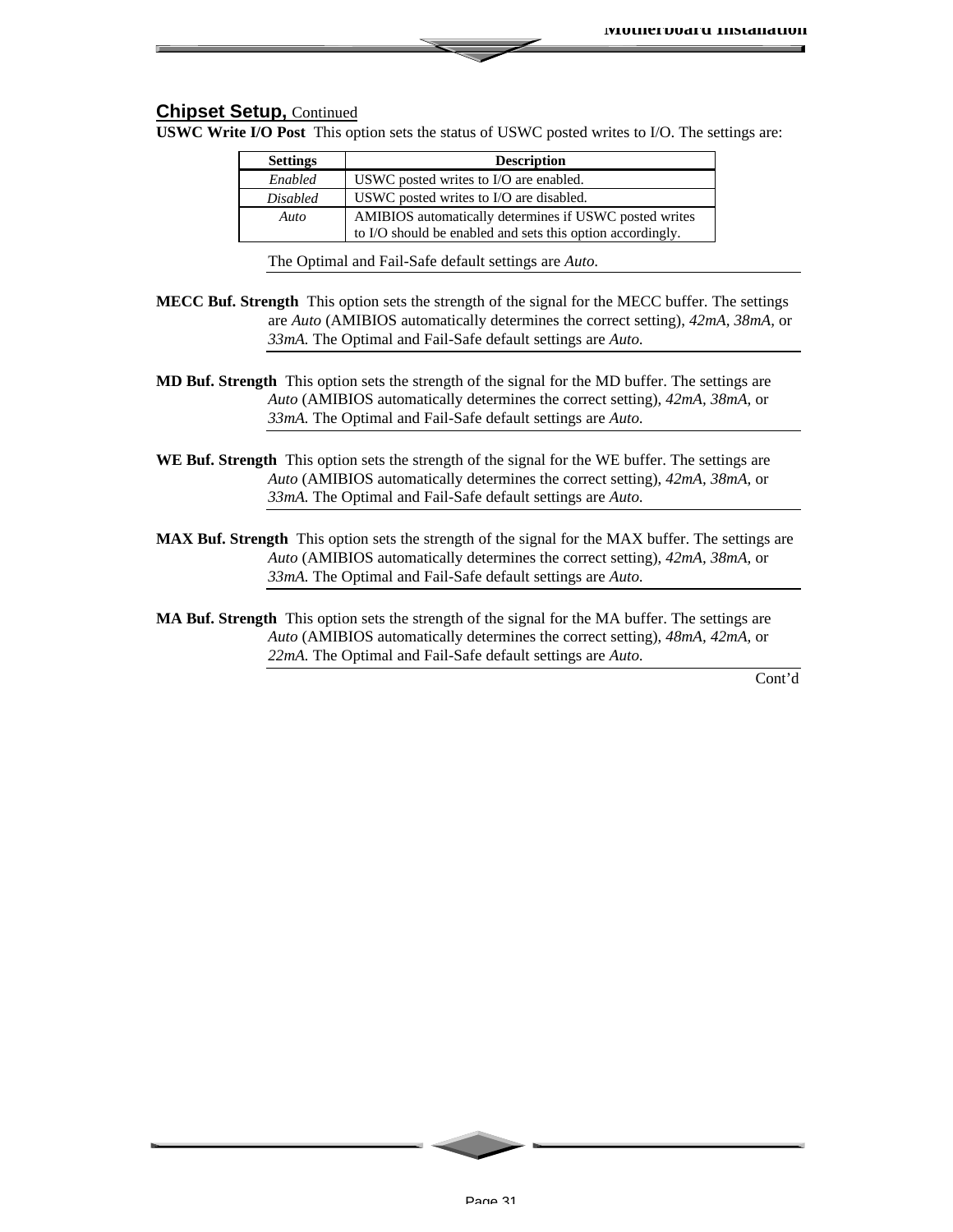- **MA Buf. Strength** This option sets the strength of the signal for the MA buffer. The settings are *Auto* (AMIBIOS automatically determines the correct setting), *48mA, 42mA,* or *22mA.* The Optimal and Fail-Safe default settings are *Auto.*
- **SCAS3 Buf. Strength** This option sets the strength of the signal for the SCAS3 buffer. The settings are *Auto* (AMIBIOS automatically determines the correct setting), *48mA, 42mA,* or *22mA.* The Optimal and Fail-Safe default settings are *Auto.*
- **SCAS2:0 Buf. Strength** This option sets the strength of the signal for the SCAS2:0 buffer. The settings are *Auto* (AMIBIOS automatically determines the correct setting), *42mA, 38mA,* or *33mA.* The Optimal and Fail-Safe default settings are *Auto.*
- **SRAS3 Buf. Strength** This option sets the strength of the signal for the SRAS3 buffer. The settings are *Auto* (AMIBIOS automatically determines the correct setting), *48mA, 42mA,* or *22mA.* The Optimal and Fail-Safe default settings are *Auto.*
- **SRAS2:0 Buf. Strength** This option sets the strength of the signal for the SRAS2:0 buffer. The settings are *Auto* (AMIBIOS automatically determines the correct setting), *48mA, 42mA,* or *22mA.* The Optimal and Fail-Safe default settings are *Auto.*
- **DQMX5 Buf. Strength** This option sets the strength of the signal for the DQMX5 buffer. The settings are *Auto* (AMIBIOS automatically determines the correct setting), *42mA, 38mA,* or *33mA.* The Optimal and Fail-Safe default settings are *Auto.*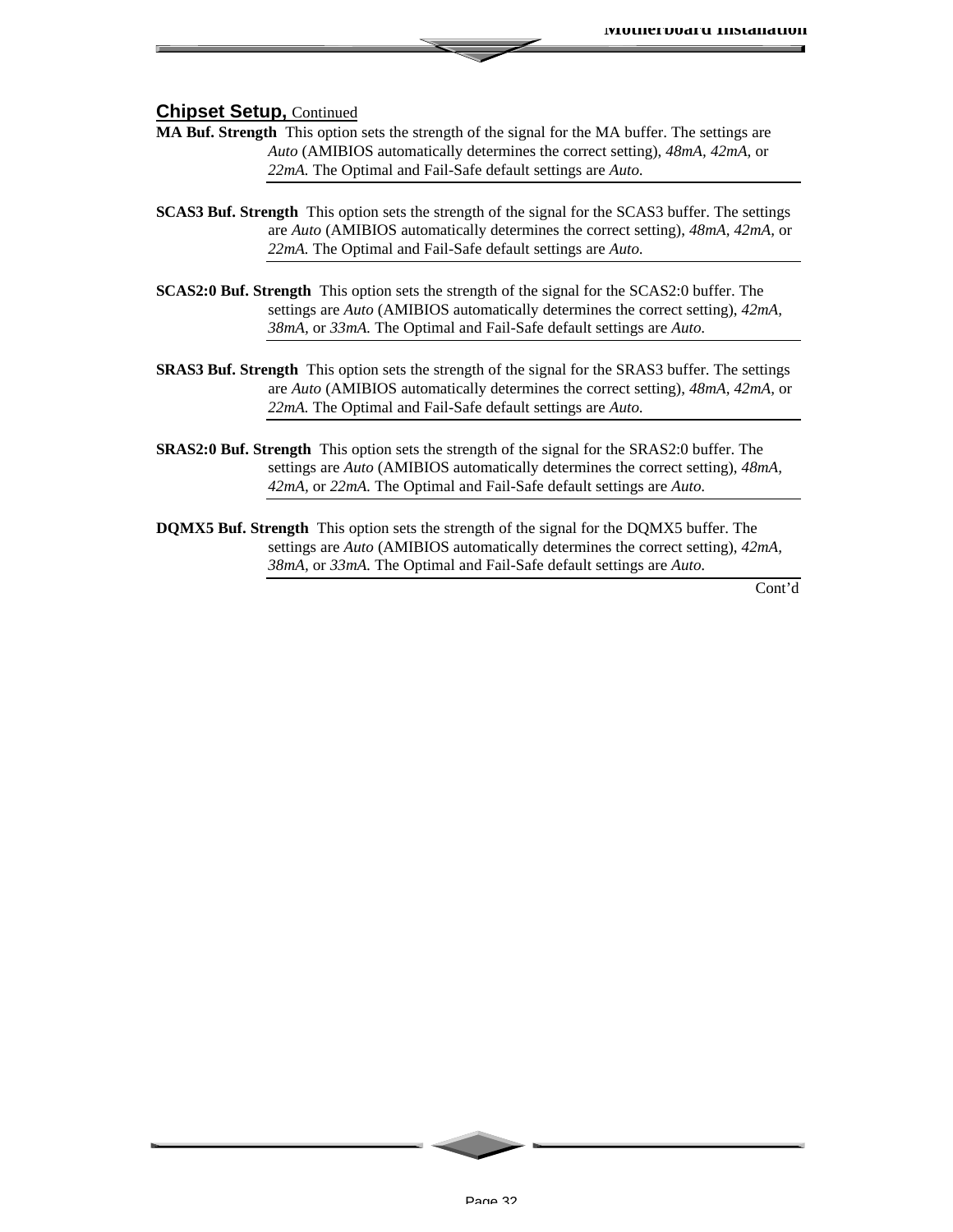- **DQMX1 Buf. Strength** This option sets the strength of the signal for the DQMX1 buffer. The settings are *Auto* (AMIBIOS automatically determines the correct setting), *42mA, 38mA,* or *33mA.* The Optimal and Fail-Safe default settings are *Auto.*
- **DQM Buf. Strength** This option sets the strength of the signal for the DQM buffer. The settings are *Auto* (AMIBIOS automatically determines the correct setting), *42mA, 38mA,* or *33mA.* The Optimal and Fail-Safe default settings are *Auto.*
- **CSX Buf. Strength** This option sets the strength of the signal for the CSX buffer. The settings are *Auto* (AMIBIOS automatically determines the correct setting), *48mA, 42mA,* or *22mA.* The Optimal and Fail-Safe default settings are *Auto.*
- **CS7:6 Buf. Strength** This option sets the strength of the signal for the CS7:6 buffer. The settings are *Auto* (AMIBIOS automatically determines the correct setting), *48mA, 42mA,* or *22mA.* The Optimal and Fail-Safe default settings are *Auto.*
- **CS5:0 Buf. Strength** This option sets the strength of the signal for the CS5:0 buffer. The settings are *Auto* (AMIBIOS automatically determines the correct setting), *48mA, 42mA,* or *22mA.* The Optimal and Fail-Safe default settings are *Auto.*
- **PAC Bus SERR#** Set this option to *Enabled* to enable the SERR# signal on the PAC bus. The settings are *Enabled* or *Disabled.* The Optimal and Fail-Safe default settings are *Enabled.*
- **AGP Common SERR#** Set this option to *Enabled* to permit a common SERR# signal for AGP and the standard PC bus. The settings are *Enabled* or *Disabled.* The Optimal and Fail-Safe default settings are *Enabled.*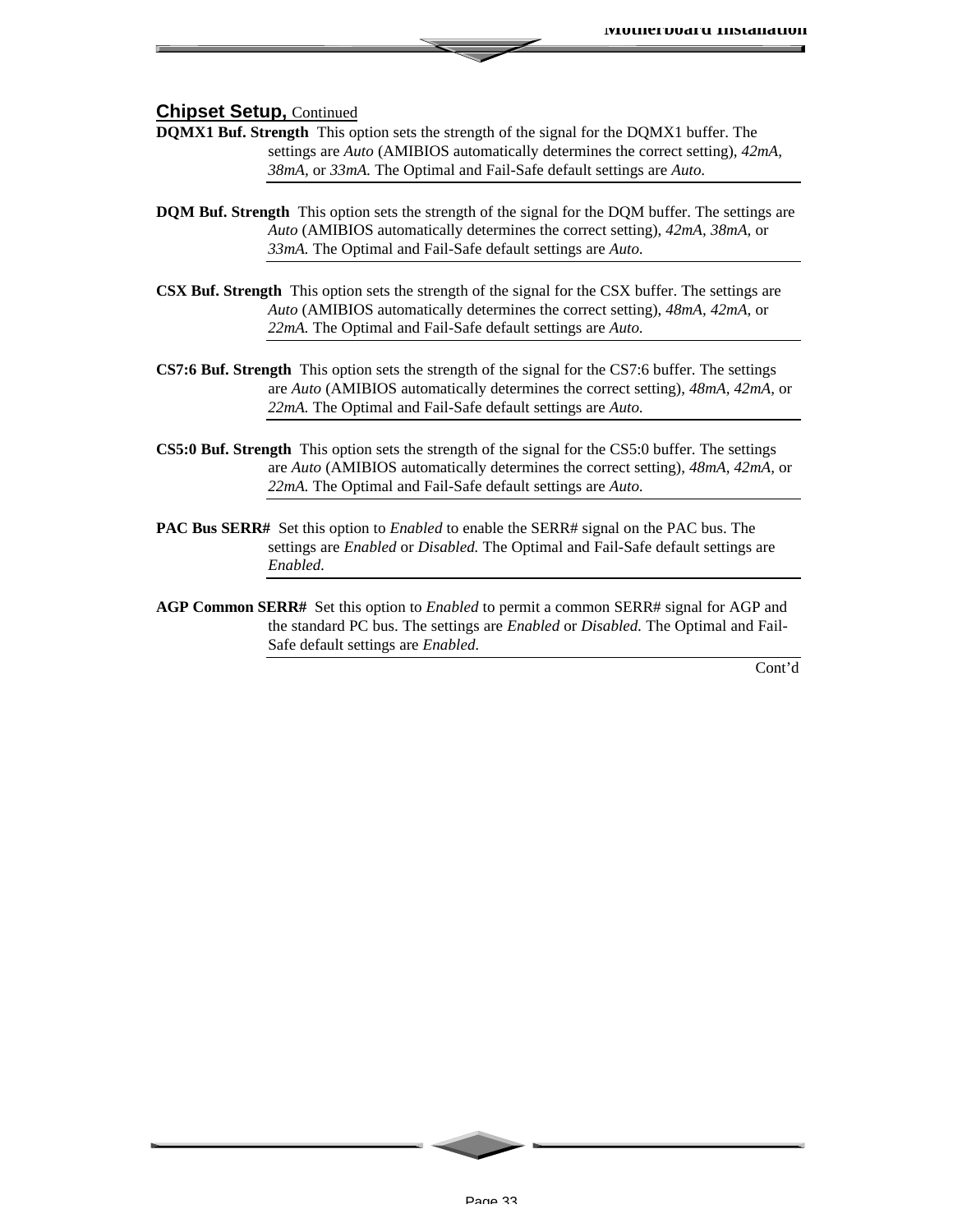**AGP System Error Forwarding** Set this option to *Enabled* to enable AGP system errors to be forwarded. The settings are *Enabled* or *Disabled.* The Optimal and Fail-Safe default settings are *Enabled.*

**AGP Parity Error Response** Set this option to *Enabled* to enable AGP parity error response. The settings are *Enabled* or *Disabled.* The Optimal and Fail-Safe default settings are *Enabled.*

| <b>IRO12</b>   | This option specifies how IRQ12 is used. The settings are: |                                                      |  |
|----------------|------------------------------------------------------------|------------------------------------------------------|--|
| <b>Setting</b> |                                                            | <b>Description</b>                                   |  |
|                | Auto                                                       | AMIBIOS automatically determines how IRO12 should be |  |
|                |                                                            | allocated.                                           |  |
|                | Standard                                                   | IRO12 is made available for use on the ISA bus.      |  |
|                | Mouse                                                      | IRQ12 is used by the PS/2 mouse.                     |  |

The Optimal and Fail-Safe default settings are *Auto.*

- **PIIX4 SERR#** Set this option to *Enabled* to enable the SERR# signal for the Intel PIIX4 chip. The settings are *Enabled* or *Disabled.* The Optimal and Fail-Safe default settings are *Disabled.*
- **USB Passive Release Enable** Set this option to *Enabled* to enable passive release for USB. The settings are *Enabled* or *Disabled.* The Optimal and Fail-Safe default settings are *Disabled.*
- **PIIX4 Passive** Set this option to *Enabled* to enable passive release for the Intel PIIX4 chip. The settings are *Enabled* or *Disabled.* The Optimal and Fail-Safe default settings are *Enabled.*
- **PIIX4 Delayed Transaction** Set this option to *Enabled* to enable delayed transactions for the Intel PIIX4 chip. The settings are *Enabled* or *Disabled.* The Optimal and Fail-Safe default settings are *Enabled.*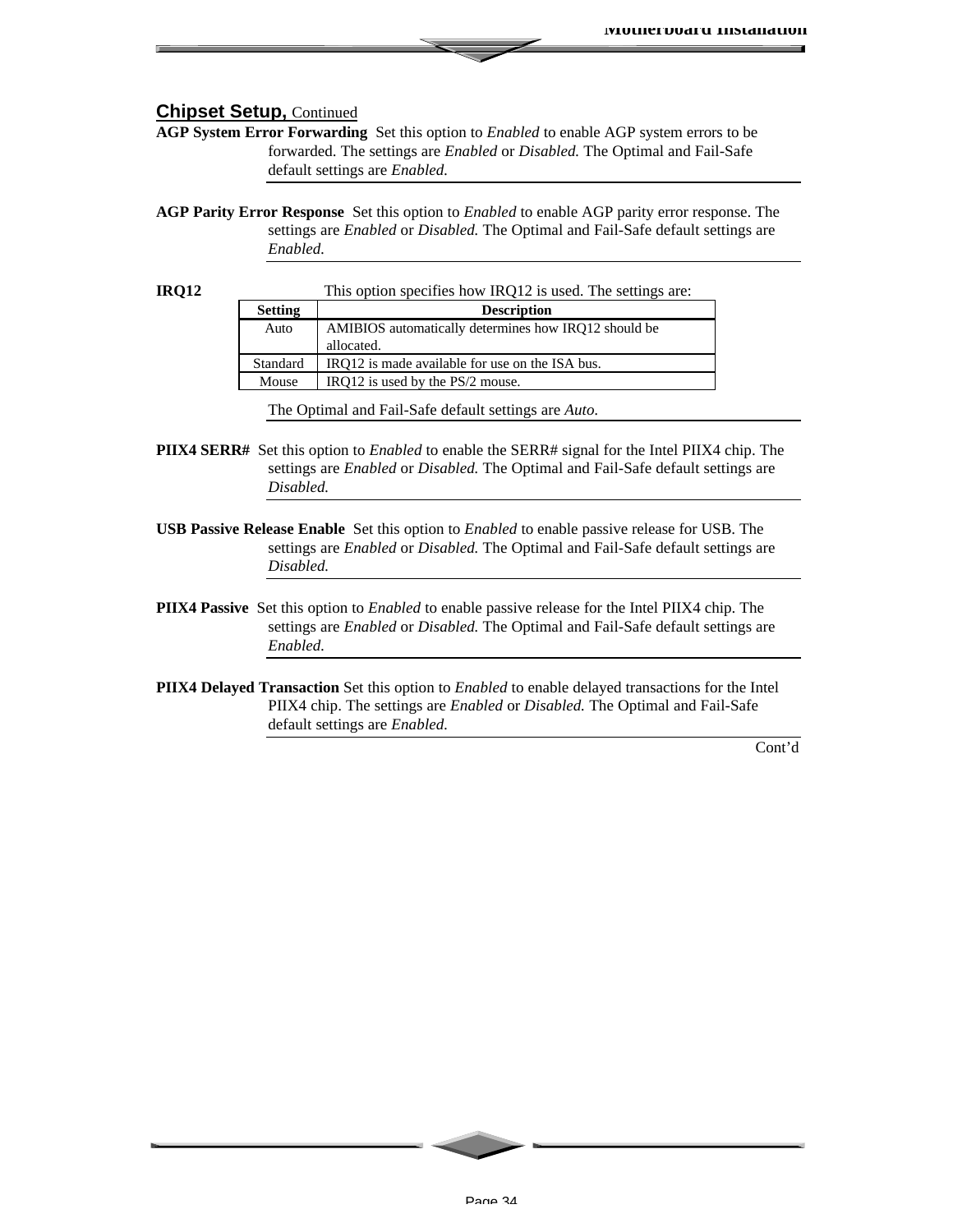**Master Lat. Timer** This option specifies the latency for the Timer. The settings are 00h through F8h in increments of 08h. The settings are 00h.

**Master Lat. Timer** This option specifies the latency for the Timer. The settings are 00h through F8h in increments of 08h. The settings are 00h.

The system is automatically set up at optimum performance when you load the optimal default setting from the optimal icon. You should not change the setting unless you know what are you are doing.

Page 35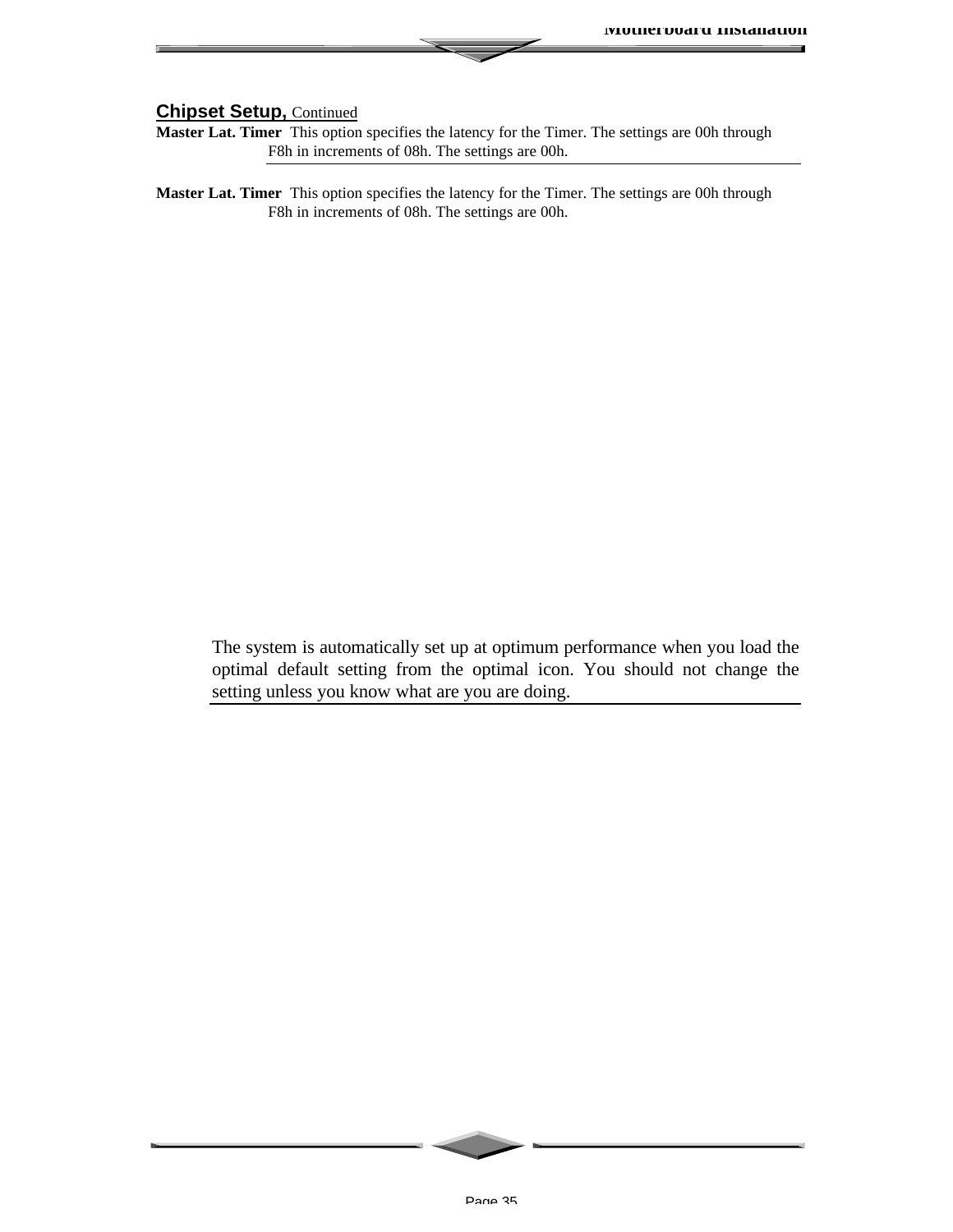### **POWER MANAGEMENT SETUP**

The Power Management options described in this section are selected by choosing the **Power Management** icon from the Setup menu.

**APM Interface**-APM is the specification created by Microsoft and Intel that provides an environment for power management of personal computers by the system BIOS, operating system or application or applications. The system will support DOS & WINDOW Advance Power Management mode.

For Microsoft DOS 6.x, add the following statement to your CONFIG.SYS file:

DEVICE=C:\DOS\POWER.EXE

For Microsoft Windows 3.1, run SETUP.EXE from Windows directory and select **Computer**, select option **MS-DOS System with APM**. In Windows' **Main** group, run **Control Panel** and click the **Power** icon and change **Power Management** option to **Advanced.**

#### **Advance Power Management**

Enable this option to enable the Green PC features.

The system provides two timer for user specified the time to indicate that the system has been idle for a programmed period of time. The timer counts down from a specified start value, and will enter power saving modes in the following order:

1) Enabled: During Full On (Normal) Mode, if the system idle prior to the Standby Timer elapsed, the system will enter Standby Mode. During Standby Mode, the CPU clock will slow down. In addition, you can control the VGA monitor blank off and the IDE hard drives will be powered down by selecting these option.

**Power Button Function** This option specifies how the power button mounted externally on the computer chassis is used. The settings are:

| <b>Setting</b> | <b>Description</b>                                      |  |
|----------------|---------------------------------------------------------|--|
| On/Off         | Pushing the power button turns the computer on or off.  |  |
| Suspend        | Pushing the Power button places the computer in Suspend |  |
|                | mode or Full On power mode.                             |  |

The Optimal and Fail-Safe default settings are *On/Off.*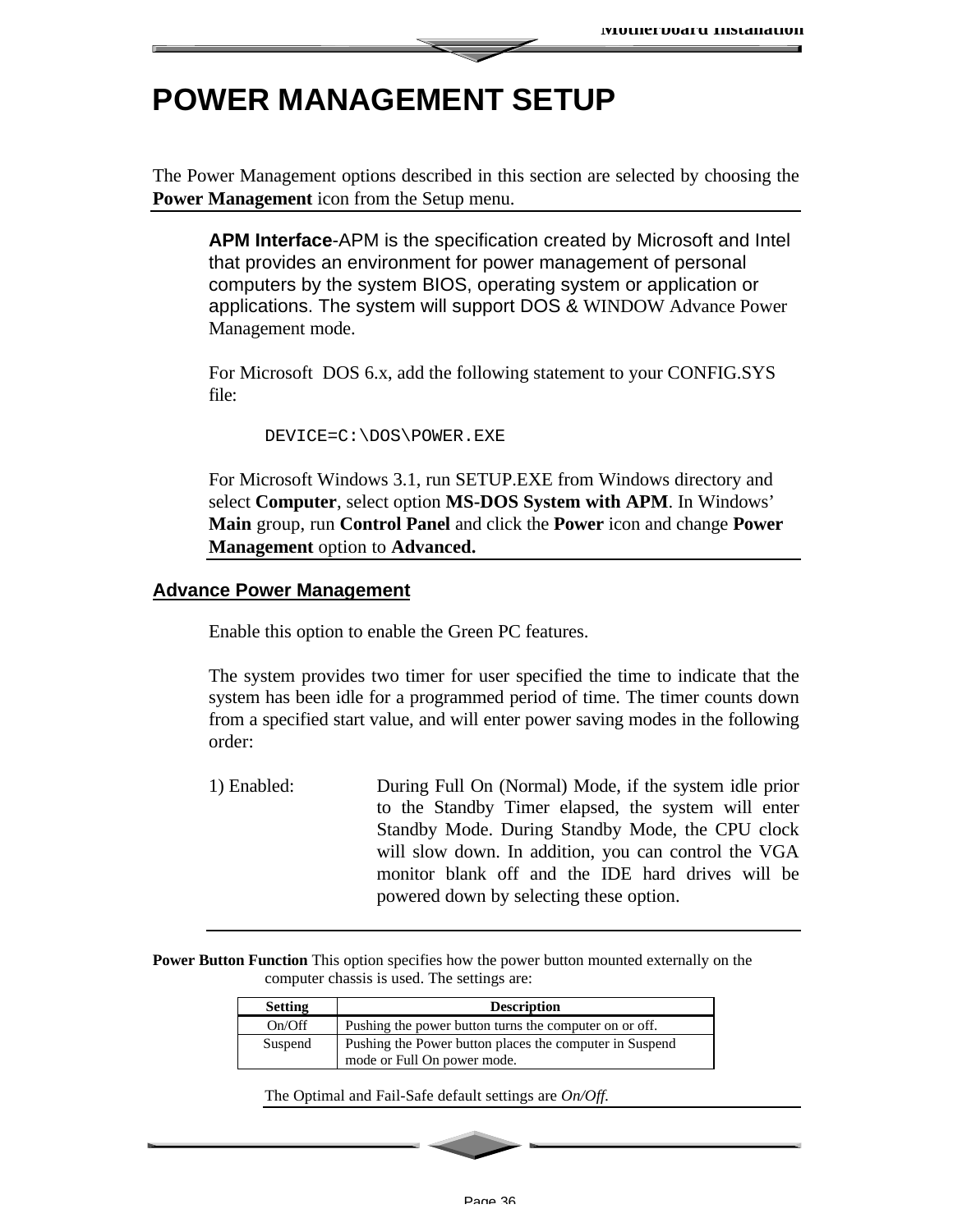- **Instant On Support** Set this option to *Enabled* to enable AMIBIOS support for the Intel InstantON specification. The settings are *Enabled* or *Disabled.* The Optimal and Fail-Safe default settings are *Disabled.*
- **Green PC Monitor Power State** This option specifies the power state that the green PC-compliant video monitor enters when AMIBIOS places it in a power saving state after the specified period of display inactivity has expired. The settings are *Off, Standby, Suspend,* or *Disabled.* The Optimal and Fail-Safe default settings are *Disabled.*
- **Video Power Down Mode** This option specifies the power state that the video subsystem enters when AMIBIOS places it in a power saving state after the specified period of display inactivity has expired. The settings are *Standby, Suspend* or *Disabled.* The Optimal and Fail-Safe default settings are *Disabled.*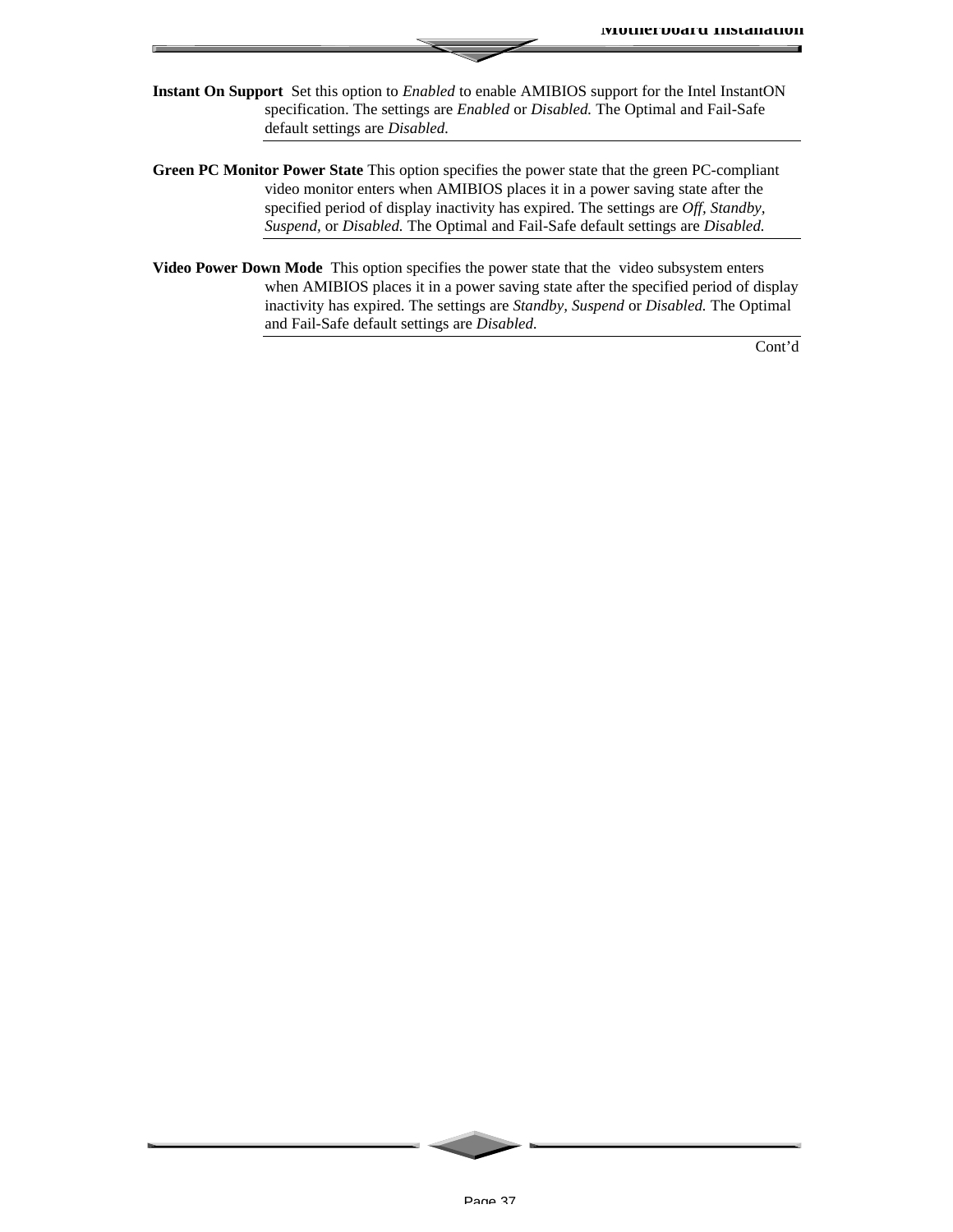#### **Power Management Setup, Continued**

- **Hard Disk Power Down Mode** This option specifies the power conserving state that the hard disk drive enters after the specified period of hard drive inactivity has expired. The settings are *Disabled, Standby,* or *Suspend.* The Optimal and Fail-Safe default settings are *Disabled.*
- **Hard Disk Timeout** This option specifies the length of a period of hard disk drive inactivity. When this length of time expires, the computer enters power-conserving state specified in the **Hard Disk Power Down Mode** option (see the previous page). The settings are *Disabled, 1 min. (minute), 2 min, 3 min., 4 min., 5 min., 6 min, 7 min., 8 min., 9 min., 10 min., 11 min., 12 min., 13 min., 14 min,* and *15 min*. The Optimal and Fail-Safe default settings are *Disabled.*
- **Standby/Suspend Timer Unit** This option specifies the unit of time used for the Standby and Suspend timeout periods. The settings are *4 msec, 4 sec, 32 sec,* or *4 min.* The Optimal and Fail-Safe default settings are *4 min.*
- **Standby Timeout** This option specifies the length of a period of system inactivity while in Full power on state. When this length of time expires, the computer enters Standby power state. The settings are *Disabled, 4 msec, 8 msec, 12 msec, 16 msec, up to 508 msec, in increments of 4 msec.* The Optimal and Fail-Safe default settings are *Disabled.*
- **Suspend Timeout** This option specifies the length of a period of system inactivity while in Standby state. When this length of time expires, the computer enters Suspend power state. The settings are *Disabled, 4 msec, 8 msec, 12 msec, 16 msec, up to 508 msec, in increments of 4 msec.* The Optimal and Fail-Safe default settings are *Disabled.*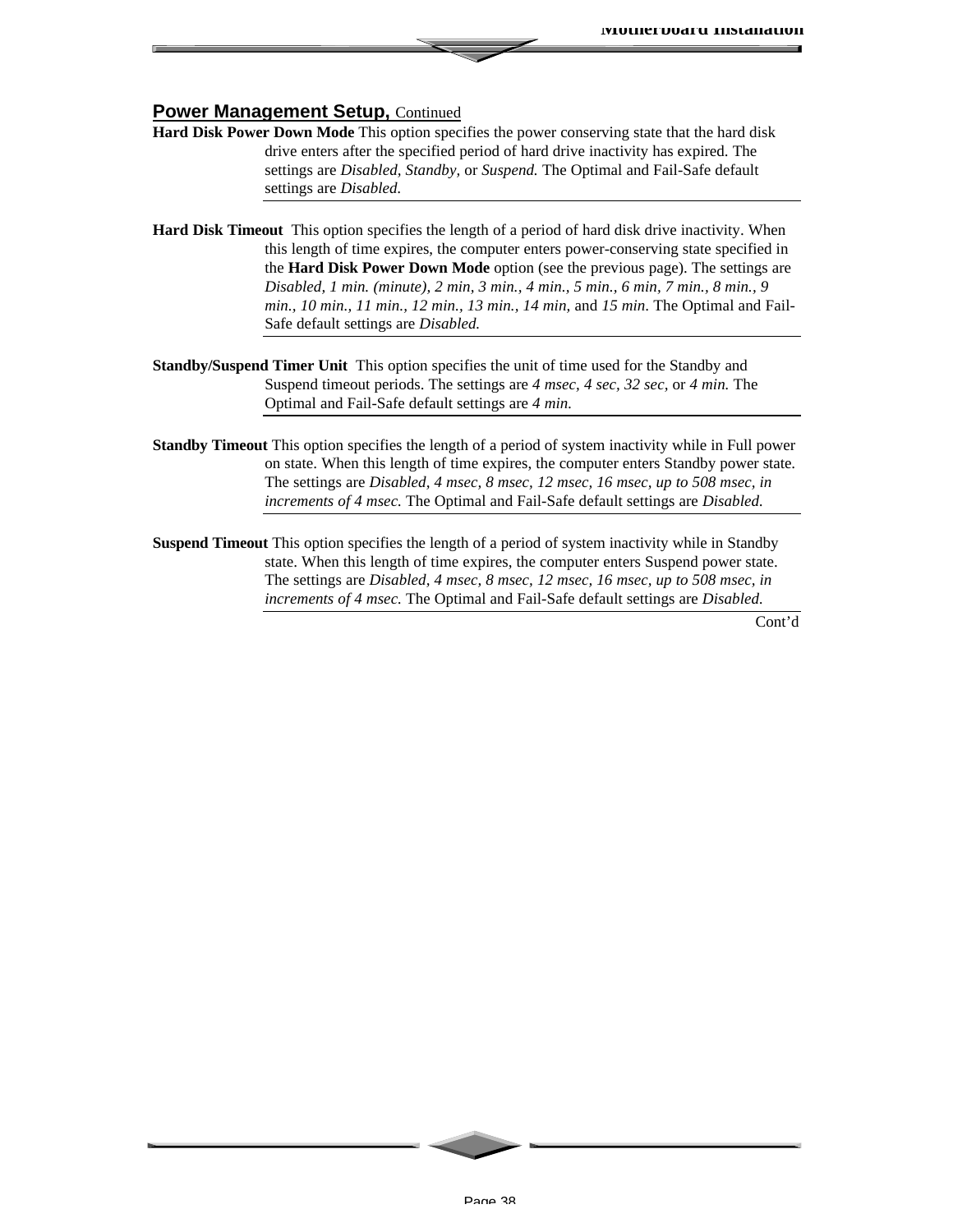#### **Power Management Setup, Continued**

- **Slow Clock Ratio** This option specifies the speed at which the system clock runs in the Standby Mode power saving state. The settings are expressed as a percentage between the normal CPU clock speed and the CPU clock speed when the computer is in the powerconserving state. The settings are *0-12.5%, 12.5-25%, 25-37.5%, 37.5-50%, 50- 62.5%, 62.5-75%,* or *75-87.5%.* The Optimal and Fail-Safe default settings are *50- 62.5%.*
- **Display Activity** When set to *Monitor,* this option enables event monitoring on the video display. If set to *Monitor* and the computer is in a power saving state, AMIBIOS watches for display activity. The computer enters the Full On state if any activity occurs. AMIBIOS reloads the Standby and Suspend timeout timers if display activity occurs. The settings are *Monitor* or *Ignore.* The Optimal and Fail-Safe default settings are *Ignore*.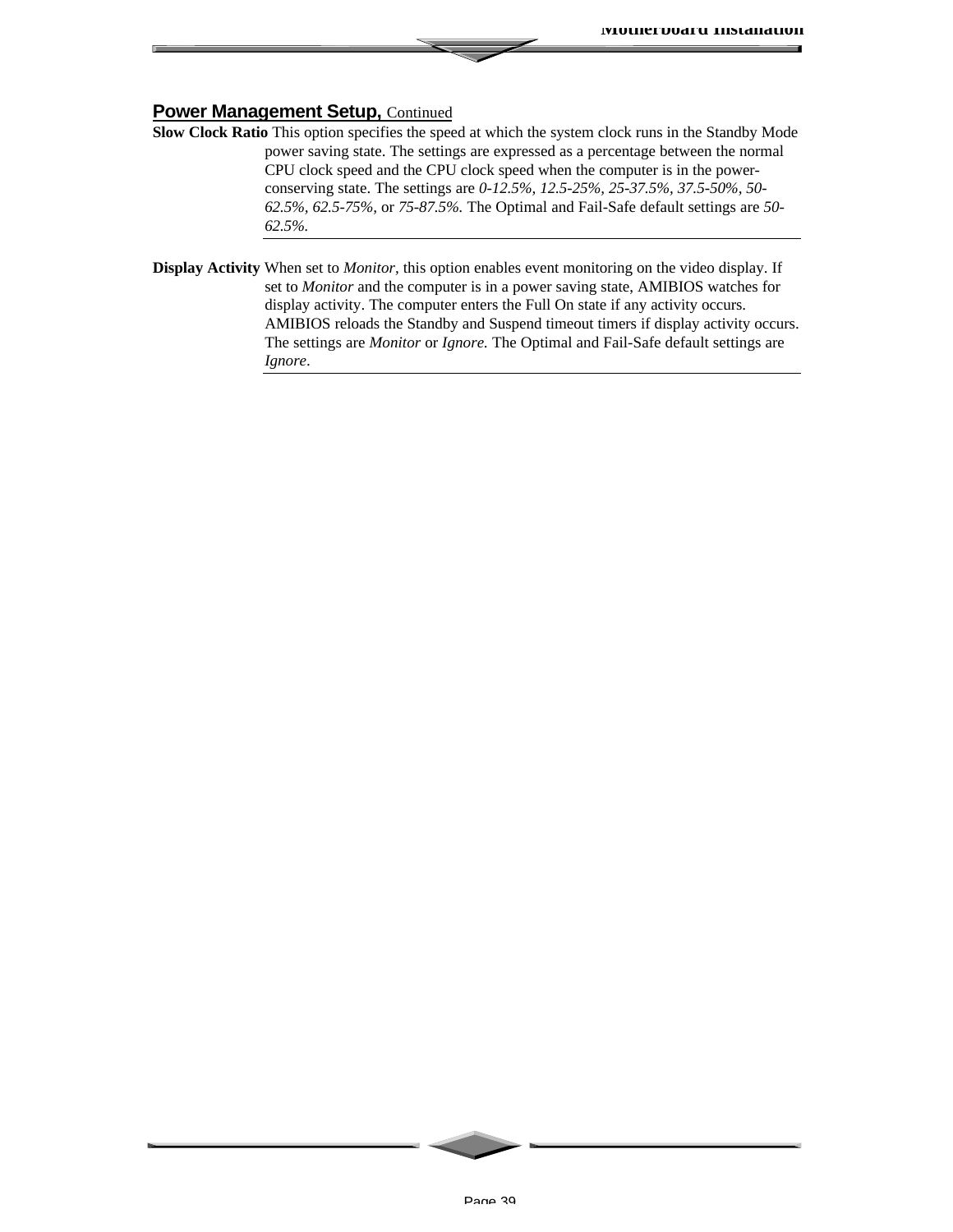#### **Power Management Setup, Continued**

- **Device 6 (Serial Port 1)**
- **Device 7 (Serial Port 2) Device 8 (Parallel Port**)
- **Device 5 (Floppy Disk**)
- **Device 0 (Primary Master IDE**)
- **Device 1 (Primary Salve IDE**)
- **Device 2 (Secondary Master IDE**)
- **Device 3 (Secondary Slave IDE)** When set to *Monitor,* these options enable event monitoring on the specified hardware interrupt request line. If set to *Monitor* and the computer is in a power saving state, AMIBIOS watches for activity on the specified IRQ line. The computer enters the Full On state if any activity occurs. AMIBIOS reloads the Standby and Suspend timeout timers if activity occurs on the specified IRQ line.

The settings for each of these options are *Monitor* or *Ignore.* The Optimal and Fail-Safe default settings are *Ignore.*

#### **Green PC Monitor Power State**

This option specifies the power management state that the Green PC-compliant video monitor enters after the specified period of display inactivity has expired. The settings are *Disabled, Off, Standby,* or *Suspend.* The default settings are **Disabled**.

#### **Video Power Down Mode**

This option specifies the power management state that the video subsystem enters after the specified period of display inactivity has expired. The settings are *Disabled, Standby,* or *Suspend.* The default settings are **Disabled**.

#### **Hard Disk Power Down Mode**

This option specifies the power management state that the hard disk drive enters after the specified period of display inactivity has expired. The settings are *Disabled, Standby,* or *Suspend.* The default settings are **Disabled**.

#### **Hard Disk Timeout (Min)**

This option specifies the length of a period of hard disk inactivity. When this period expires, the hard disk drive enters the power-conserving mode specified in the **Hard Disk Power Down Mode** option described on the previous page. The settings are *Disabled, 1 Min (minutes),* and all one minute intervals up to and including 15 *Min*. The default settings are **Disabled**.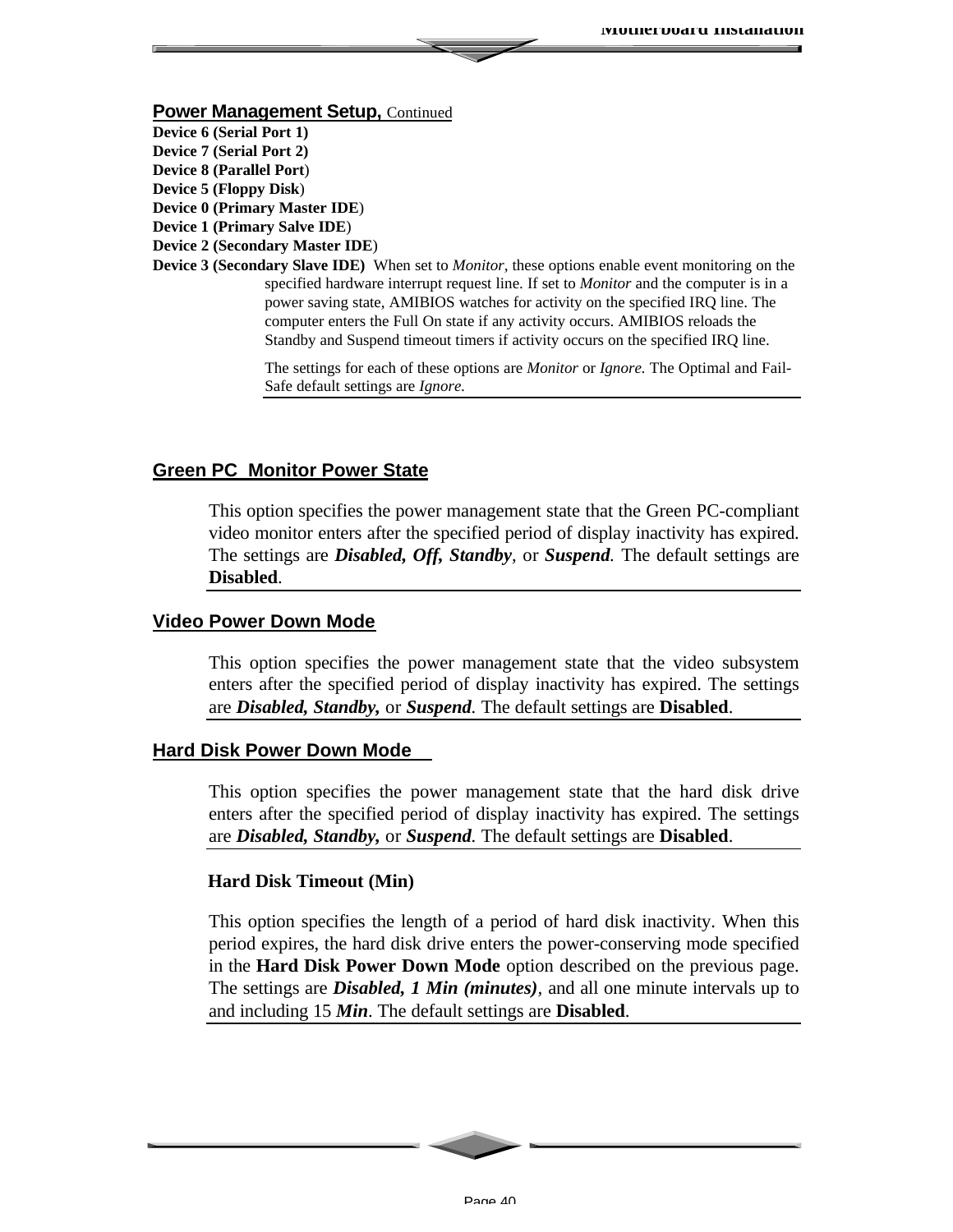#### **Standby Timeout Value**

This option specified the timeout value of the system is inactive (no SMI Event). If the system is inactive for that period, it will enter Standby power saving mode.

#### **Suspend Timeout Value**

This option specified the timeout value of the system is inactive (no SMI Event) while the system is in standby mode. If the system is inactive for that period, it will enter from Standby mode to suspend power saving mode.

#### **Slow Clock Ratio**

This option specifies the speed at which the system clock runs in power saving modes. The settings are expressed as a ratio between the normal clock speed and the power down clock speed. The settings are *1:1, 1:2, 1:4, 1:8, 1:16, 1:32, 1:64,* or *1:128*. The default setting is **1:1**.

#### **Display Activity**

Select the power down mode for VESA video display in this option. The system will use this information to send different control signals to set the screen blank. There are three options:

| Suspend: | The System BIOS will only blank off the screen when<br>disabling video for VGA monitor.                    |
|----------|------------------------------------------------------------------------------------------------------------|
| Off:     | In addition to VGA off, BIOS will also turn off the V-<br>SYNC & H-SYNC signals from VGA cards to monitor. |

Note: Green monitors detect the V/H SYNC signals to turn off its electron gun.

#### **Break Event**

The menu lists the SMI events by which the system wakes up from SUSPEND modes. The settings for the following SMI events can be *Monitor* and *Ignore.* When an activity is set to disabled, the system will enter power saving modes even this activity is still occurring.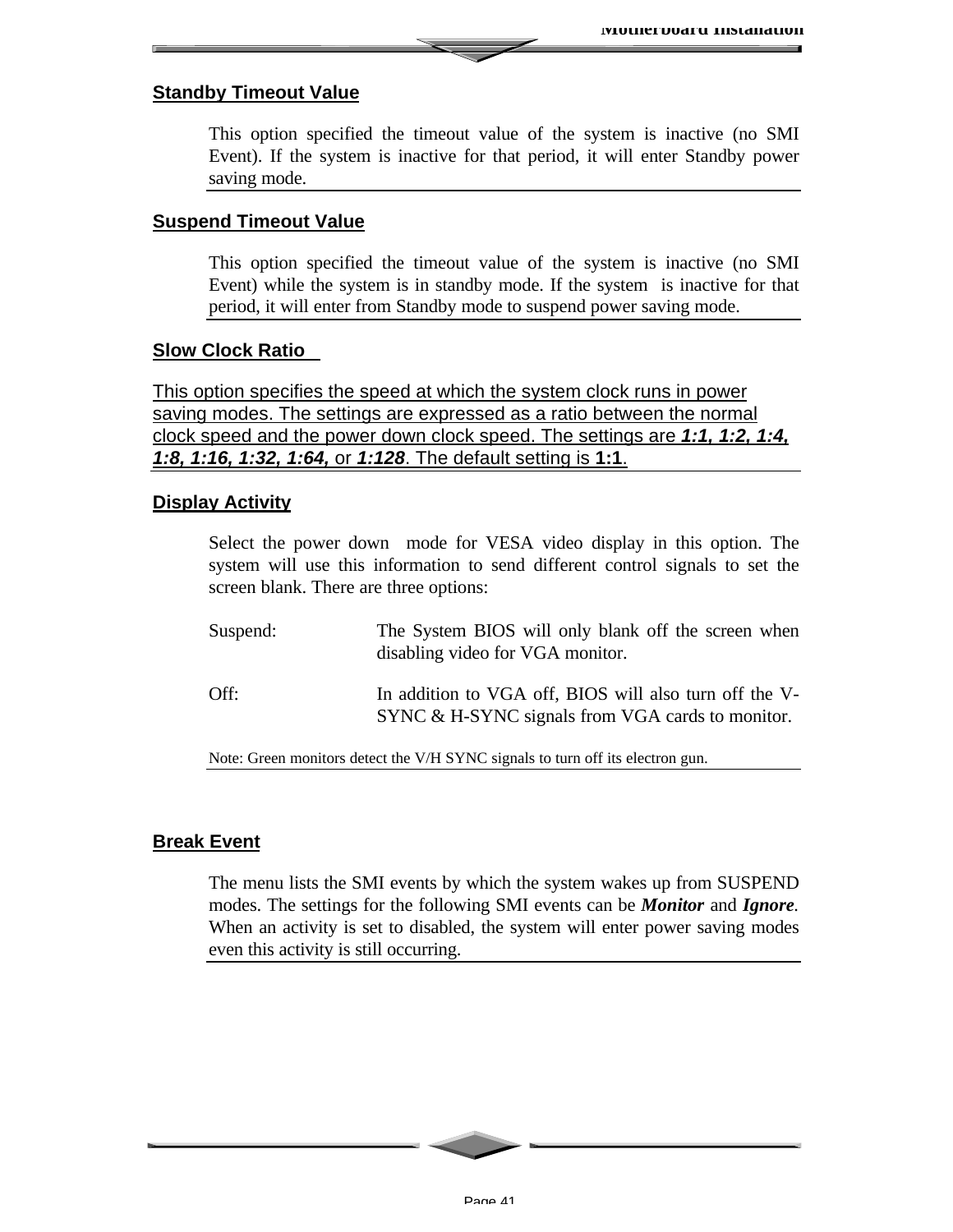- Keyboard Activity (Not shown)
- Harddisk Activity (Not shown)
- IRQ 3 (Com 2 / LAN) Activity
- IRQ  $4$  (Com 1) Activity
- IRQ 5 (Lpt 2) Activity
- IRQ 7 (Lpt 1) Activity
- IRQ 9 Activity
- IRQ 10 Activity
- IRQ 11 Activity
- IRQ 12 Activity
- IRQ 15 (Secondary IDE channel) Activity

Page 42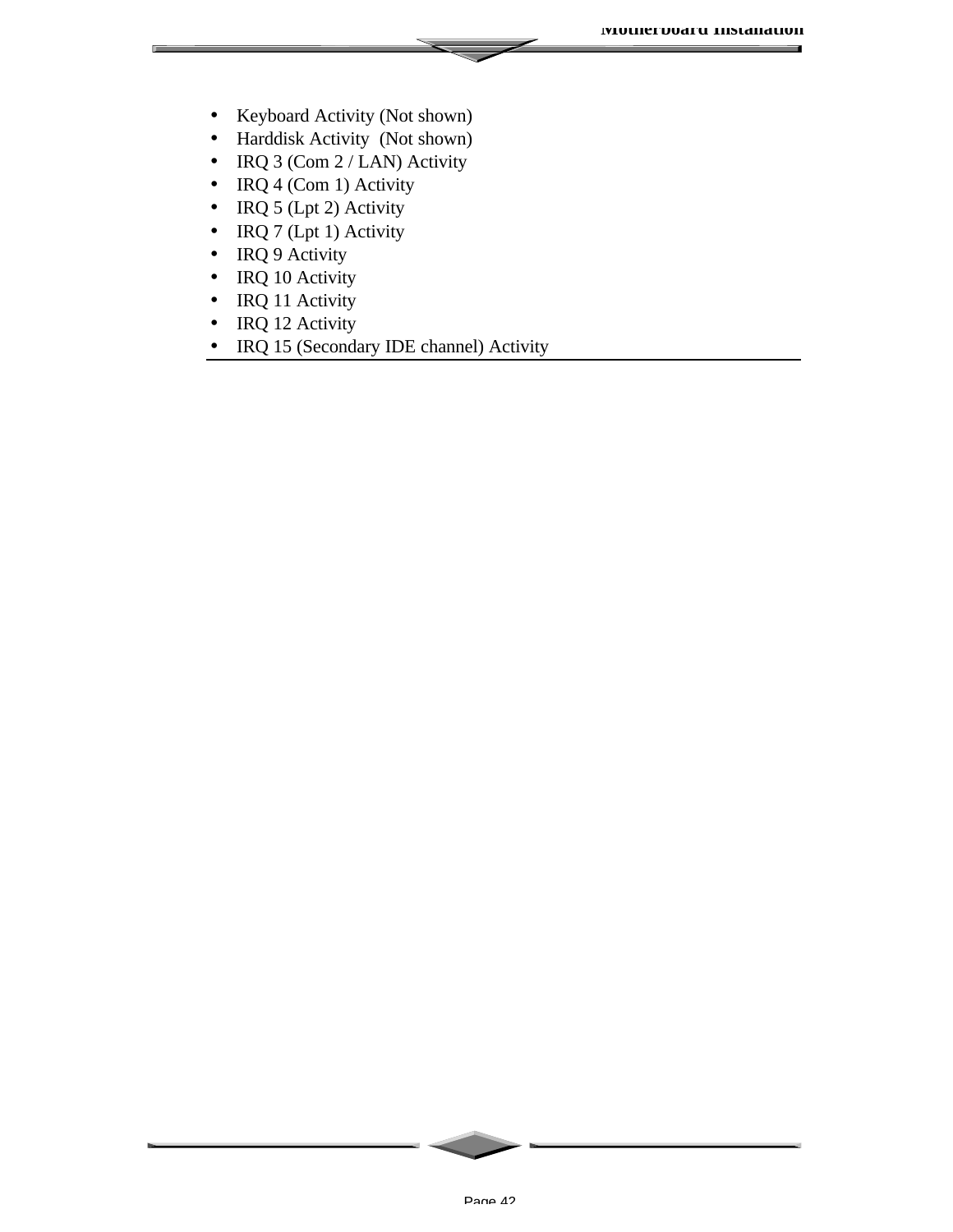### **PCI/PNP SETUP**

The PCI/PnP Setup options are displayed by choosing the PCI/PnP Setup icon from the WINBIOS Setup main menu. All PCI/PnP Setup options are described in this section

#### **Plug and Play Aware OS**

Set this option to *Yes* if the operating system installed in the computer is Plug and Play-aware. AMIBIOS only detects and enables PnP ISA adapter cards that are required for system boot. The Windows 95 operating system detects and enables all other PnP-aware adapter cards. Windows 95 is PnP-aware. Set this option to *No* if the operating system (such as DOS, OS/2, Windows 3.x) does not use PnP. *You must set this option correctly or PnP-aware adapter cards installed in your computer will not be configured properly.* The settings are *No* or *Yes.*

#### **PCI Burst Mode**

Set this option to Enabled to enable PCI burst mode. The settings are *Disabled* or *Enabled.*

#### **PCI Concurrency**

Set this option to Enabled to enable PCI Concurrency mode. The settings are *Disabled* or *Enabled.*

#### **PCI Steamming**

Set this option to Enabled to enable PCI Steamming mode. The settings are *Disabled* or *Enabled.*

#### **PCI Latency Timer (in PCI Clocks)**

This option sets latency of all PCI devices on the PCI bus. The settings are in units equal to PCI clocks. The settings are *32, 64, 96, 128, 160, 192, 224,* or *248.*

#### **PCI VGA Palette Snoop**

This option must be set to Enabled if any ISA adapter card installed in the computer requires VGA palette snooping. The settings are *Disabled* or *Enabled.*

**Allocate IRQ To PCI VGA**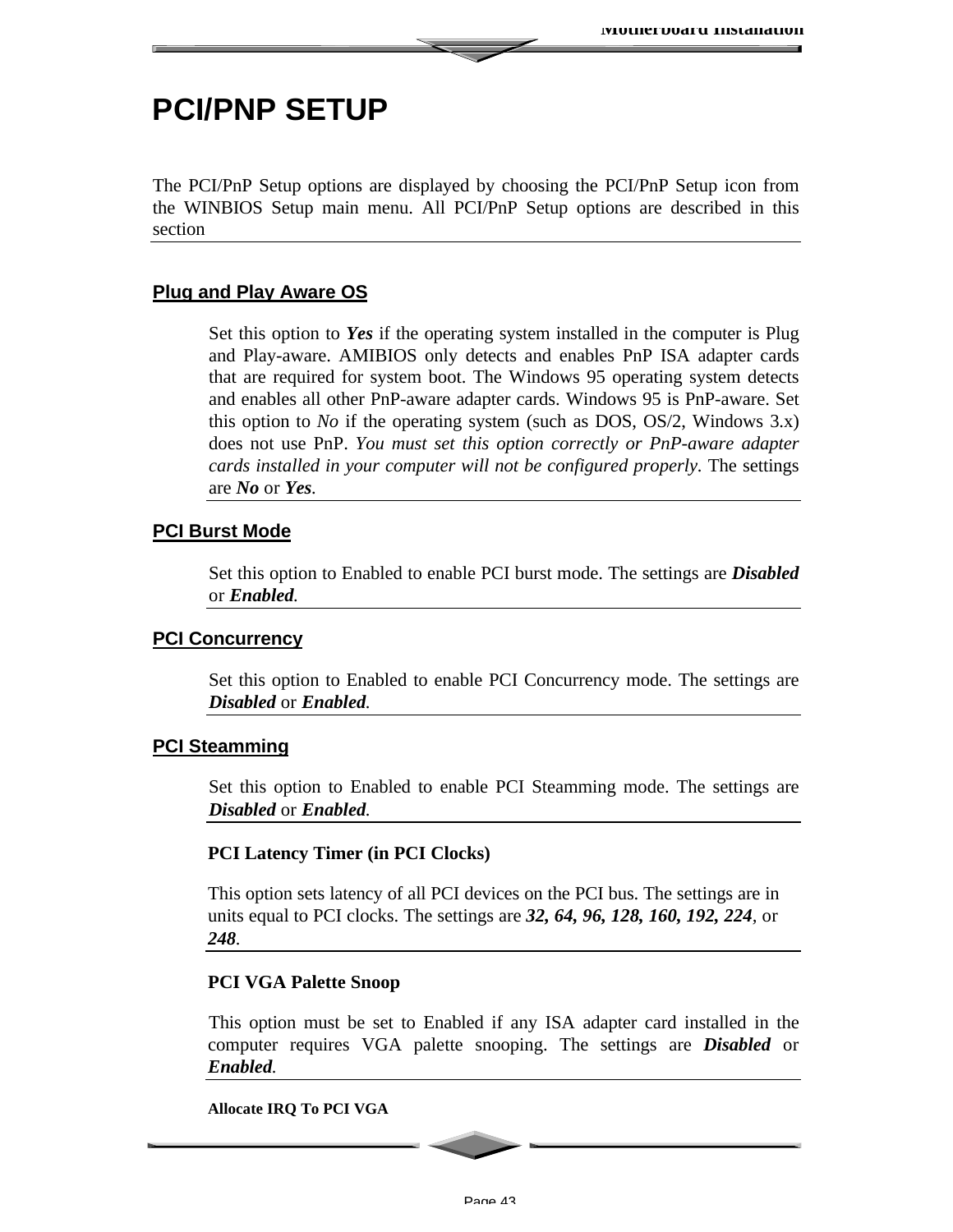Set this option to *Yes* to allocate an IRQ to the VGA device on the PCI bus. The settings are *Yes* or *No.* The Optimal and Fail-Safe default settings are *Yes.*

#### **PCI IDE Bus Master**

#### **Offboard PCI IDE Card**

This option specifies if an offboard PCI IDE controller adapter card is used in the computer. You must also specify the PCI expansion slot on the motherboard where the offboard PCI IDE controller card is installed. If an offboard PCI IDE controller is used, the onboard IDE controller on the motherboard is automatically disabled. The settings are *Disabled, Auto, Slot1, Slot2, Slot3,* or *Slot4.*

If *Auto* is selected, AMIBIOS automatically determines the correct setting for this option. The Optimal and Fail-Safe default settings are **Auto***.*

#### **IRQ3-IRQ15**

These options specify the bus that the named interrupt request lines (IRQs) are used on. These options allow you to specify IRQs for use by legacy ISA adapter cards.

These options determine if AMIBIOS should remove an IRQ from the pool of available IRQs passed to BIOS configurable devices. The available IRQ pool is determined by reading the ESCD NVRAM. If more IRQs must be removed from the pool, the end user can use these PCI/PnP Setup options to remove the IRQ by assigning the option to the *ISA/EISA* setting. Onboard I/O is configurable by AMIBIOS. The IRQs used by onboard I/O are configured as *PCI/PnP.*

The settings are *PCI/PnP* or *ISA/EISA*. The Optimal and Fail-Safe default settings are *PCI/PnP*.

#### **Reserved Memory Size**

This option specifies the size of the memory area reserved for legacy ISA adapter cards. The settings are *Disabled, 16K, 32K***,** or *64K.*

Set this option to *Enabled* to specify that the IDE controller on the PCI bus has bus mastering capability. The settings are *Disabled* or *Enabled*. The Optimal and Fail-Safe default settings are *Disabled.*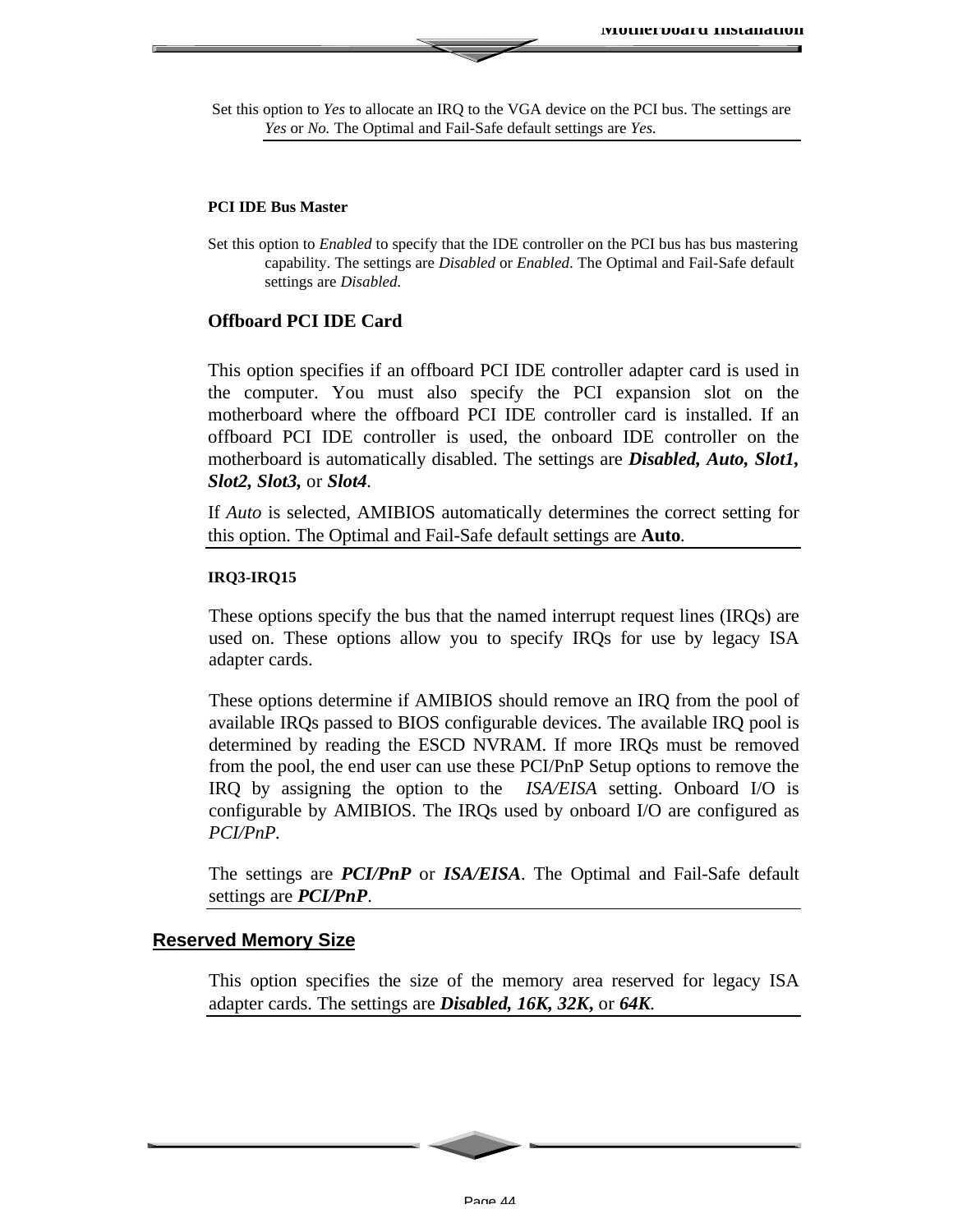#### **Reserved Memory Address**

This option specifies the beginning address (in hex) of the reserved memory area. The specified ROM memory area is reserved for use by legacy ISA adapter cards.

The settings are *C0000, C4000, C8000, CC000, D0000, D4000, D8000,* or *DC000*. The Optimal and Fail-Safe default settings are *C0000.*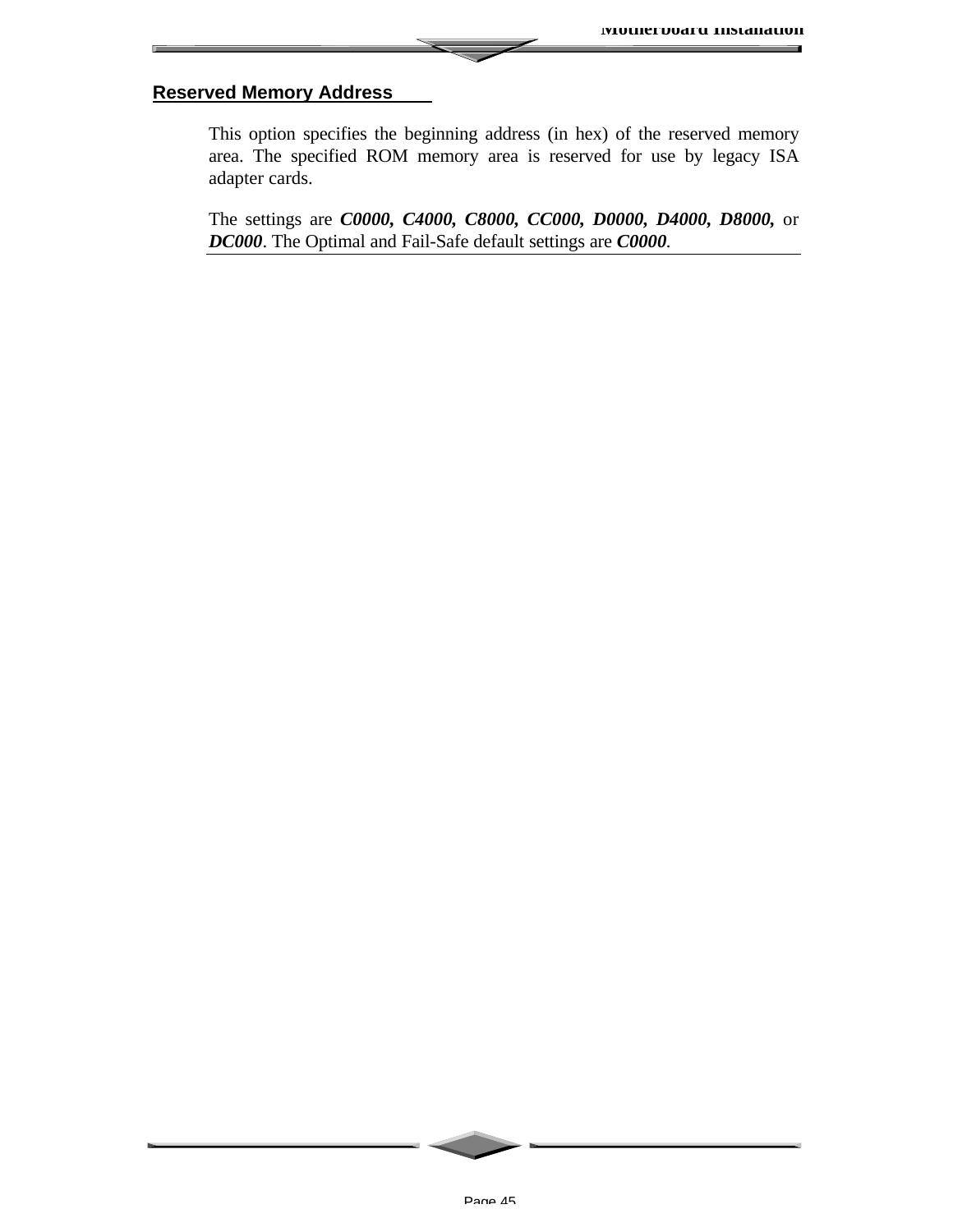### **PERIPHERAL SETUP**

The WinBIOS Setup options described in this section are selected by choosing the appropriate high-level icon from the WinBIOS Setup main menu.

The settings are Auto or Manual. When set to Auto, WinBIOS automatically detects all the peripheral installed in the system and configures the onboard I/O (serial ports, parallel ports, floppy controllers) automatically. All other Peripheral Setup option settings are ignored. Any serial port, parallel port, floppy controller on an adapter card in an expansion slot is configured before onboard I/O. If the offboard serial ports are configured to specific starting I/O ports via jumper settings, WinBIOS configures the onboard serial ports to avoid conflicts. If Manual is selected, the setting chosen by the end user in Peripheral Setup apply. WinBIOS reports any I/O conflicts after displaying the BIOS Configuration Summary Screen, but only if Manual is chosen.

#### **On-Board Floppy Controller (FDC)**

This option enables the use of the floppy drive controller on the board. The settings are **Enabled** or **Disabled**

#### **On Board Serial Port 1**

IRQ4 is used for the first serial port (COM 1). This option enables the serial port 1 on the board. The setting are **3E8h**.

#### **On Board Serial Port 2**

IRQ3 is used for the first serials port (COM 2). This option enables the serial port 2 on the board. The setting are **2E8h**.

- **IR Duplex Mode** This option specifies the type of duplexing used for infrared on serial port 2. This option only appears if the **Onboard Serial Port2** option is not set to **Auto** or **Disabled.** The settings are *Half* or *Full.* There are no default settings.
- **IR Transmitter** This option specifies the type of transmission used by the infrared devices attached to serial port 2. This option only appears if the **Onboard Serial Port2** option is not set to **Auto** or **Disabled.** The settings are *1.6 uS* or *3/16 Baud.* There are no default settings.
- **IR Mode** This option specifies type of infrared devices supported by the system. This option only appears if the **Onboard Serial Port2** option is not set to **Auto** or **Disabled.** The settings are *Encoded* or *Non-Encoded*. There are no default settings.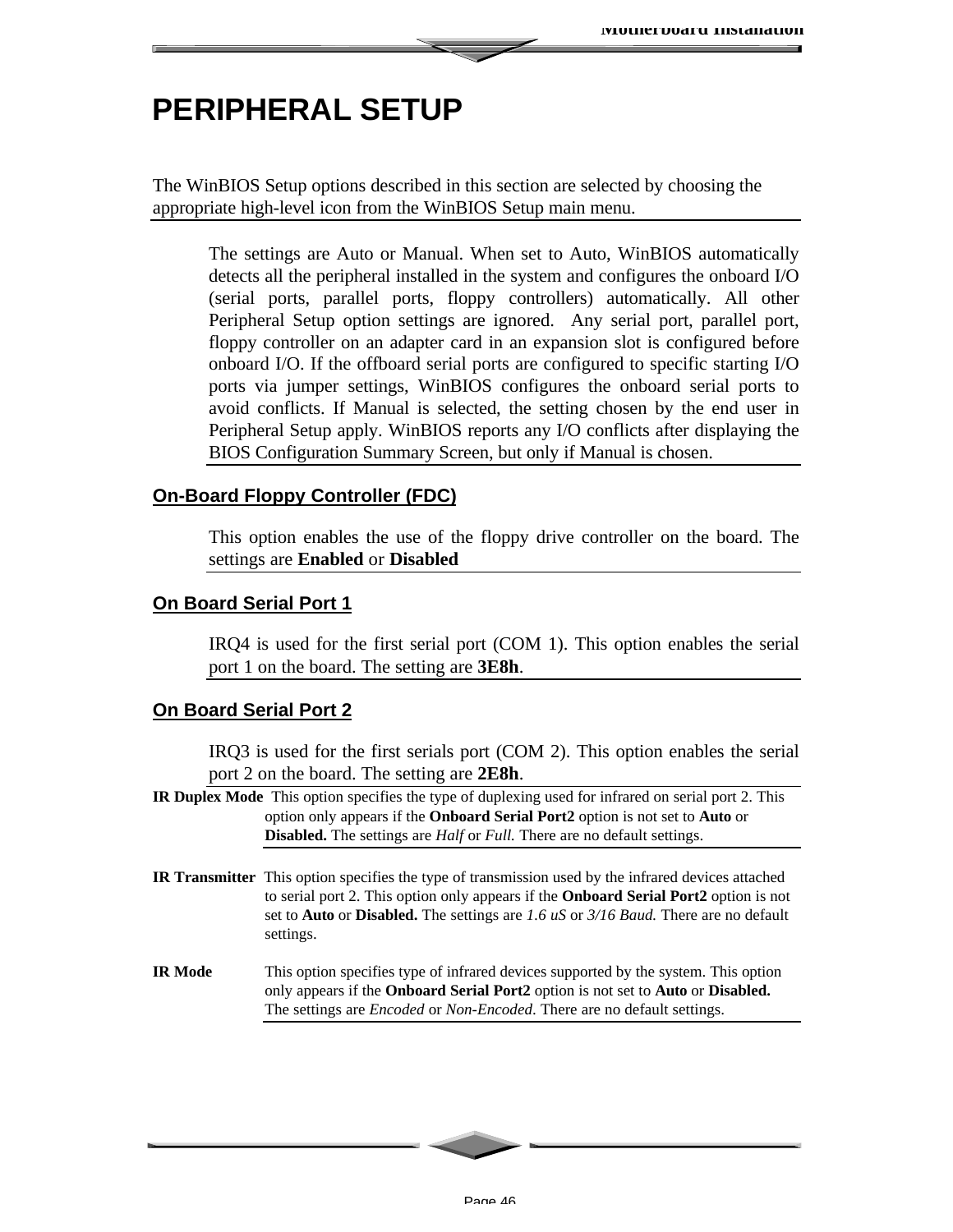#### **On Board Parallel Port**

IRQ7 is used for the parallel port (LPT 1). This option enables the parallel port on the board. The setting are 278h.

#### **Parallel Port Mode**

This option specifies the parallel port Mode. The settings are Normal, ECP and EPP.

#### **Parallel Port DMA Channel**

This option specifies the DMA channel used for the parallel port in ECP Mode.

#### **Onboard PCI IDE**

You can disable the on board IDE interface by using this option. The on-board IDE interface can be disable individually or both.

# **SECTION 2** *UTILITY*

### **UTILITY**

The following icons appear in this section:

- Detect IDE If hard disk is an IDE drive, the parameters for hard disk are automatically detected and reported to the hard disk screen in Standard Setup, so you can easily configure the drives. Language Language allows you to select language screen prompts and
- messages. It only support English at this time

Page 47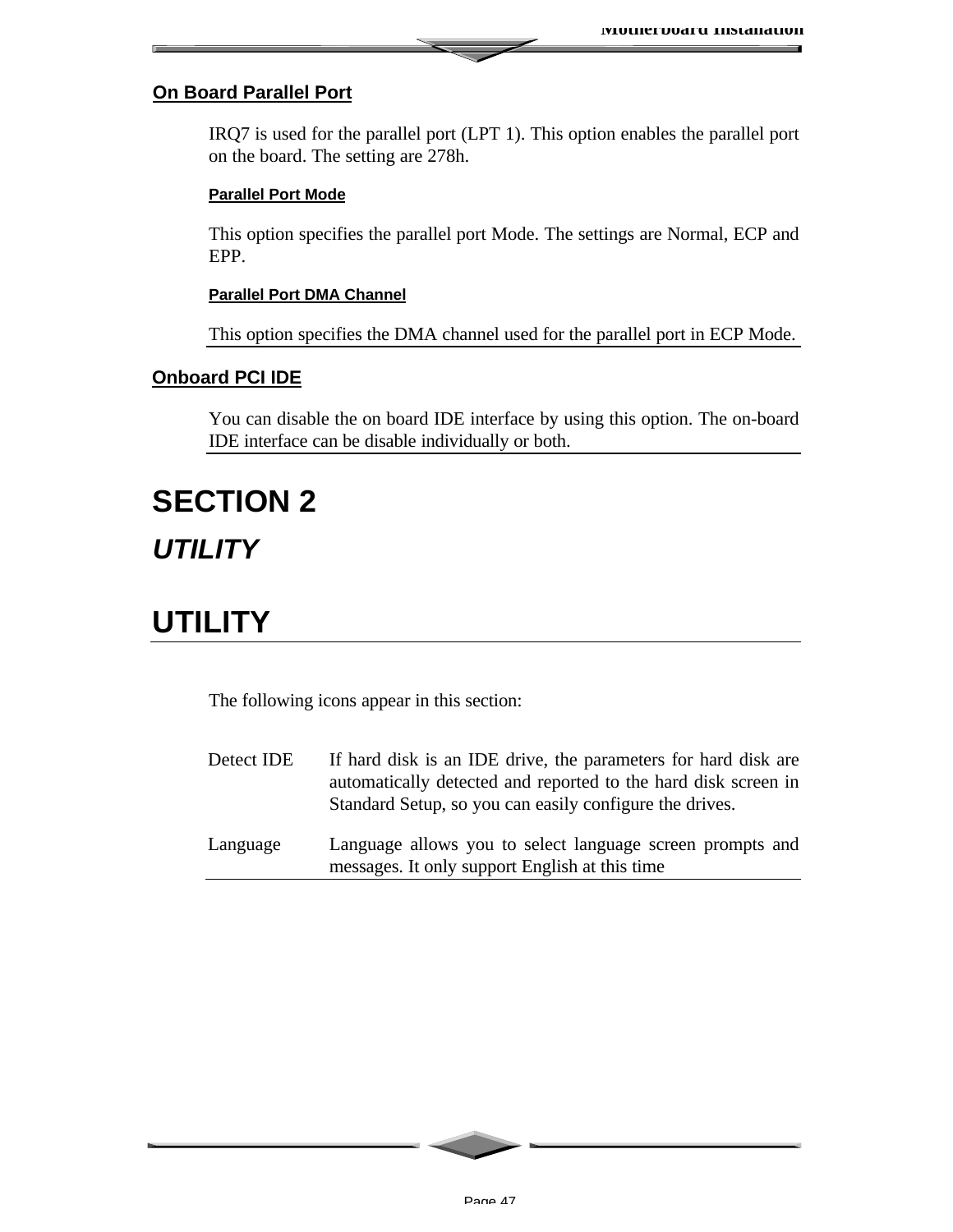### **SECTION 3**

# *SECURITY* **PASSWORD SUPPORT**

WinBIOS Setup has an optional password feature. The system can be configured so that all users must enter a password every time the system boots or when WinBIOS Setup is executed.

You can enter a password by:

- typing the password on the keyboard,
- selecting each letter via the mouse.

#### **Setting a password**

The **Password Check** option is enabled in Advanced Setup by choosing either **Always** (the password prompt appears every time the system is powered on) or **Setup** (the password prompt appears only when WinBIOS Setup is run). The password is stored in CMOS RAM.

Enter a 1-6 character password. The password does not appear on the screen when typed. WinBIOS will ask you to retype the password. If you forget it, you must drain CMOS RAM and reconfigure the system.

#### **Changing a password**

Select the Password icon from the Security section of the WinBIOS main menu. Enter the password and press <Enter>. The screen does not display the characters entered. After the new password is entered, retype the new password as prompted and press <Enter>.

If the password confirmation is incorrect, an error message appears. If the new password is entered without error, press <Esc> to return to the WinBIOS Setup Main Menu. The password is stored in CMOS RAM after WinBIOS Setup completes. The next time the system boots up you are prompted for the password if the password function is present and is enabled.

Page 48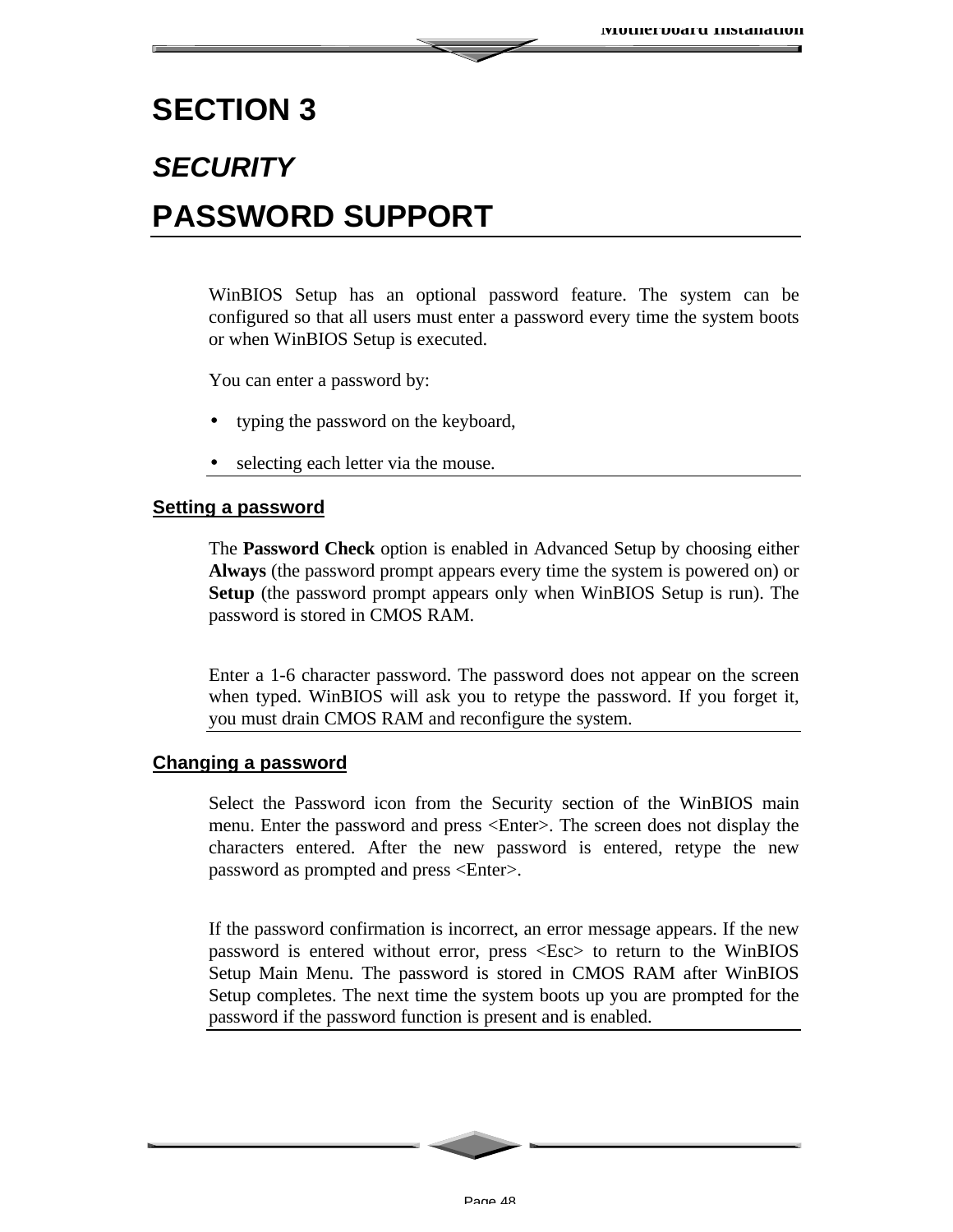### **ANTI-VIRUS**

When the Anti-Virus is enabled from the Security section of the WinBIOS Setup menu, WinBIOS issues a warning when any program (or virus) issues a Disk Format command or attempts to write to the boot sector of the hard disk drive.

The settings are **Enabled** or **Disabled**. If **Enabled** is selected, the following appears when a write is attempted to the boot sector. You may have to type **N** several times to prevent the boot sector write.

```
Boot Sector Write!!!
Possible VIRUS: Continue (Y/N)? _
```
The following is displayed after any attempt to format any cylinder, head, or sector of any hard disk drive via the BIOS INT 13h Hard Disk Drive Service:

```
Format!!!
Possible VIRUS: Continue (Y/N)? _
```
#### **Formatting the Hard Disk Drive**

You should not enable anti-virus protection when formatting a hard disk drive.

The DOS hard disk Format utility does not use INT 13h function  $AH = 05h$  to format the hard disk. It only verifies the hard disk using the INT 13h Verify function ( $AH = 04h$ ). The virus warning message is not displayed during DOS hard disk drive formatting.

If the anti-virus feature is enabled, a virus warning message will be displayed when you attempt to format the hard disk drive.

If you select *Continue*, formatting proceeds as normal.

If you do not want to continue formatting, you may have to press N several times (depending on how many retries are performed by the upper-level software). DOS, for example, does at least five retries before the Format utility is actually aborted.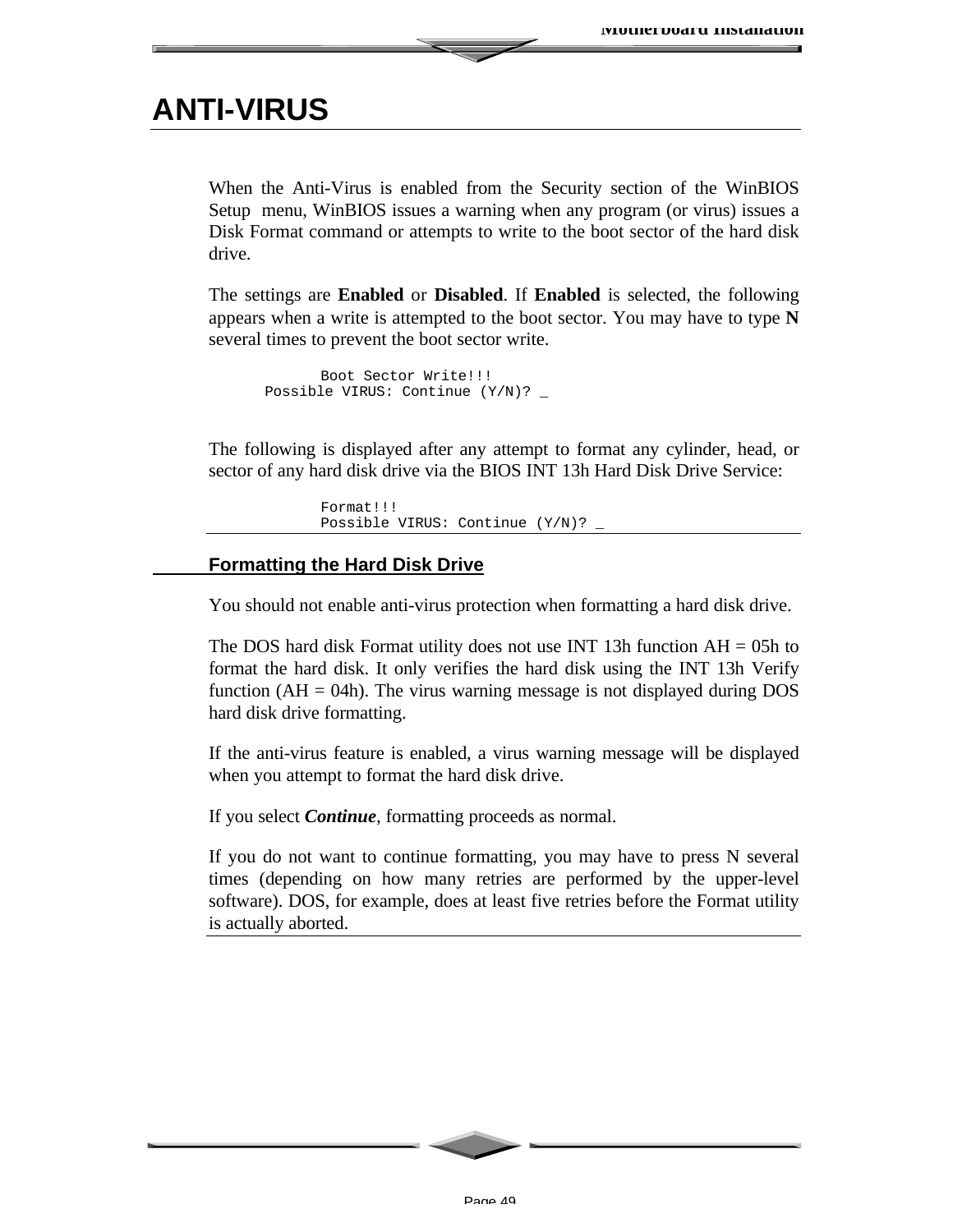# **SECTION 4** *DEFAULT*

# **DEFAULT**

The icons in this section permit you to select a group of settings for all WinBIOS Setup options. Not only can you use these icons to quickly set system configuration parameters, you can choose a group of settings that have a better chance of working when the system is having configuration-related problems.

#### **Original**

Choose the Original icon to return to the system configuration values present in WinBIOS Setup when you first began this WinBIOS Setup session.

#### **Optimal**

You can load the optimal default settings for the WinBIOS Setup options by selecting the Optimal icon. The Optimal default settings are best-case values that should fit most system configuration. If CMOS RAM is corrupted, the Optimal settings are loaded automatically.

#### **Fail-Safe**

You can load the Fail-Safe WinBIOS Setup option settings by selecting the Fail-Safe icon from the Default section of the WinBIOS Setup menu.

The Fail-Safe settings provide far from optimal system performance, but they are the most stable settings. Use this option as a diagnostic aid if the system is behaving erratically.

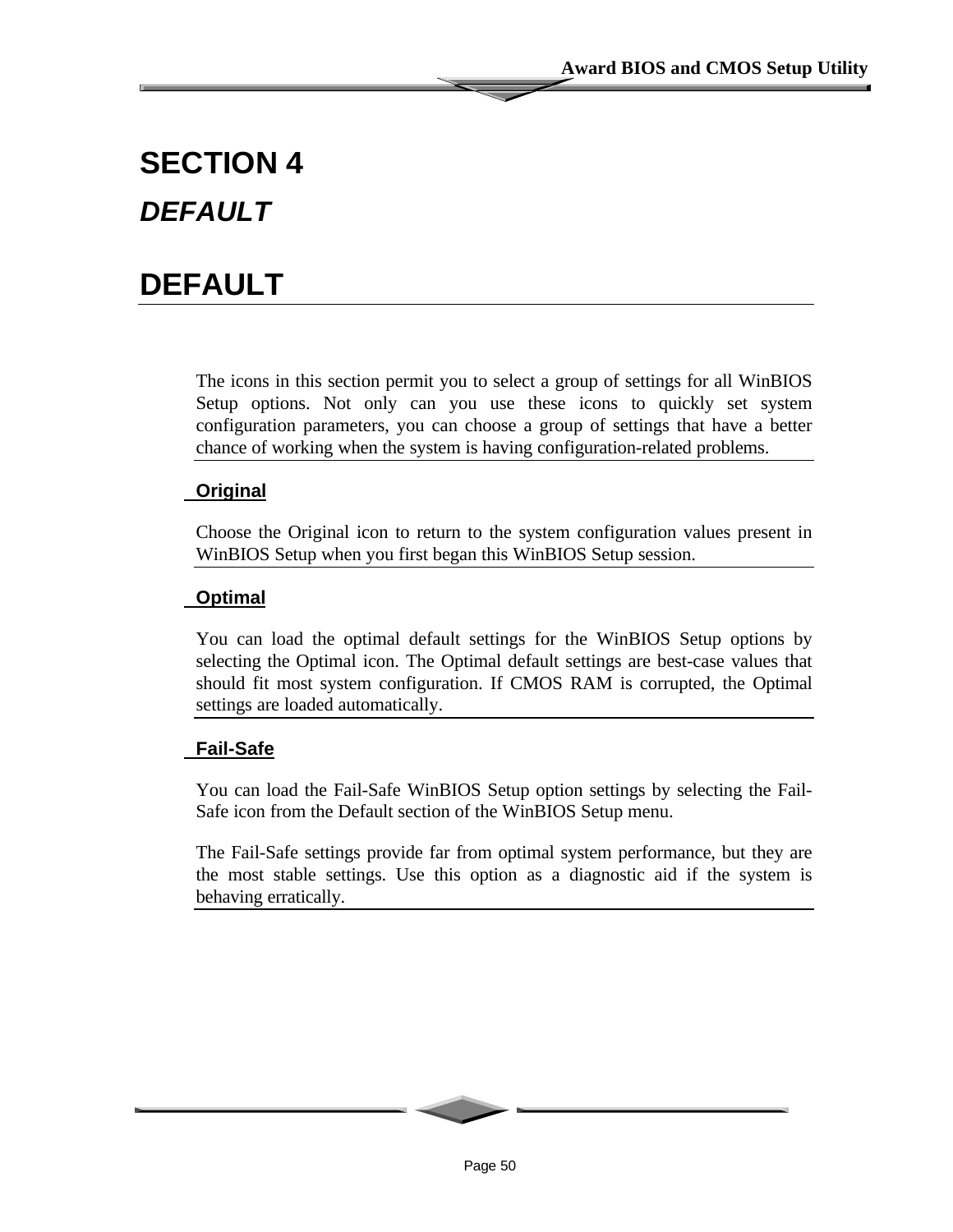# **Motherboard Technical Specification**

### **Environment**

| <b>Parameter</b>                    | <b>Specification</b>                         |
|-------------------------------------|----------------------------------------------|
| <b>Operating</b>                    |                                              |
| Temperature                         | +0 <sup>o</sup> C to +55 <sup>o</sup> C      |
| Humidity                            | 20\% to 80\%                                 |
| Atmosphere                          | Non-condensing                               |
| Non-operating/Transportation        |                                              |
| Temperature                         | $-20^{\circ}$ C to $+65^{\circ}$ C           |
| Humidity                            | 10\% to 90\%                                 |
| Atmosphere                          | Non-condensing                               |
| <b>ATX Power Supply Requirement</b> |                                              |
| $+3.3 V$                            | $\pm 5\%$                                    |
| ±5V                                 | $+5\%$                                       |
| ±12V                                | $\pm 5\%$                                    |
| <b>Vibration</b>                    |                                              |
| Operating                           | 0.2G<br>Z axis (up and down), 5 to 300 Hz    |
|                                     | 0.1G<br>X axis (front and rear), 5 to 300 Hz |
|                                     | Y axis (left and right), 5 to 300 Hz         |

# **Dimensions and Weight**

| <b>Dimension Approx.</b> | $\parallel$ 305 x 244 mm (12 x 9.6 inches) |
|--------------------------|--------------------------------------------|
| Net Weight               | $\parallel$ 0.65 Kg (1.43 lb.)             |

# **Electrical Specification**

| <b>Onboard Voltage Regulation</b> | Under 3.3V condition     |
|-----------------------------------|--------------------------|
| Voltage transient                 | $\pm$ 5%                 |
| Set point variation               | $±1\%$                   |
| <b>Onboard Current Limitation</b> |                          |
| Under 3.3V condition              | about 14 Ampere $(max.)$ |

## **Power Consumption**

The is designed to operate with a 200 W ATX power supply. For a system configured with the motherboard including a 200 MHz PENTIUM II processor w/ 256 KB Cache, 64 MB EDO DRAM, 3.5 inch floppy drive, 2.1 GB IDE hard drive, 8X IDE CD-ROM, and a PCI graphics card, The overall

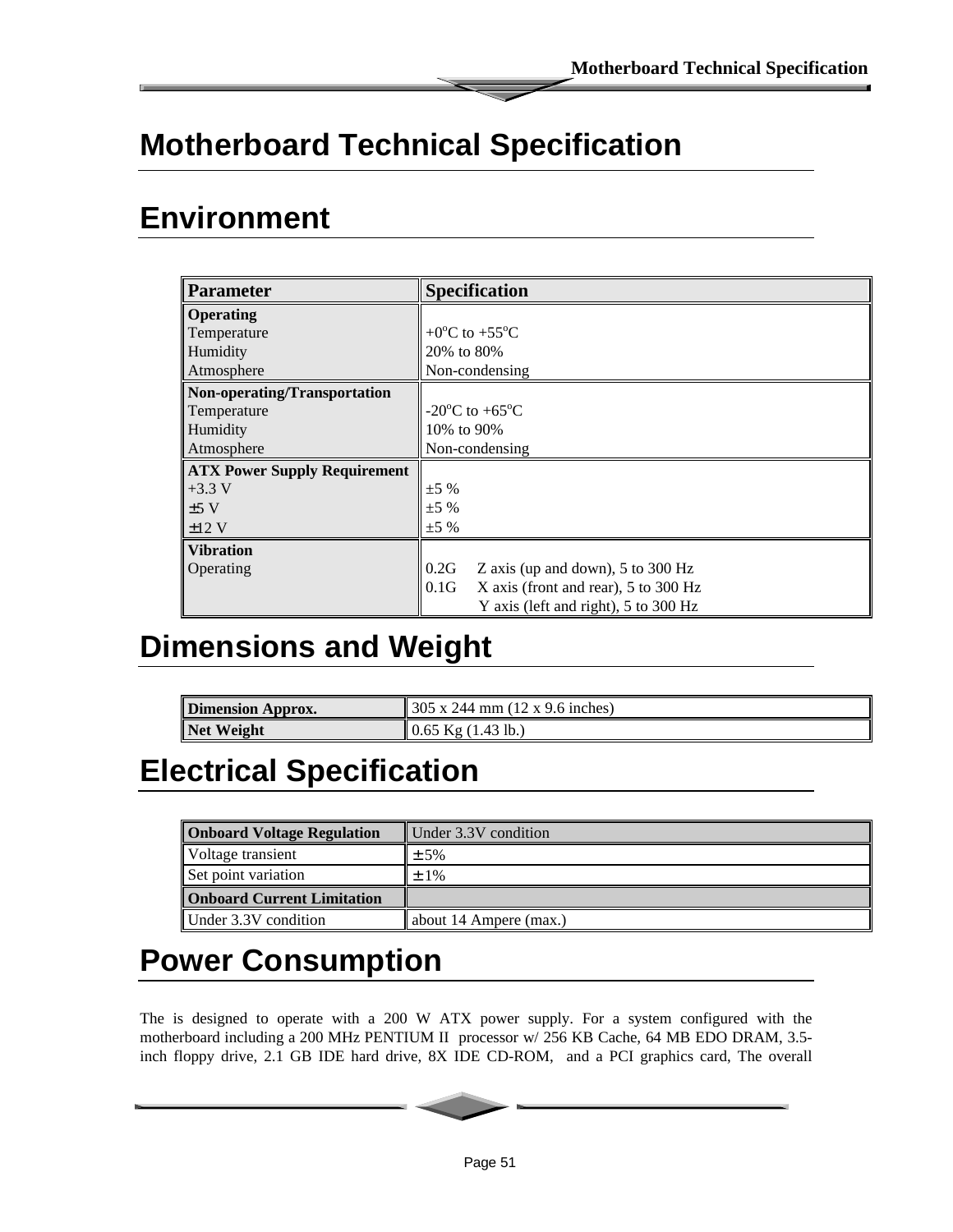$\blacksquare$ 

calculated power dissipation is about 80W. However, this information is provided only as reference for the total system power usage.

匝